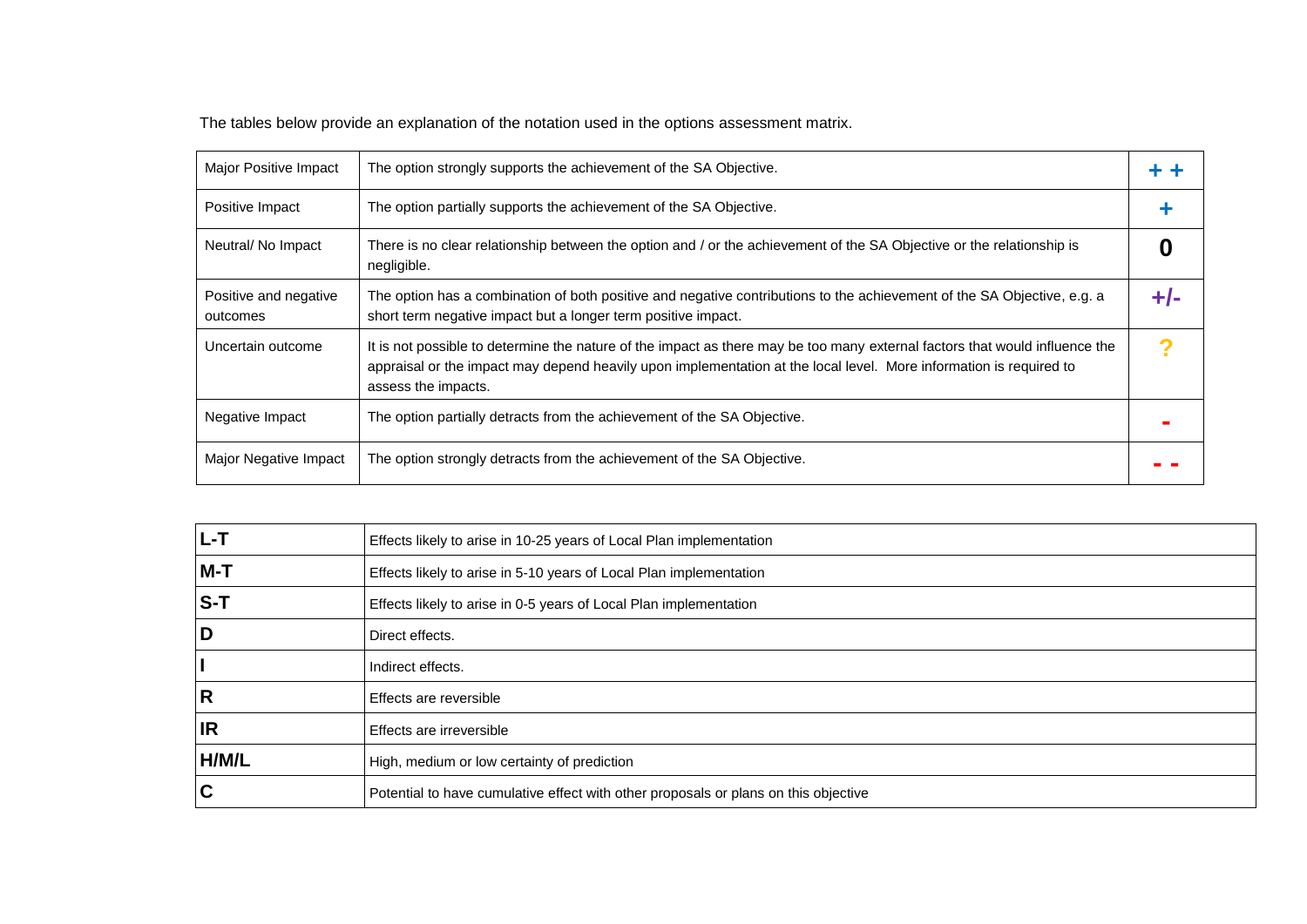| Table C-1 Appraisal of Vision and Alternative 1           |                                   |                                                                                                                                                                                                                                                                                                                                                                                                                                                                                                                                                                                                                                                                                                                                                                                                                                                                                                                                               |                                                                                                                |                                                                                                                                                                                                                                                                                                                                                       |
|-----------------------------------------------------------|-----------------------------------|-----------------------------------------------------------------------------------------------------------------------------------------------------------------------------------------------------------------------------------------------------------------------------------------------------------------------------------------------------------------------------------------------------------------------------------------------------------------------------------------------------------------------------------------------------------------------------------------------------------------------------------------------------------------------------------------------------------------------------------------------------------------------------------------------------------------------------------------------------------------------------------------------------------------------------------------------|----------------------------------------------------------------------------------------------------------------|-------------------------------------------------------------------------------------------------------------------------------------------------------------------------------------------------------------------------------------------------------------------------------------------------------------------------------------------------------|
|                                                           |                                   | Preferred Option: Vision: Creating jobs and communities<br>Centred around the Queen Elizabeth Olympic Park, the Legacy will<br>become a new piece of London, a series of well connected<br>neighbourhoods which tie their surrounding areas together and<br>provide a focus for development that will bring economic growth,<br>new jobs and new homes in a well designed built environment that is<br>accessible to and useable by all.                                                                                                                                                                                                                                                                                                                                                                                                                                                                                                      | Alternative 1 - emphasis on housing delivery with a lower emphasis<br>promoting business and employment growth |                                                                                                                                                                                                                                                                                                                                                       |
| <b>SA Objectives</b>                                      | Impact                            | Comment                                                                                                                                                                                                                                                                                                                                                                                                                                                                                                                                                                                                                                                                                                                                                                                                                                                                                                                                       | Impact                                                                                                         | Comment                                                                                                                                                                                                                                                                                                                                               |
| SA1 To reduce<br>crime, disorder and<br>fear of crime     | $+/-$<br>$S, M-LT$<br>R<br>м<br>С | The overall crime rate in Tower Hamlets, Newham and<br>Waltham Forest have decreased by 1.6, 7.8 and 3.1<br>crimes per thousand respectively from 2009-2010 to<br>2011-2012.<br>The type of crime with the highest rate in 2010-2011 in<br>Hackney, Tower Hamlets Newham and Waltham<br>Forest was violence against a person.<br>There is also a need to tackle antisocial behaviour.<br>The Local Plan would result in both beneficial and<br>adverse effects on this SA Objective.<br>Beneficial effects would include an increase in natural<br>surveillance. Adverse effects would result from a<br>general increase in population within the LLDC area<br>and more opportunities for crimes against people and<br>property.<br>It is recommended that the vision includes reference to<br>reducing crime in the area. It should be ensured that<br>secured by design principles are required to be<br>incorporated into new development. | $+/-$<br>$S, M-LT$<br>R<br>M<br>$\mathsf{C}$                                                                   | Alternative 1 focused on meeting or exceeding London<br>Plan targets to the LLDC area. However this alternative<br>also doesn't make a specific reference to reducing crime<br>or the use of secured by design principles. As in the<br>preferred option, adverse effects would result from a<br>general increase in population within the LLDC area. |
| SA <sub>2</sub><br>To improve<br>levels of<br>educational | $\ddot{\phantom{1}}$<br>$M - LT$  | Educational attainment across Hackney and Waltham<br>Forest is below the regional and national average.<br>However, educational attainment across Newham and                                                                                                                                                                                                                                                                                                                                                                                                                                                                                                                                                                                                                                                                                                                                                                                  | $\ddagger$<br>$M - LT$                                                                                         | This alternative's focus is on housing rather than<br>economic development. It does not specifically mention<br>provision of educational facilities but it will have to draw                                                                                                                                                                          |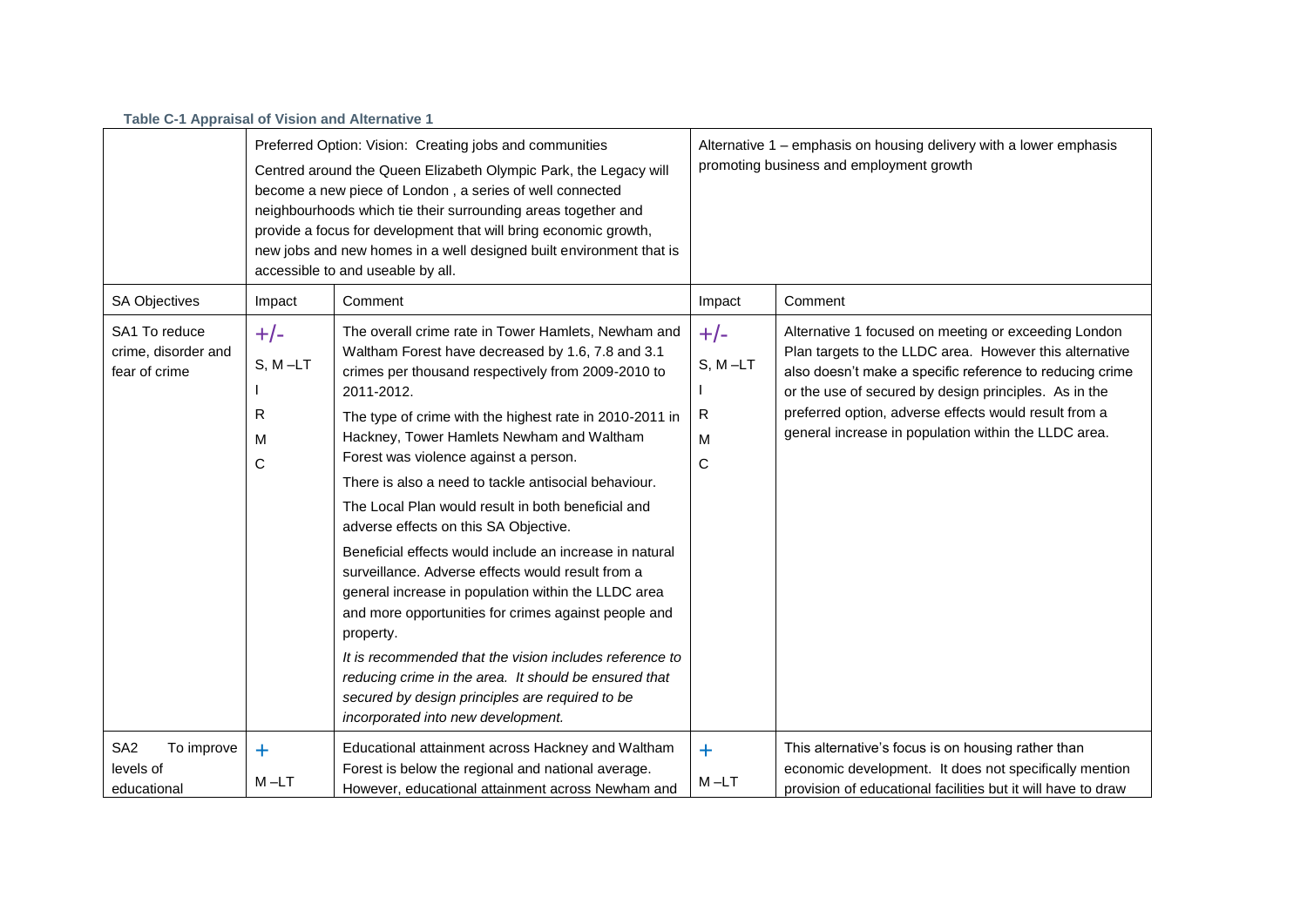|                                                                                                               |                                                              | Preferred Option: Vision: Creating jobs and communities<br>Centred around the Queen Elizabeth Olympic Park, the Legacy will<br>become a new piece of London, a series of well connected<br>neighbourhoods which tie their surrounding areas together and<br>provide a focus for development that will bring economic growth,<br>new jobs and new homes in a well designed built environment that is<br>accessible to and useable by all.                                                                                                                                                                                                                                                                                             | Alternative 1 - emphasis on housing delivery with a lower emphasis<br>promoting business and employment growth |                                                                                                                                                                          |  |
|---------------------------------------------------------------------------------------------------------------|--------------------------------------------------------------|--------------------------------------------------------------------------------------------------------------------------------------------------------------------------------------------------------------------------------------------------------------------------------------------------------------------------------------------------------------------------------------------------------------------------------------------------------------------------------------------------------------------------------------------------------------------------------------------------------------------------------------------------------------------------------------------------------------------------------------|----------------------------------------------------------------------------------------------------------------|--------------------------------------------------------------------------------------------------------------------------------------------------------------------------|--|
| <b>SA Objectives</b>                                                                                          | Impact                                                       | Comment                                                                                                                                                                                                                                                                                                                                                                                                                                                                                                                                                                                                                                                                                                                              | Impact                                                                                                         | Comment                                                                                                                                                                  |  |
| attainment for all<br>age groups and all<br>sectors of society                                                | D<br>L<br>$\mathsf{C}$                                       | Tower Hamlets is higher than England averages<br>although lower than the London average.<br>The percentage population holding National<br>Vocational Qualification (NVQ) Level 4 or above in<br>Hackney and Tower Hamlets is higher than both<br>regional and national levels and for Newham and<br>Waltham Forest, levels are lower than the regional<br>percentage but higher than the national percentage.<br>There is a need to improve educational<br>attainment across all four boroughs.<br>The preferred option refers to offering a range of<br>high quality education opportunities and facilities,<br>from early years to higher education and<br>research. Positive effects have been recorded<br>for this SA Objective. | D<br>L<br>C                                                                                                    | upon the Mayor's Olympic Legacy Supplementary<br>Planning Guidance, which includes improving educational<br>attainment as one of the core outcomes for the LLDC<br>area. |  |
| SA3 To improve<br>physical and mental<br>health and<br>wellbeing for all and<br>reduce health<br>inequalities | $\ddot{\phantom{1}}$<br>$M - LT$<br>D/I<br>$\mathsf{R}$<br>M | The option would contribute to health through the<br>provision of health infrastructure, well designed open<br>spaces and new housing. New public open space and<br>sports facilities would be available to existing residents<br>also. Health may also be improved thorough the<br>provision of new homes within the LLDC area as there<br>are links between providing decent housing and                                                                                                                                                                                                                                                                                                                                           | $+$<br>$M-LT$<br>D/I<br>$\mathsf{R}$<br>M                                                                      | Alternative 1 would result in the same effects as the<br>Preferred Option.                                                                                               |  |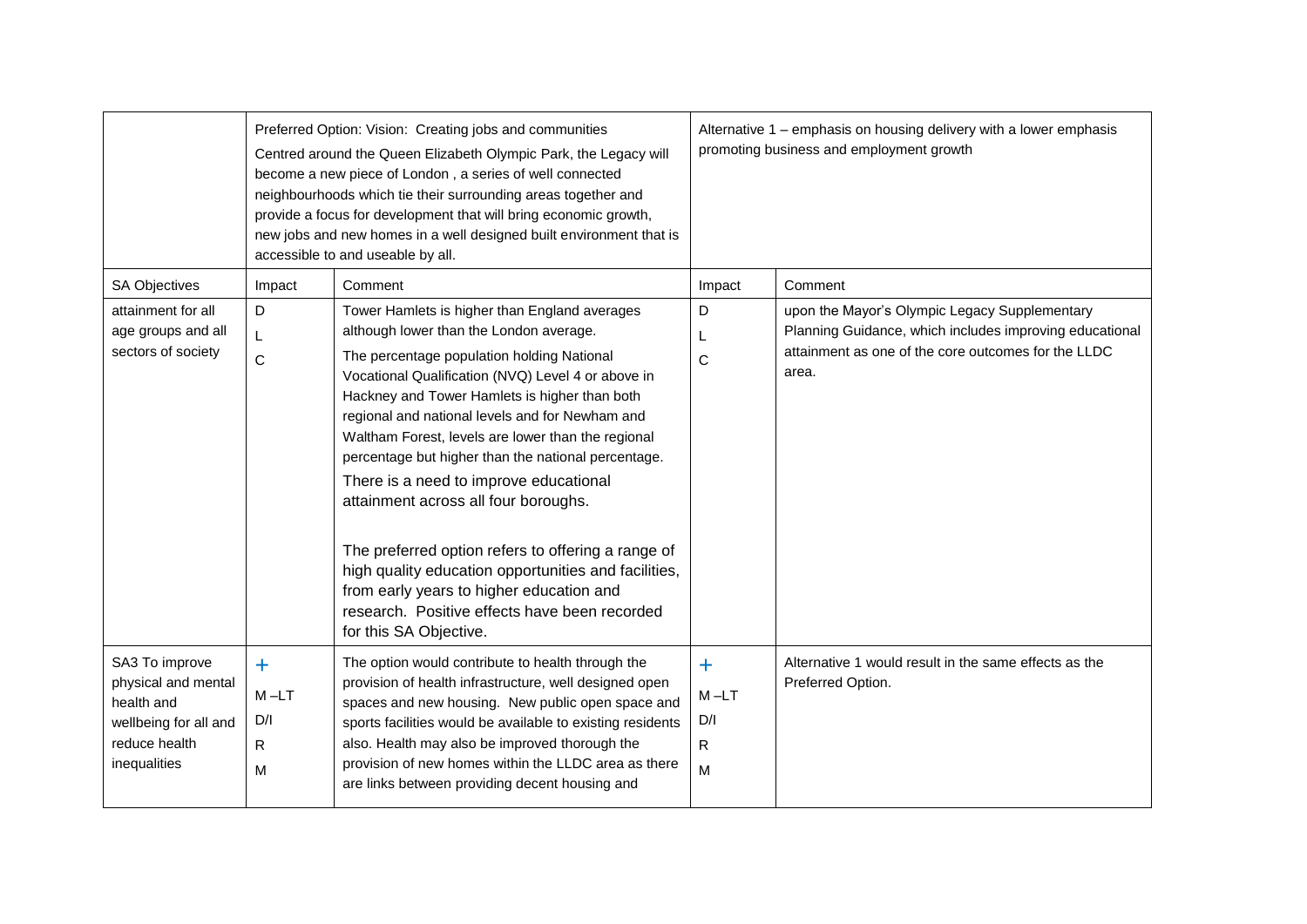|                                                                                                                             |                                                               | Preferred Option: Vision: Creating jobs and communities<br>Centred around the Queen Elizabeth Olympic Park, the Legacy will<br>become a new piece of London, a series of well connected<br>neighbourhoods which tie their surrounding areas together and<br>provide a focus for development that will bring economic growth,<br>new jobs and new homes in a well designed built environment that is<br>accessible to and useable by all.                                                                                                             | Alternative 1 – emphasis on housing delivery with a lower emphasis<br>promoting business and employment growth |                                                                                                                                                                                                           |  |
|-----------------------------------------------------------------------------------------------------------------------------|---------------------------------------------------------------|------------------------------------------------------------------------------------------------------------------------------------------------------------------------------------------------------------------------------------------------------------------------------------------------------------------------------------------------------------------------------------------------------------------------------------------------------------------------------------------------------------------------------------------------------|----------------------------------------------------------------------------------------------------------------|-----------------------------------------------------------------------------------------------------------------------------------------------------------------------------------------------------------|--|
| <b>SA Objectives</b>                                                                                                        | Impact                                                        | Comment                                                                                                                                                                                                                                                                                                                                                                                                                                                                                                                                              | Impact                                                                                                         | Comment                                                                                                                                                                                                   |  |
|                                                                                                                             |                                                               | health. Ensuring new health facilities are provided<br>within the LLDC area to meet local need would also<br>benefit local health.                                                                                                                                                                                                                                                                                                                                                                                                                   |                                                                                                                |                                                                                                                                                                                                           |  |
| To ensure<br>SA4<br>housing provision<br>meets local needs                                                                  | $\ddot{\phantom{1}}$<br>$S, M-LT$<br>D<br><b>IR</b><br>M<br>C | The option would increase the availability of affordable<br>housing in the LLDC area and would improve the<br>standard of the borough's housing stock. Housing<br>developed on the LLDC area would also help to<br>diversify the four boroughs' housing stock. However, it<br>should be ensured that new development meets the<br>needs of local communities and smaller 1-2<br>bedroomed homes are developed to meet the needs<br>of smaller households and an ageing population, as<br>well as a continued need for 2-3 bedroomed family<br>homes. | $+ +$<br>$S, M-LT$<br>$\mathsf{R}$<br>M<br>C                                                                   | Alternative 1 focuses on housing rather than promoting<br>business and employment growth. This option would<br>therefore have a major positive impact on the London<br>Plan housing targets for the area. |  |
| SA <sub>5</sub><br>To improve<br>sustainable access<br>to jobs, basic<br>goods, services and<br>amenities for all<br>groups | $\ddot{}$<br>$M - LT$<br>D<br>R.<br>M<br>C                    | Accessibility to local services / facilities would be<br>improved for new and existing residents under this<br>option through the provision of new schools, local<br>centres, district centre, and metropolitan centre. All<br>would be accessible on foot and public transport.<br>Open spaces, including the Queen Elizabeth Park<br>would be created and major cultural and leisure<br>attractions, including world class sporting venues<br>would be provided.                                                                                   | $\ddagger$<br>$M-LT$<br>D<br>R.<br>M<br>$\mathsf{C}$                                                           | Alternative 1 would result in the same effects on the SA<br>Objective as the Preferred Option.                                                                                                            |  |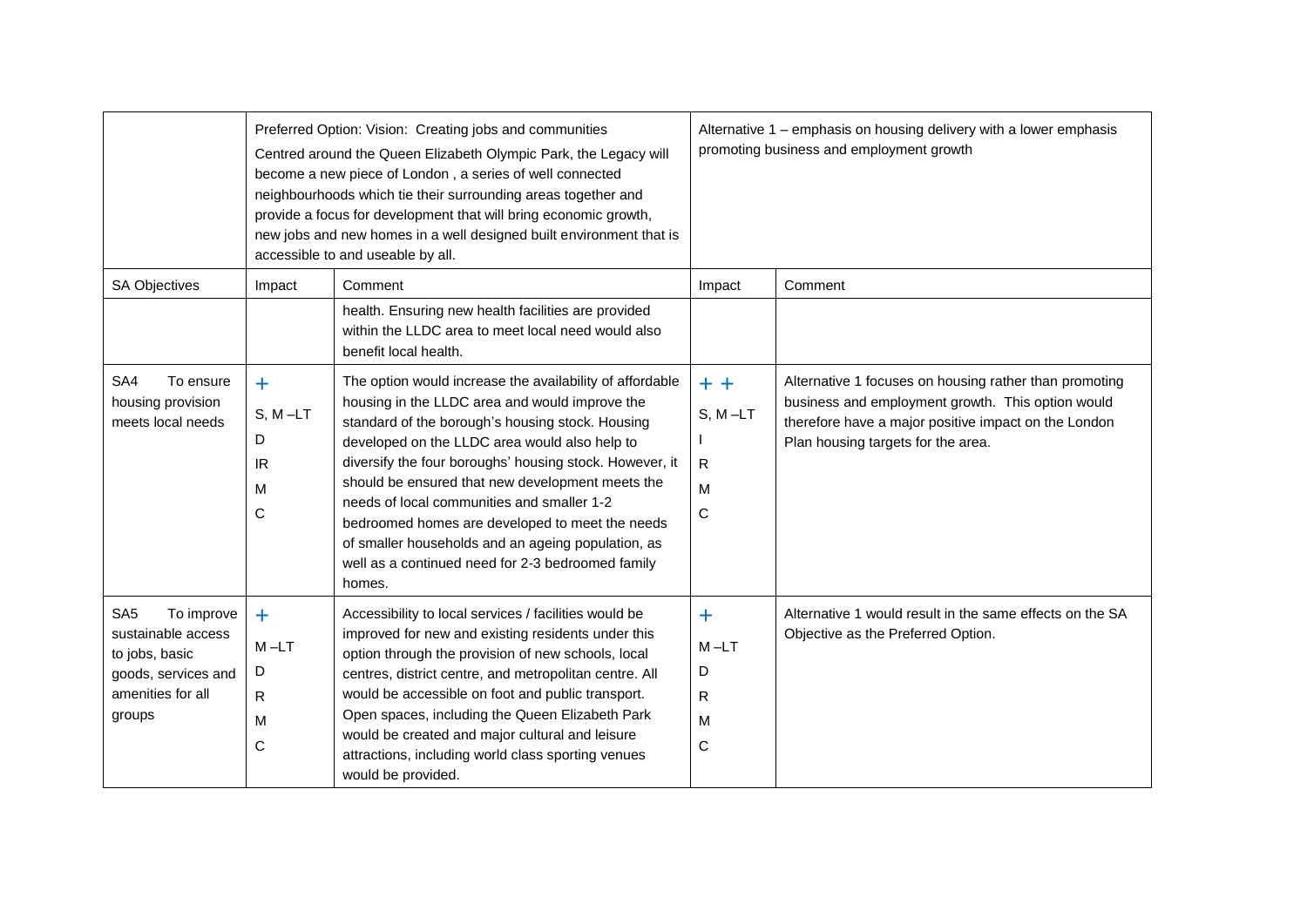|                                                                                                              | Preferred Option: Vision: Creating jobs and communities<br>Centred around the Queen Elizabeth Olympic Park, the Legacy will<br>become a new piece of London, a series of well connected<br>neighbourhoods which tie their surrounding areas together and<br>provide a focus for development that will bring economic growth,<br>new jobs and new homes in a well designed built environment that is<br>accessible to and useable by all. |                                                                                                                                                                                                                                                                                                                                                                                                                                                                                                                                                                                               |                                                      | Alternative 1 – emphasis on housing delivery with a lower emphasis<br>promoting business and employment growth                                                                                                                                                                                                                                                                                                                    |  |  |
|--------------------------------------------------------------------------------------------------------------|------------------------------------------------------------------------------------------------------------------------------------------------------------------------------------------------------------------------------------------------------------------------------------------------------------------------------------------------------------------------------------------------------------------------------------------|-----------------------------------------------------------------------------------------------------------------------------------------------------------------------------------------------------------------------------------------------------------------------------------------------------------------------------------------------------------------------------------------------------------------------------------------------------------------------------------------------------------------------------------------------------------------------------------------------|------------------------------------------------------|-----------------------------------------------------------------------------------------------------------------------------------------------------------------------------------------------------------------------------------------------------------------------------------------------------------------------------------------------------------------------------------------------------------------------------------|--|--|
| <b>SA Objectives</b>                                                                                         | Impact                                                                                                                                                                                                                                                                                                                                                                                                                                   | Comment                                                                                                                                                                                                                                                                                                                                                                                                                                                                                                                                                                                       | Impact                                               | Comment                                                                                                                                                                                                                                                                                                                                                                                                                           |  |  |
| SA6 To reduce<br>poverty and social<br>exclusion whilst<br>promoting social<br>inclusiveness and<br>equality | $\ddot{}$<br>$M - LT$<br>D/I<br>R<br>L                                                                                                                                                                                                                                                                                                                                                                                                   | The option would contribute to improving overall levels<br>of deprivation through the provision of commercial /<br>employment opportunities. New opportunities would<br>offer benefits to those from more deprived<br>communities In the LLDC area and the four boroughs.<br>In addition, providing new affordable decent housing,<br>will also contribute to promoting social inclusiveness.                                                                                                                                                                                                 | ÷.<br>$M - LT$<br>D/I<br>$\mathsf{R}$<br>L           | Alternative 1 would contribute to improving overall levels<br>of deprivation through the provision of new affordable<br>decent housing and new facilities. The provision of some<br>commercial/employment opportunities would be more<br>limited compared to the Preferred Option. However, new<br>opportunities would offer benefits to those from more<br>deprive communities in the LLDC area and the<br>surrounding boroughs. |  |  |
| SA7<br>To<br>encourage<br>sustainable<br>economic growth,<br>inclusion and<br>business<br>development        | $^{\mathrm{++}}$<br>$M - LT$<br>D<br>$\mathsf{R}$<br>L<br>C                                                                                                                                                                                                                                                                                                                                                                              | This option would encourage new businesses<br>opportunities to locate in high quality premises with<br>excellent local and international transport links. It is<br>likely that development would significantly diversify<br>current employment opportunities.<br>Also ensuring that the LLDC area is an attractive area<br>people want to live may also contribute to encouraging<br>economic growth (i.e. making the LLDC area a more<br>attractive location for investment).<br>There may be opportunities in the services sector as a<br>result of significant housing growth in the area. | $\ddot{}$<br>$M - LT$<br>D<br>R<br>L<br>$\mathsf{C}$ | Alternative 1 would result in less business opportunities<br>as the Preferred Option since the emphasis is on housing<br>delivery rather than the development of significant<br>economic hubs within the area.                                                                                                                                                                                                                    |  |  |
| To<br>SA <sub>8</sub><br>increase<br>employment                                                              | $++$<br>M-LT                                                                                                                                                                                                                                                                                                                                                                                                                             | This option would result in significant employment<br>opportunities by promoting development of economic<br>hubs and high quality business premises.                                                                                                                                                                                                                                                                                                                                                                                                                                          | ÷.<br>M-LT                                           | Alternative 1 would result in a number of employment<br>opportunities being created during the construction of<br>residential properties - although these would be                                                                                                                                                                                                                                                                |  |  |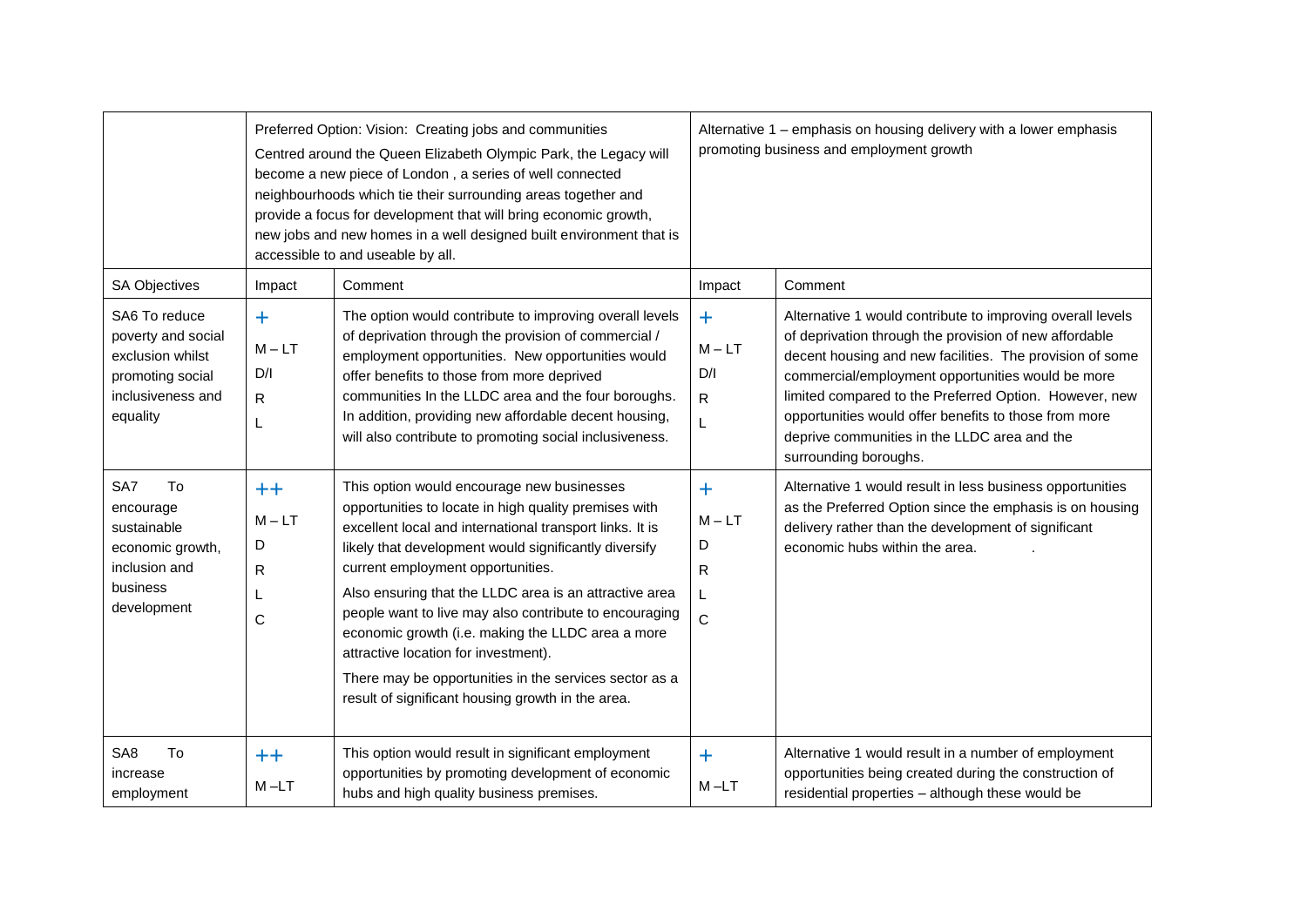|                                                              | Preferred Option: Vision: Creating jobs and communities<br>Centred around the Queen Elizabeth Olympic Park, the Legacy will<br>become a new piece of London, a series of well connected<br>neighbourhoods which tie their surrounding areas together and<br>provide a focus for development that will bring economic growth,<br>new jobs and new homes in a well designed built environment that is<br>accessible to and useable by all. |                                                                                                                                                                                                                                                                                                                                                                                                                                                                                                                                                                                                                                                                                                               |                                           | Alternative 1 - emphasis on housing delivery with a lower emphasis<br>promoting business and employment growth |  |  |
|--------------------------------------------------------------|------------------------------------------------------------------------------------------------------------------------------------------------------------------------------------------------------------------------------------------------------------------------------------------------------------------------------------------------------------------------------------------------------------------------------------------|---------------------------------------------------------------------------------------------------------------------------------------------------------------------------------------------------------------------------------------------------------------------------------------------------------------------------------------------------------------------------------------------------------------------------------------------------------------------------------------------------------------------------------------------------------------------------------------------------------------------------------------------------------------------------------------------------------------|-------------------------------------------|----------------------------------------------------------------------------------------------------------------|--|--|
| SA Objectives                                                | Impact                                                                                                                                                                                                                                                                                                                                                                                                                                   | Comment                                                                                                                                                                                                                                                                                                                                                                                                                                                                                                                                                                                                                                                                                                       | Impact                                    | Comment                                                                                                        |  |  |
| opportunities for all<br>residents in the<br>local area      | D<br>R<br>L<br>C                                                                                                                                                                                                                                                                                                                                                                                                                         | However, it should be ensured that public transport,<br>walking and cycling links facilitate access between the<br>LLDC and all surrounding areas. In addition, where<br>feasible and compatible with other uses, the provision<br>of employment land (i.e. B1 / B2) within new schemes<br>should be encouraged to promote the adjacency of<br>homes to employment. Opportunities where possible<br>should also be built into the option to encourage<br>homeworking i.e. through ensuring new homes are<br>appropriately designed and have high speed<br>broadband.                                                                                                                                          | D<br>R.<br>M<br>С                         | temporary positions. The local, district and metropolitan<br>centres would also create employment positions.   |  |  |
| SA <sub>9</sub><br>To protect<br>and enhance<br>biodiversity | $+/-$<br>$M-LT$<br>D<br>R<br>M<br>C                                                                                                                                                                                                                                                                                                                                                                                                      | The proposed development of the area would directly<br>affect biodiversity resources during construction<br>works. However, it is likely individual planning<br>applications would be required to be accompanied by<br>an Environmental Impact Assessment (EIA) which<br>would include a site specific ecological impact<br>assessment (and include mitigation measures);<br>policies within the Local Plan would also offer<br>protection to biodiversity. In addition, over the long<br>term, the option would have delivered the Queen<br>Elizabeth Park, parks and gardens, amenity green<br>space, and natural and semi natural green spaces. All<br>would lead to direct benefits to local habitats and | $+/-$<br>$S, M - LT$<br>D<br>R.<br>M<br>C | Alternative 1 would result in the same effects on the SA<br>Objective as the Preferred Option.                 |  |  |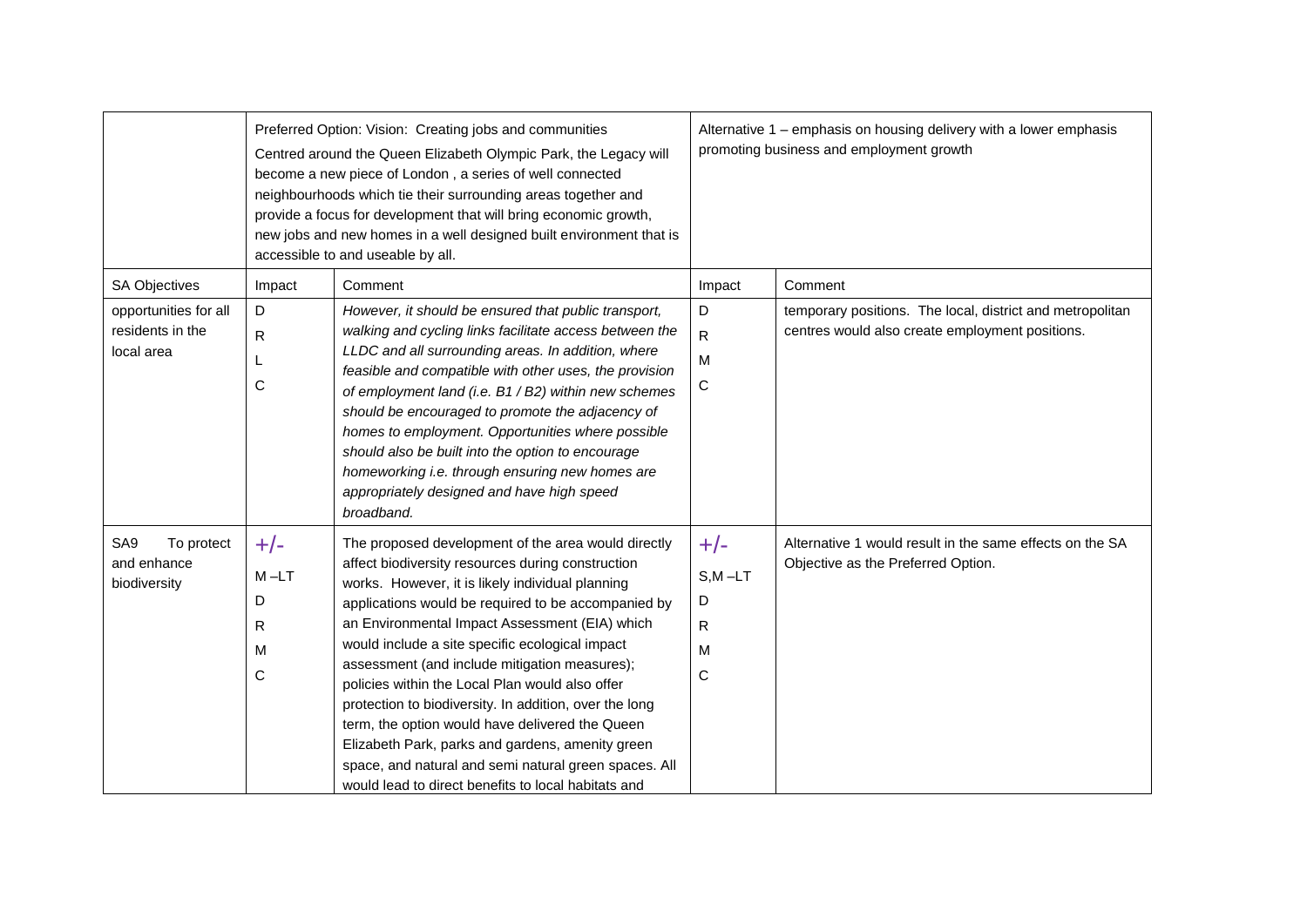|                                                                                                                                                                  |                                                                | Preferred Option: Vision: Creating jobs and communities<br>Centred around the Queen Elizabeth Olympic Park, the Legacy will<br>become a new piece of London, a series of well connected<br>neighbourhoods which tie their surrounding areas together and<br>provide a focus for development that will bring economic growth,<br>new jobs and new homes in a well designed built environment that is<br>accessible to and useable by all.                                                                                                                  | Alternative 1 - emphasis on housing delivery with a lower emphasis<br>promoting business and employment growth |                                                                                                                                                                                                                                                               |  |
|------------------------------------------------------------------------------------------------------------------------------------------------------------------|----------------------------------------------------------------|-----------------------------------------------------------------------------------------------------------------------------------------------------------------------------------------------------------------------------------------------------------------------------------------------------------------------------------------------------------------------------------------------------------------------------------------------------------------------------------------------------------------------------------------------------------|----------------------------------------------------------------------------------------------------------------|---------------------------------------------------------------------------------------------------------------------------------------------------------------------------------------------------------------------------------------------------------------|--|
| <b>SA Objectives</b>                                                                                                                                             | Impact                                                         | Comment                                                                                                                                                                                                                                                                                                                                                                                                                                                                                                                                                   | Impact                                                                                                         | Comment                                                                                                                                                                                                                                                       |  |
|                                                                                                                                                                  |                                                                | species. The option also provides numerous<br>opportunities for habitat creation in the proposed<br>green spaces.                                                                                                                                                                                                                                                                                                                                                                                                                                         |                                                                                                                |                                                                                                                                                                                                                                                               |  |
| <b>SA10</b><br>To protect<br>and enhance<br>townscape<br>character and<br>quality (including<br>open space, public<br>realm<br>improvements and<br>urban design) | $\ddot{\phantom{1}}$<br>$M-LT$<br>D<br>R.<br>M<br>$\mathsf{C}$ | The option seeks to guide the comprehensive<br>development of the LLDC area which would<br>permanently change landscape views and character.<br>However, the option does incorporate many elements<br>of green infrastructure including: the Queen Elizabeth<br>Park, and open spaces. This option seeks to create a<br>new urban district in London, with a series of well<br>connected neighbourhoods. There is reference to a<br>high quality designed built environment.<br>For the reasons detailed above effects have been<br>assessed as positive. | $\ddot{}$<br>$M - LT$<br>D<br>$\mathsf{R}$<br>M<br>$\mathsf C$                                                 | Alternative 1 would result in the same effects on the SA<br>Objective as the Preferred Option, although the emphasis<br>on housing rather than economic growth would result in a<br>more residential character rather than<br>business/commercially oriented. |  |
| To protect<br><b>SA11</b><br>and enhance the<br>cultural heritage<br>resource                                                                                    | $+/-$<br>$S, M - LT$<br>D/I<br>R<br>M<br>$\mathsf{C}$          | Hackney, Tower Hamlets, Newham and Waltham<br>Forest are home to a wealth of heritage assets<br>including those of a national importance. These<br>include Listed Buildings and Conservation Areas<br>within the LLDC area boundary and Registered<br>Historic Parks and Gardens and Scheduled Ancient<br>Monuments located within close proximity to the LLDC<br>area.<br>The LLDC area located within Newham is considered                                                                                                                              | $\ddagger$<br>$M-LT$<br>D/I<br>R.<br>M                                                                         | Alternative 1 would result in the same effects on the SA<br>Objective as the Preferred Option.                                                                                                                                                                |  |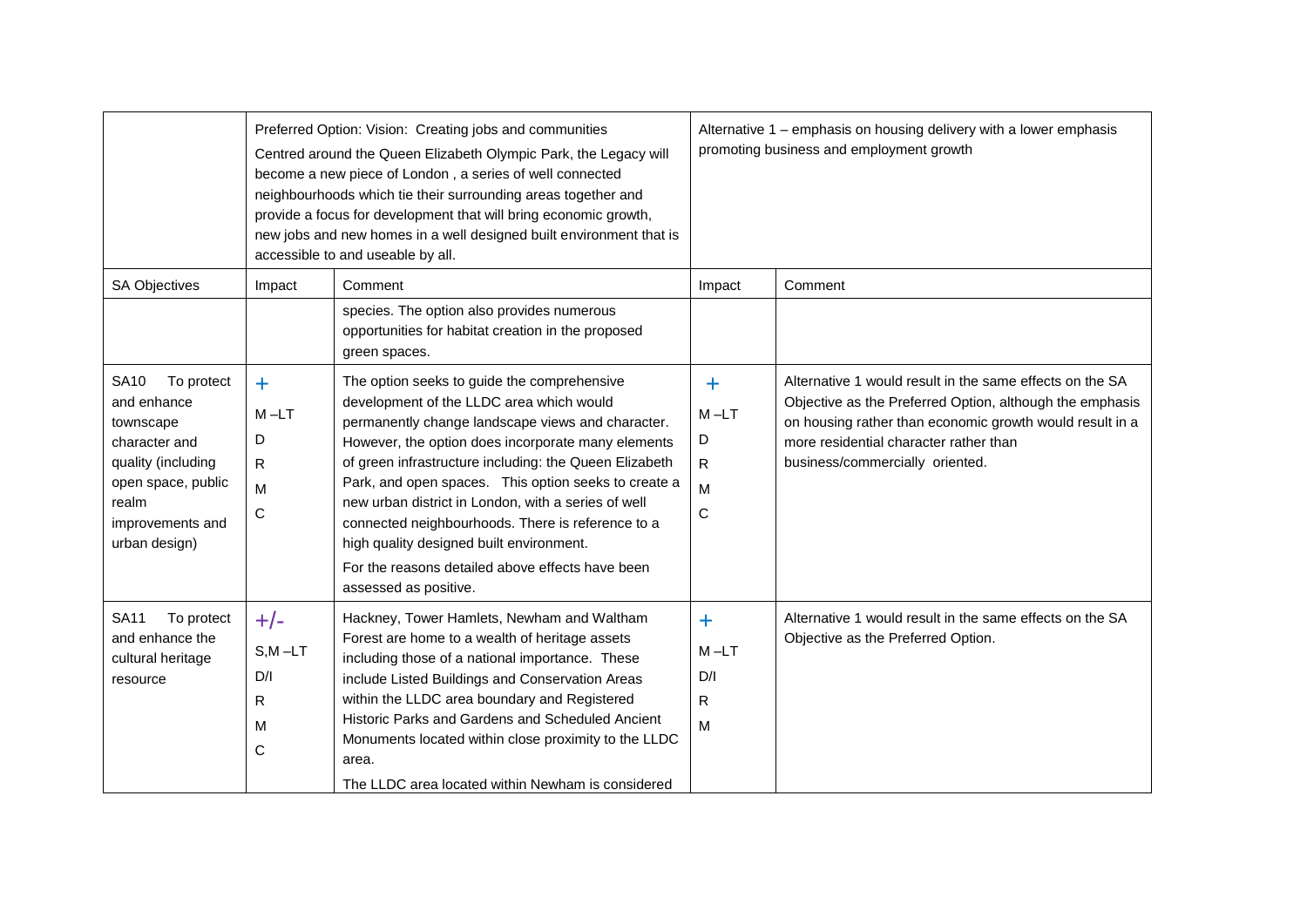|                                                                                                                                     |                                             | Preferred Option: Vision: Creating jobs and communities<br>Centred around the Queen Elizabeth Olympic Park, the Legacy will<br>become a new piece of London, a series of well connected<br>neighbourhoods which tie their surrounding areas together and<br>provide a focus for development that will bring economic growth,<br>new jobs and new homes in a well designed built environment that is<br>accessible to and useable by all. | Alternative 1 – emphasis on housing delivery with a lower emphasis<br>promoting business and employment growth |                                                                                                                                                                          |  |
|-------------------------------------------------------------------------------------------------------------------------------------|---------------------------------------------|------------------------------------------------------------------------------------------------------------------------------------------------------------------------------------------------------------------------------------------------------------------------------------------------------------------------------------------------------------------------------------------------------------------------------------------|----------------------------------------------------------------------------------------------------------------|--------------------------------------------------------------------------------------------------------------------------------------------------------------------------|--|
| SA Objectives                                                                                                                       | Impact                                      | Comment                                                                                                                                                                                                                                                                                                                                                                                                                                  | Impact                                                                                                         | Comment                                                                                                                                                                  |  |
|                                                                                                                                     |                                             | to be within an archaeological priority area.                                                                                                                                                                                                                                                                                                                                                                                            |                                                                                                                |                                                                                                                                                                          |  |
|                                                                                                                                     |                                             | There is potential for developments to affect the<br>settings of listed buildings.                                                                                                                                                                                                                                                                                                                                                       |                                                                                                                |                                                                                                                                                                          |  |
|                                                                                                                                     |                                             | Opportunities should be sought to conserve and<br>enhance the setting of Listed Buildings within and<br>adjacent to the LLDC boundary. In addition, it is<br>important to ensure that the wider historic landscape is<br>protected and that cultural heritage resources are<br>taken into consideration when developing the area.<br>This option has the potential to have both positive and                                             |                                                                                                                |                                                                                                                                                                          |  |
|                                                                                                                                     |                                             | negative effects on cultural heritage resources.                                                                                                                                                                                                                                                                                                                                                                                         |                                                                                                                |                                                                                                                                                                          |  |
| <b>SA12</b><br>To protect<br>and enhance the<br>quality of water<br>features and<br>resources and<br>reduce the risk of<br>flooding | $+/-$<br>$S, M - LT$<br>D/I<br>R.<br>M<br>C | Comprehensive development in the area may increase<br>flood risk, surface water runoff and demand for water<br>resources, which could result in adverse effects if not<br>properly managed. The option refers to restored<br>waterways which underline the environmental quality<br>in the area. It also makes a reference to sustainable<br>buildings.<br>SUDs should be considered for new developments.                               | $+/-$<br>$S, M - LT$<br>D/I<br>R<br>M<br>$\mathbf C$                                                           | Alternative 1 would result in similar effects as option 1.<br>However, due to the emphasis on housing, it is likely that<br>there would be more significant water usage. |  |
| <b>SA13</b><br>To limit<br>and adapt to climate<br>change                                                                           | $+/-$<br>$S,M-LT$<br>D/I                    | The vision provides for comprehensive development in<br>the area, which may increase flood risk, greenhouse<br>gas emissions and increase energy demand resulting<br>in adverse effects.                                                                                                                                                                                                                                                 | $+/-$<br>$S,M$ -LT<br>D/I                                                                                      | Alternative 1 would result in the same effects on the SA<br>Objective as the Preferred Option.                                                                           |  |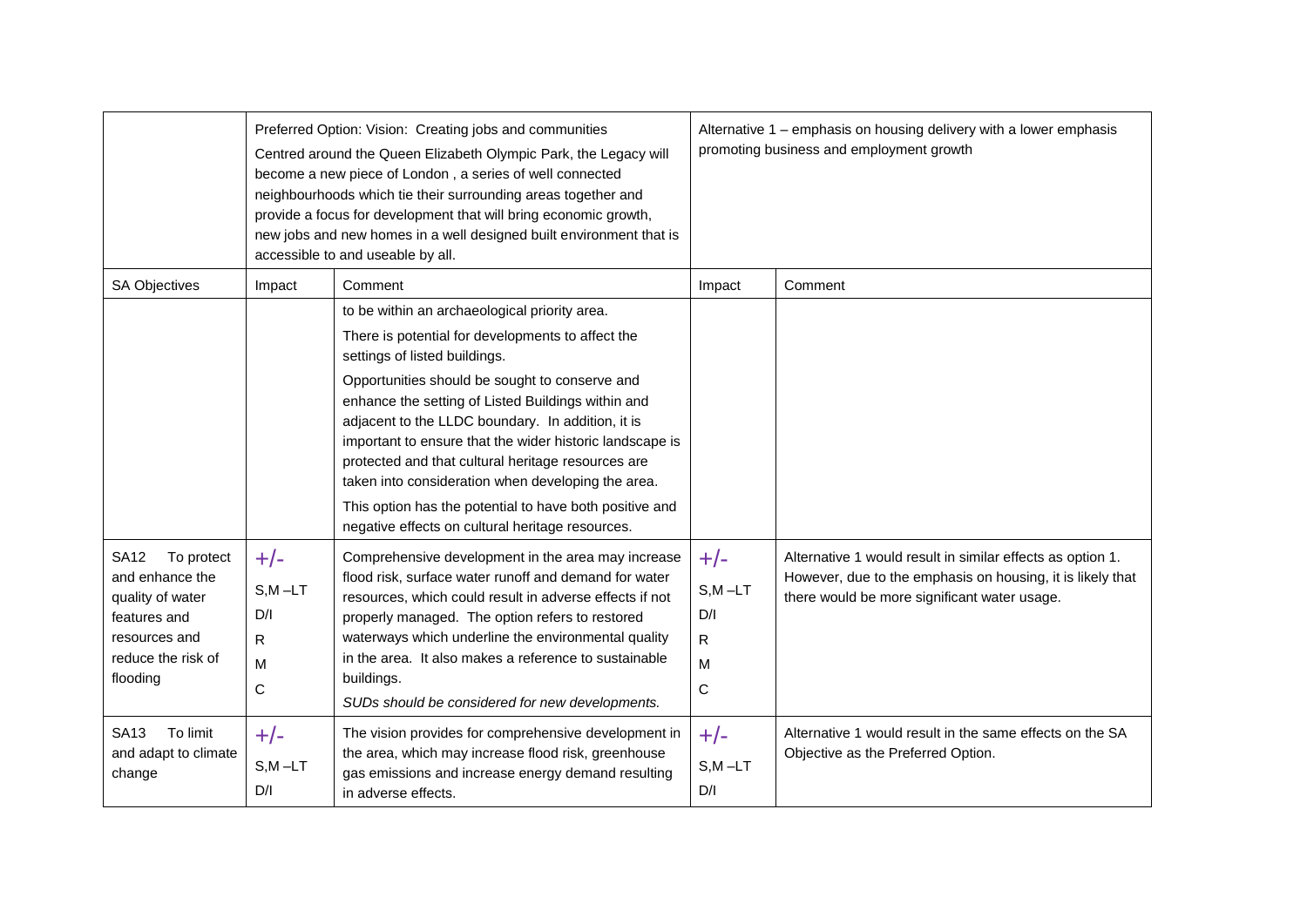|                                                         | Preferred Option: Vision: Creating jobs and communities<br>Centred around the Queen Elizabeth Olympic Park, the Legacy will<br>become a new piece of London, a series of well connected<br>neighbourhoods which tie their surrounding areas together and<br>provide a focus for development that will bring economic growth,<br>new jobs and new homes in a well designed built environment that is<br>accessible to and useable by all. |                                                                                                                                                                                                                                                                                                                                                                                                                                                                                                                                                                                                                                                                                                                                                                                                        |                                    | Alternative 1 - emphasis on housing delivery with a lower emphasis<br>promoting business and employment growth |  |  |
|---------------------------------------------------------|------------------------------------------------------------------------------------------------------------------------------------------------------------------------------------------------------------------------------------------------------------------------------------------------------------------------------------------------------------------------------------------------------------------------------------------|--------------------------------------------------------------------------------------------------------------------------------------------------------------------------------------------------------------------------------------------------------------------------------------------------------------------------------------------------------------------------------------------------------------------------------------------------------------------------------------------------------------------------------------------------------------------------------------------------------------------------------------------------------------------------------------------------------------------------------------------------------------------------------------------------------|------------------------------------|----------------------------------------------------------------------------------------------------------------|--|--|
| SA Objectives                                           | Impact                                                                                                                                                                                                                                                                                                                                                                                                                                   | Comment                                                                                                                                                                                                                                                                                                                                                                                                                                                                                                                                                                                                                                                                                                                                                                                                | Impact                             | Comment                                                                                                        |  |  |
|                                                         | $\mathsf{R}$<br>M<br>$\mathsf C$                                                                                                                                                                                                                                                                                                                                                                                                         | However, the National Planning Policy Framework<br>(NPPF) requires SuDS to be incorporated into new<br>development which can cope with future climate<br>change issues (and enable new development without<br>increasing flood risk on- or off-site). In addition,<br>greenhouse emissions would be partially mitigated<br>through improved walking and cycling links within the<br>LLDC area and to surrounding areas, locating local /<br>district centres (with essential services / facilities)<br>within walking distance of people's homes and<br>ensuring public transport links are easily accessible.<br>This option supports the delivery of sustainable<br>buildings and open spaces and availability of locally<br>generated heat and power, which should help mitigate<br>climate change. | R<br>M<br>C                        |                                                                                                                |  |  |
| <b>SA14</b><br>To protect<br>and improve air<br>quality | $+/-$<br>$S, M - LT$<br>R<br>M<br>$\mathsf{C}$                                                                                                                                                                                                                                                                                                                                                                                           | This option provides for development of the area,<br>promoting growth in economic activity and well<br>connected neighbourhoods. Although the area has<br>excellent public local and transport links and services,<br>development would also in increased vehicle use (e.g.<br>service vehicles, delivery vehicles, private cars), which<br>may affect congestion issues and local air quality in<br>the long term. The promotion of sustainable modes of<br>transport (i.e walking or cycling) to access local                                                                                                                                                                                                                                                                                        | $+/-$<br>$S, M-LT$<br>R.<br>M<br>C | Alternative 1 would result in the same effects on the SA<br>Objective as the Preferred Option.                 |  |  |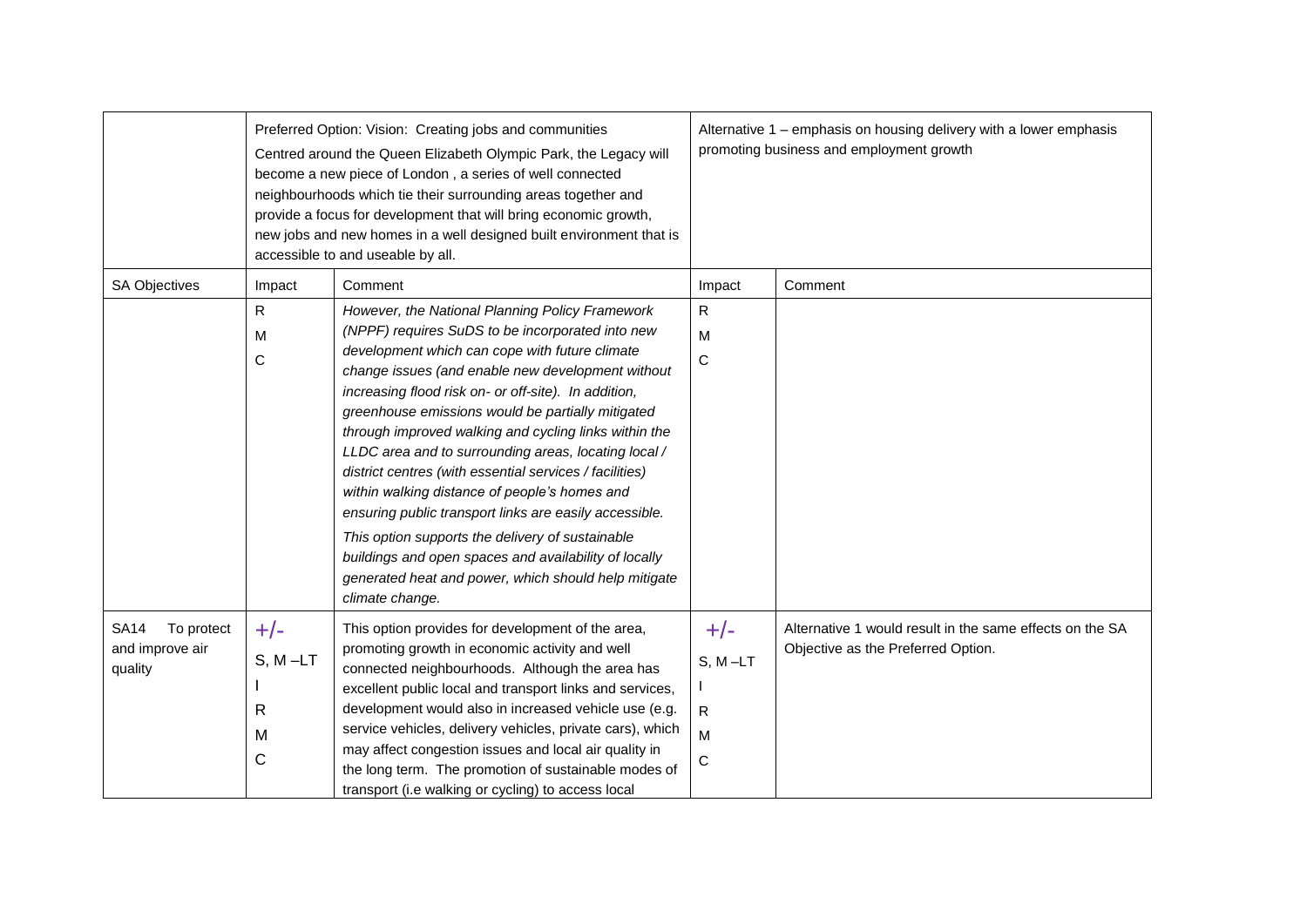|                                                                     | Preferred Option: Vision: Creating jobs and communities<br>Centred around the Queen Elizabeth Olympic Park, the Legacy will<br>become a new piece of London, a series of well connected<br>neighbourhoods which tie their surrounding areas together and<br>provide a focus for development that will bring economic growth,<br>new jobs and new homes in a well designed built environment that is<br>accessible to and useable by all. |                                                                                                                                                                                                                                                                                                                                                                                                                     |                                                   | Alternative 1 – emphasis on housing delivery with a lower emphasis<br>promoting business and employment growth |  |
|---------------------------------------------------------------------|------------------------------------------------------------------------------------------------------------------------------------------------------------------------------------------------------------------------------------------------------------------------------------------------------------------------------------------------------------------------------------------------------------------------------------------|---------------------------------------------------------------------------------------------------------------------------------------------------------------------------------------------------------------------------------------------------------------------------------------------------------------------------------------------------------------------------------------------------------------------|---------------------------------------------------|----------------------------------------------------------------------------------------------------------------|--|
| <b>SA Objectives</b>                                                | Impact                                                                                                                                                                                                                                                                                                                                                                                                                                   | Comment                                                                                                                                                                                                                                                                                                                                                                                                             | Impact                                            | Comment                                                                                                        |  |
|                                                                     |                                                                                                                                                                                                                                                                                                                                                                                                                                          | services/facilities may contribute to improving local<br>quality by reducing the need to travel by private car (in<br>the long term).<br>It is recommended that the Local Plan include policies<br>promoting sustainable transport, travel plans and<br>transport assessments.                                                                                                                                      |                                                   |                                                                                                                |  |
| <b>SA15</b><br>To ensure<br>sustainable use of<br>natural resources | $+/-$<br>$S, M-LT$<br>D<br>R<br>M<br>$\mathsf C$                                                                                                                                                                                                                                                                                                                                                                                         | Comprehensive development of the area would<br>require the use of resources. There is reference to the<br>use of locally generated heat and power and<br>sustainable buildings, which would provide some<br>mitigation to the use of resources.<br>It is recommended that policies relating to meeting<br>sustainability standards (Code for Sustainable Homes<br>and BREEAM) should be included in the Local Plan. | $+/-$<br>$S, M-LT$<br>D<br>R<br>м<br>$\mathsf{C}$ | Alternative would result in the same effects on the SA<br>Objective as Preferred Option.                       |  |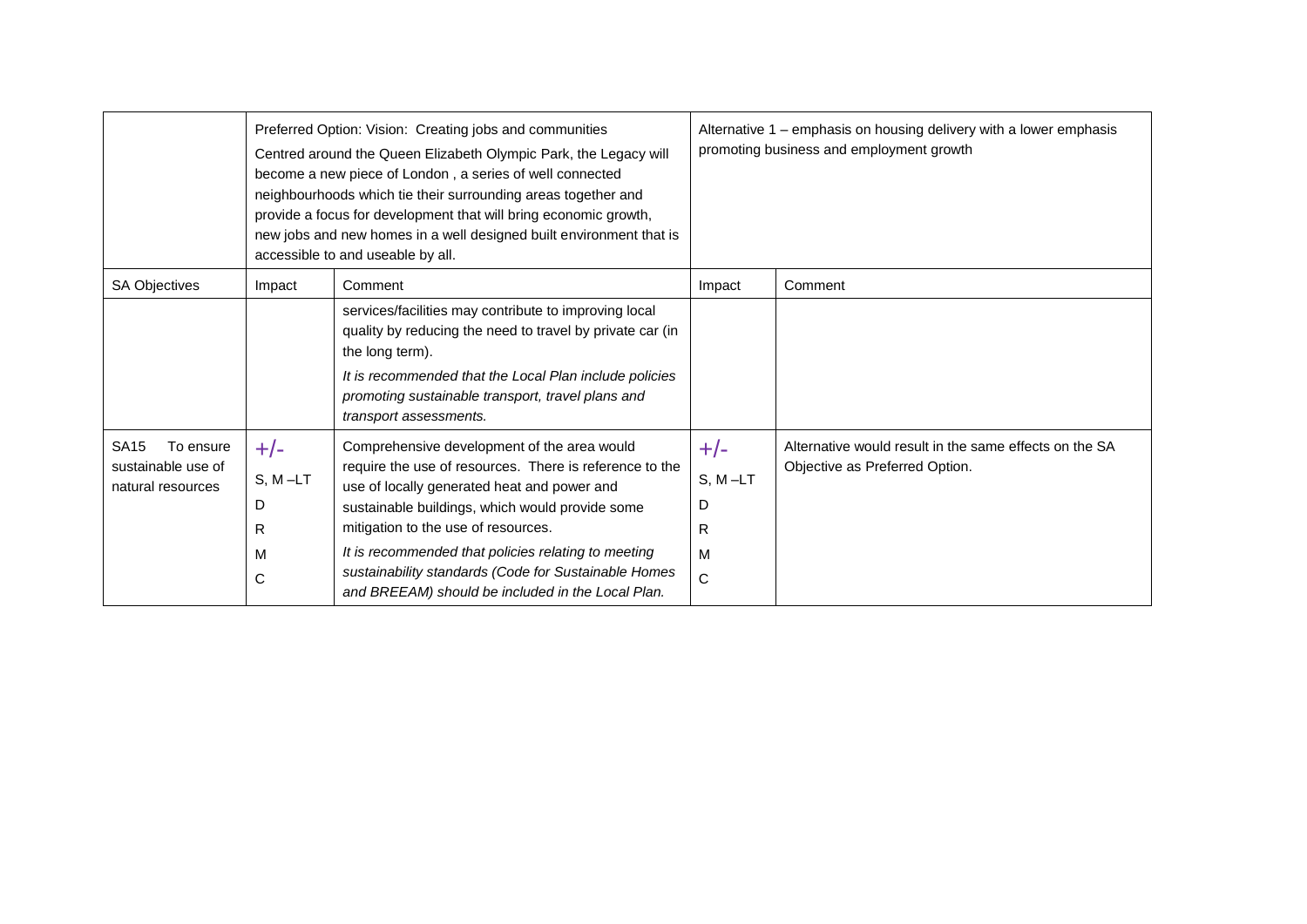| <b>Table C-2 Appraisal of Objective1 Options</b>                                                                            |                                                                                                                                                                                                                                               |                                                                                                                                                                                       |                                                                    |                                                                                                                                                                                                                                                                                                                                                          |  |
|-----------------------------------------------------------------------------------------------------------------------------|-----------------------------------------------------------------------------------------------------------------------------------------------------------------------------------------------------------------------------------------------|---------------------------------------------------------------------------------------------------------------------------------------------------------------------------------------|--------------------------------------------------------------------|----------------------------------------------------------------------------------------------------------------------------------------------------------------------------------------------------------------------------------------------------------------------------------------------------------------------------------------------------------|--|
|                                                                                                                             | Objective 1, Business growth<br>This Plan objective seeks to secure provision of a significant range<br>of types and sizes of work space to enable a range of businesses to<br>locate, develop and expand within the Legacy Corporation area. |                                                                                                                                                                                       | Alternative 1 - Prioritising housing delivery over business growth |                                                                                                                                                                                                                                                                                                                                                          |  |
| <b>SA Objectives</b>                                                                                                        | Impact                                                                                                                                                                                                                                        | Comment                                                                                                                                                                               | Impact                                                             | Comment                                                                                                                                                                                                                                                                                                                                                  |  |
| SA1 To reduce<br>crime, disorder and<br>fear of crime                                                                       | ÷<br>$S, M-LT$<br>R<br>M<br>С                                                                                                                                                                                                                 | Providing employment opportunities is expected to<br>reduce crime.<br>It should be ensured that secured by design principles<br>are required to be incorporated into new development. | 0<br>$S, M-LT$<br>R<br>м<br>С                                      | This alternative is not expected to help reduce crime.                                                                                                                                                                                                                                                                                                   |  |
| SA <sub>2</sub><br>To improve<br>levels of<br>educational<br>attainment for all<br>age groups and all<br>sectors of society | $\ddot{}$<br>$M-LT$<br>D<br>R.<br>C                                                                                                                                                                                                           | There may be opportunities for apprenticeships in the<br>new businesses.<br>It should be ensured that apprenticeships and training<br>are promoted among businesses in the LLDC area. | $\Omega$<br>$M - LT$<br>D<br>R<br>С                                | This alternative's focus is on housing rather than<br>economic development. It does not specifically mention<br>provision of educational facilities but it will have to draw<br>upon the Mayor's Olympic Legacy Supplementary<br>Planning Guidance, which includes improving educational<br>attainment as one of the core outcomes for the LLDC<br>area. |  |
| SA3 To improve<br>physical and mental<br>health and<br>wellbeing for all and<br>reduce health<br>inequalities               | ٠<br>$M-LT$<br>R<br>М                                                                                                                                                                                                                         | Promoting growth would provide employment, which<br>may have an indirect effect on health and well being.                                                                             | $\ddag$<br>$M-LT$<br>D/I<br>R<br>м                                 | Provision of housing will have health benefits.                                                                                                                                                                                                                                                                                                          |  |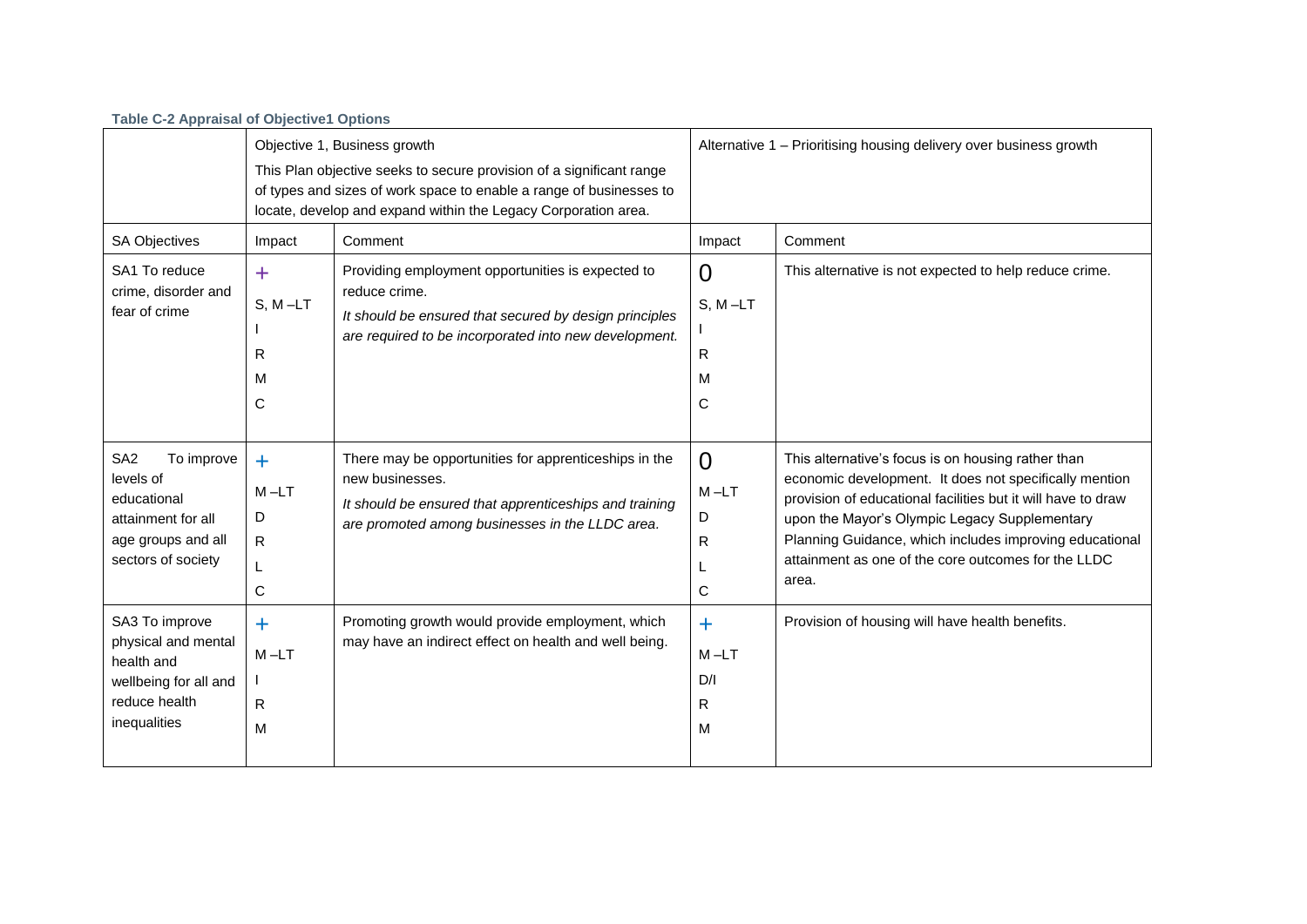|                                                                                                                             |                                            | Objective 1, Business growth<br>This Plan objective seeks to secure provision of a significant range<br>of types and sizes of work space to enable a range of businesses to<br>locate, develop and expand within the Legacy Corporation area.                                                                                                                            | Alternative 1 - Prioritising housing delivery over business growth |                                                                                                                                                                                                           |
|-----------------------------------------------------------------------------------------------------------------------------|--------------------------------------------|--------------------------------------------------------------------------------------------------------------------------------------------------------------------------------------------------------------------------------------------------------------------------------------------------------------------------------------------------------------------------|--------------------------------------------------------------------|-----------------------------------------------------------------------------------------------------------------------------------------------------------------------------------------------------------|
| <b>SA Objectives</b>                                                                                                        | Impact                                     | Comment                                                                                                                                                                                                                                                                                                                                                                  | Impact                                                             | Comment                                                                                                                                                                                                   |
| SA4<br>To ensure<br>housing provision<br>meets local needs                                                                  | $\Omega$<br>$S, M-LT$<br>D<br>IR<br>M<br>C | This option promotes business growth and therefore<br>would not contribute to housing provision.                                                                                                                                                                                                                                                                         | $+ +$<br>$S, M-LT$<br>R<br>M<br>C                                  | Alternative 1 focuses on housing rather than promoting<br>business and employment growth. This option would<br>therefore have a major positive impact on the London<br>Plan housing targets for the area. |
| SA <sub>5</sub><br>To improve<br>sustainable access<br>to jobs, basic<br>goods, services and<br>amenities for all<br>groups | $+$<br>$M-LT$<br>D<br>R<br>M<br>С          | This option promotes business growth, which would<br>improve access to jobs so would only partially<br>contribute to this objective. In terms of sustainable<br>access, this would depend on other objectives relating<br>to services and transport.                                                                                                                     | ÷.<br>$M - LT$<br>D<br>R<br>м<br>$\mathsf{C}$                      | Alternative 1 would result in improvement in housing<br>provision and so would only partially contribute to this<br>objective.                                                                            |
| SA6 To reduce<br>poverty and social<br>exclusion whilst<br>promoting social<br>inclusiveness and<br>equality                | $\ddag$<br>$M - LT$<br>D/I<br>R<br>L       | The option would contribute to improving overall levels<br>of deprivation through the provision of commercial /<br>employment opportunities. New opportunities would<br>offer benefits to those from more deprived<br>communities In the LLDC area and the four boroughs.<br>In addition, providing employment opportunities will<br>contribute to social inclusiveness. | $\ddot{}$<br>$M - LT$<br>D/I<br>R.<br>L                            | Alternative 1 would contribute to improving overall levels<br>of deprivation through the provision of new affordable<br>decent housing and new facilities.                                                |
| SA7<br>To<br>encourage<br>sustainable                                                                                       | $^{\mathrm{++}}$<br>$M - LT$               | This option would encourage new businesses<br>opportunities to locate in high quality premises with<br>excellent local and international transport links. It is                                                                                                                                                                                                          | $\mathcal{P}$<br>$M - LT$                                          | Alternative 1 promotes housing delivery rather than<br>economic growth. Ensuring that the LLDC area is an<br>attractive area people want to live through the quality of                                   |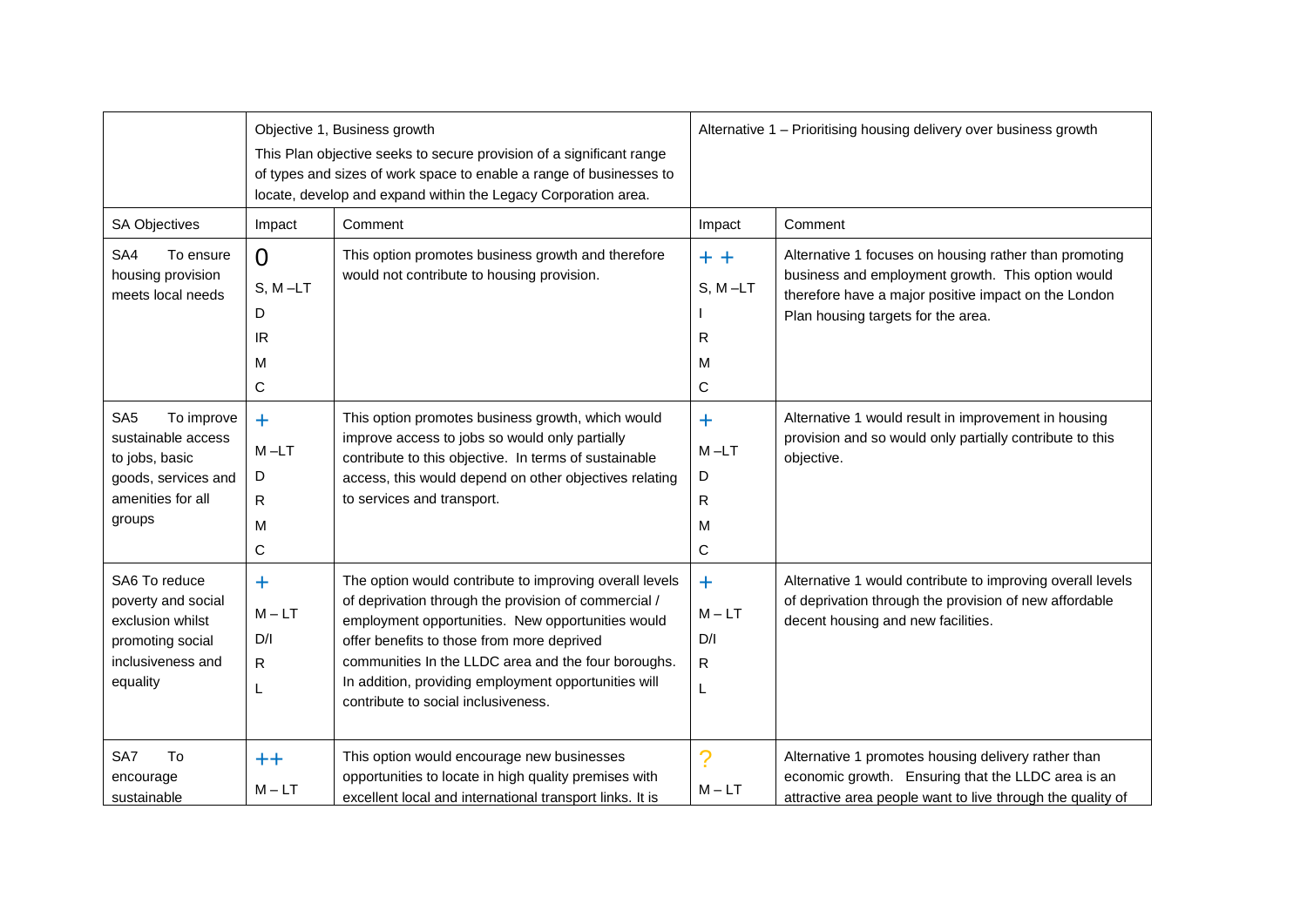|                                                                                                            |                                                  | Objective 1, Business growth<br>This Plan objective seeks to secure provision of a significant range<br>of types and sizes of work space to enable a range of businesses to<br>locate, develop and expand within the Legacy Corporation area.                                                                                                                                                                                                                                                                                                                                                                                                                                                                                   | Alternative 1 - Prioritising housing delivery over business growth |                                                                                                                                                                                                                                                                                                               |
|------------------------------------------------------------------------------------------------------------|--------------------------------------------------|---------------------------------------------------------------------------------------------------------------------------------------------------------------------------------------------------------------------------------------------------------------------------------------------------------------------------------------------------------------------------------------------------------------------------------------------------------------------------------------------------------------------------------------------------------------------------------------------------------------------------------------------------------------------------------------------------------------------------------|--------------------------------------------------------------------|---------------------------------------------------------------------------------------------------------------------------------------------------------------------------------------------------------------------------------------------------------------------------------------------------------------|
| SA Objectives<br>economic growth,<br>inclusion and<br>business<br>development                              | Impact<br>D<br>R<br>L<br>C                       | Comment<br>likely that development would significantly diversify<br>current employment opportunities.                                                                                                                                                                                                                                                                                                                                                                                                                                                                                                                                                                                                                           | Impact<br>D<br>R<br>C                                              | Comment<br>housing may also contribute to encouraging economic<br>growth (i.e. making the LLDC area a more attractive<br>location for investment).<br>There may be opportunities in the services sector as a<br>result of significant housing growth in the area.                                             |
| SA <sub>8</sub><br>To<br>increase<br>employment<br>opportunities for all<br>residents in the<br>local area | $^{\mathrm{++}}$<br>$M - LT$<br>D<br>R<br>L<br>C | This option would result in significant employment<br>opportunities by promoting development of economic<br>hubs and high quality business premises.<br>However, it should be ensured that public transport,<br>walking and cycling links facilitate access between the<br>LLDC and all surrounding areas. In addition, where<br>feasible and compatible with other uses, the provision<br>of employment land (i.e. B1 / B2) within new schemes<br>should be encouraged to promote the adjacency of<br>homes to employment. Opportunities where possible<br>should also be built into the objective to encourage<br>homeworking i.e. through ensuring new homes are<br>appropriately designed and have high speed<br>broadband. | $\ddagger$<br>$M - LT$<br>D<br>R<br>м<br>$\mathsf{C}$              | Alternative 1 would result in a number of employment<br>opportunities being created during the construction of<br>residential properties - although these would be<br>temporary positions.                                                                                                                    |
| SA9<br>To protect<br>and enhance<br>biodiversity                                                           | $+/-$<br>$M-LT$<br>D<br>R<br>M                   | The proposed development of the area would directly<br>affect biodiversity resources during construction<br>works. However, it is likely individual planning<br>applications would be required to be accompanied by<br>an Environmental Impact Assessment (EIA) which<br>would include a site specific ecological impact                                                                                                                                                                                                                                                                                                                                                                                                        | $+/-$<br>$S, M - LT$<br>D<br>R<br>м                                | Alternative 1 would result in the same effects on the SA<br>Objective as the Preferred Objective, as proposed<br>housing development would directly affect biodiversity<br>resources during construction works. However, parks<br>and gardens would lead to direct benefits to local habitats<br>and species. |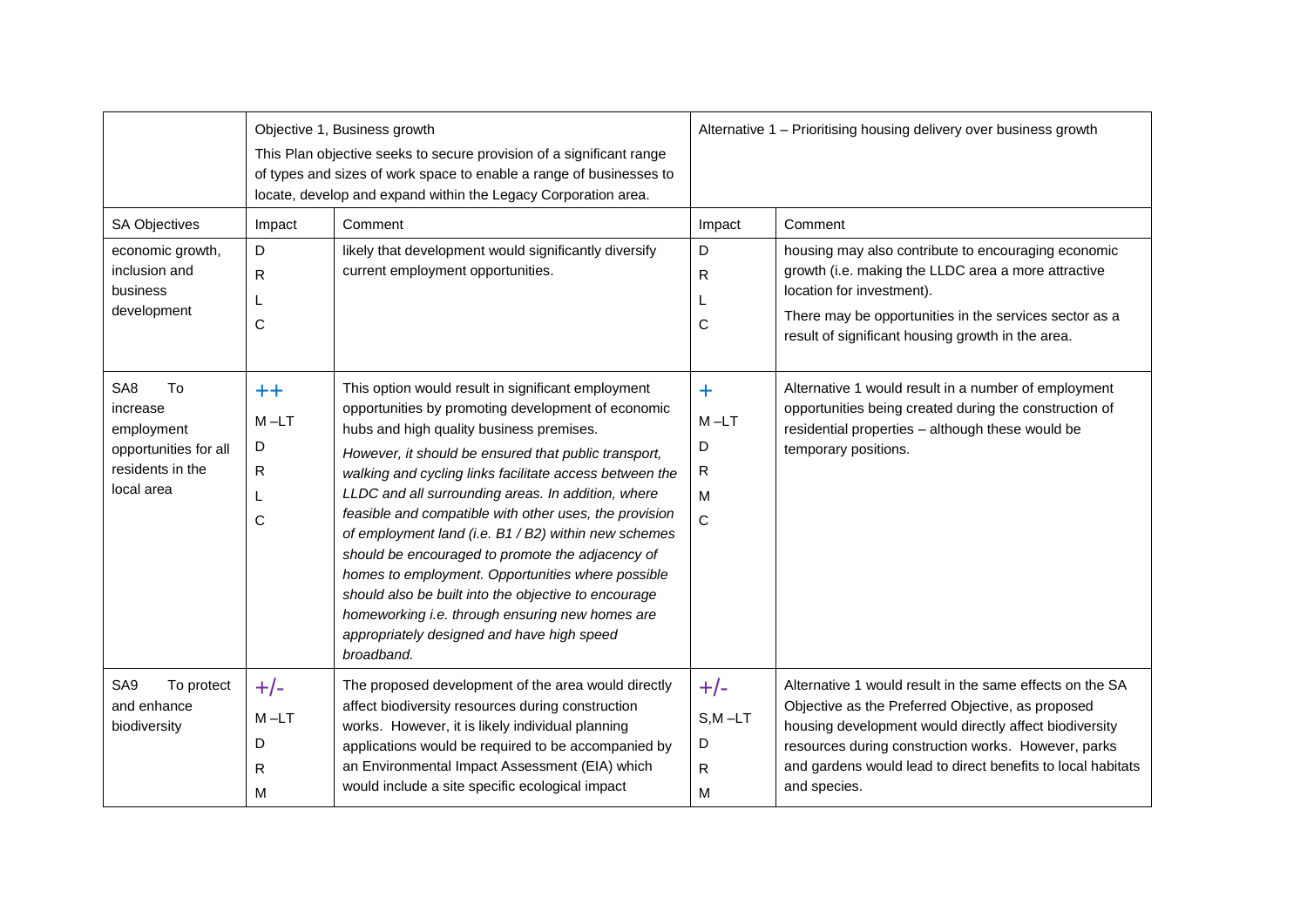|                                                                                                                                                                  |                                         | Objective 1, Business growth<br>This Plan objective seeks to secure provision of a significant range<br>of types and sizes of work space to enable a range of businesses to<br>locate, develop and expand within the Legacy Corporation area.                                                                                                                                                                                                                                                                       | Alternative 1 - Prioritising housing delivery over business growth |                                                                                                                                                                                                                                                 |
|------------------------------------------------------------------------------------------------------------------------------------------------------------------|-----------------------------------------|---------------------------------------------------------------------------------------------------------------------------------------------------------------------------------------------------------------------------------------------------------------------------------------------------------------------------------------------------------------------------------------------------------------------------------------------------------------------------------------------------------------------|--------------------------------------------------------------------|-------------------------------------------------------------------------------------------------------------------------------------------------------------------------------------------------------------------------------------------------|
| <b>SA Objectives</b>                                                                                                                                             | Impact                                  | Comment                                                                                                                                                                                                                                                                                                                                                                                                                                                                                                             | Impact                                                             | Comment                                                                                                                                                                                                                                         |
|                                                                                                                                                                  | $\mathsf{C}$                            | assessment (and include mitigation measures);<br>policies within the Local Plan would also offer<br>protection to biodiversity. In addition, over the long<br>term, the option would have delivered the Queen<br>Elizabeth Park, parks and gardens, amenity green<br>space, and natural and semi natural green spaces. All<br>would lead to direct benefits to local habitats and<br>species.<br>Opportunities for habitat creation and enhancement<br>should be explored in planning for business<br>developments. | $\mathsf{C}$                                                       | Opportunities for habitat creation and enhancement<br>should be explored in planning for housing developments.                                                                                                                                  |
| To protect<br><b>SA10</b><br>and enhance<br>townscape<br>character and<br>quality (including<br>open space, public<br>realm<br>improvements and<br>urban design) | $\Omega$<br>$M-LT$<br>D<br>R<br>M<br>C  | The objective seeks business development and does<br>not relate to the townscape character.                                                                                                                                                                                                                                                                                                                                                                                                                         | $\overline{0}$<br>M-LT<br>D<br>R<br>м<br>C                         | Alternative 1, where the emphasis is on housing rather<br>than economic growth would result in a more residential<br>character rather than business/commercially oriented.<br>However, there is no direct relationship to this SA<br>objective. |
| <b>SA11</b><br>To protect<br>and enhance the<br>cultural heritage<br>resource                                                                                    | $\Omega$<br>$S.M - LT$<br>D/I<br>R<br>M | This objective seeks business growth and there is no<br>direct relation to this SA Objective.                                                                                                                                                                                                                                                                                                                                                                                                                       | $\Omega$<br>$M-LT$<br>D/I<br>R<br>м                                | Alternative 1 does not have a direct relation to this SA<br>Objective.                                                                                                                                                                          |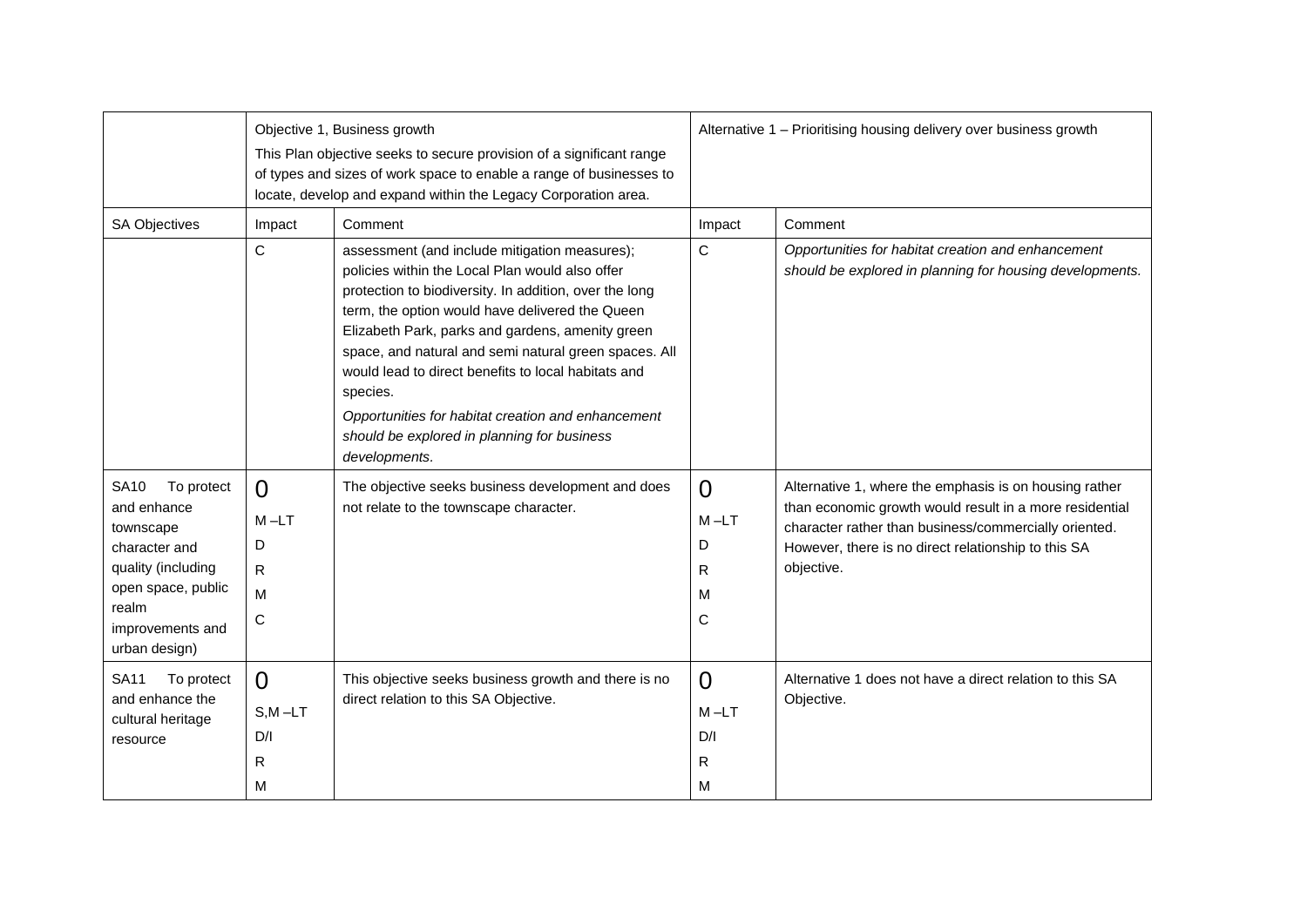|                                                                                                                                     |                                                            | Objective 1, Business growth<br>This Plan objective seeks to secure provision of a significant range<br>of types and sizes of work space to enable a range of businesses to<br>locate, develop and expand within the Legacy Corporation area.                                                                                                                                                                                                                                                                                                                                                                                                                                                                                                                                                                           | Alternative 1 - Prioritising housing delivery over business growth |                                                                                                                                                                                              |
|-------------------------------------------------------------------------------------------------------------------------------------|------------------------------------------------------------|-------------------------------------------------------------------------------------------------------------------------------------------------------------------------------------------------------------------------------------------------------------------------------------------------------------------------------------------------------------------------------------------------------------------------------------------------------------------------------------------------------------------------------------------------------------------------------------------------------------------------------------------------------------------------------------------------------------------------------------------------------------------------------------------------------------------------|--------------------------------------------------------------------|----------------------------------------------------------------------------------------------------------------------------------------------------------------------------------------------|
| <b>SA Objectives</b>                                                                                                                | Impact<br>C                                                | Comment                                                                                                                                                                                                                                                                                                                                                                                                                                                                                                                                                                                                                                                                                                                                                                                                                 | Impact                                                             | Comment                                                                                                                                                                                      |
| <b>SA12</b><br>To protect<br>and enhance the<br>quality of water<br>features and<br>resources and<br>reduce the risk of<br>flooding | $\blacksquare$<br>$S, M - LT$<br>D/I<br>R<br>M             | Comprehensive business development in the area<br>may increase flood risk, surface water runoff and<br>demand for water resources, which could result in<br>adverse effects if not properly managed.                                                                                                                                                                                                                                                                                                                                                                                                                                                                                                                                                                                                                    | $S, M - LT$<br>D/I<br>R<br>м                                       | Alternative 1 would result in similar effects as the<br>preferred objective 1. However, due to the emphasis on<br>housing, it is likely that there would be more significant<br>water usage. |
| To limit<br>SA <sub>13</sub><br>and adapt to climate<br>change                                                                      | $\mathsf{C}$<br>$+/-$<br>$S, M - LT$<br>D/I<br>R<br>M<br>C | This objective provides for comprehensive business<br>development in the area, which may increase flood<br>risk, greenhouse gas emissions and increase energy<br>demand resulting in adverse effects.<br>However, the National Planning Policy Framework<br>(NPPF) requires SuDS to be incorporated into new<br>development which can cope with future climate<br>change issues (and enable new development without<br>increasing flood risk on- or off-site). In addition,<br>greenhouse emissions would be partially mitigated<br>through improved walking and cycling links within the<br>LLDC area and to surrounding areas, locating local /<br>district centres (with essential services / facilities)<br>within walking distance of people's homes and<br>ensuring public transport links are easily accessible. | C<br>$+/-$<br>$S, M - LT$<br>D/I<br>R<br>м<br>C                    | Alternative 1 would result in the same effects on the SA<br>Objective as the preferred Objective 1.                                                                                          |
| To protect<br><b>SA14</b><br>and improve air                                                                                        | $+/-$                                                      | This option provides for development of the area,<br>promoting growth in economic activity and well                                                                                                                                                                                                                                                                                                                                                                                                                                                                                                                                                                                                                                                                                                                     | $+/-$                                                              | Alternative 1 would result in the same effects on the SA                                                                                                                                     |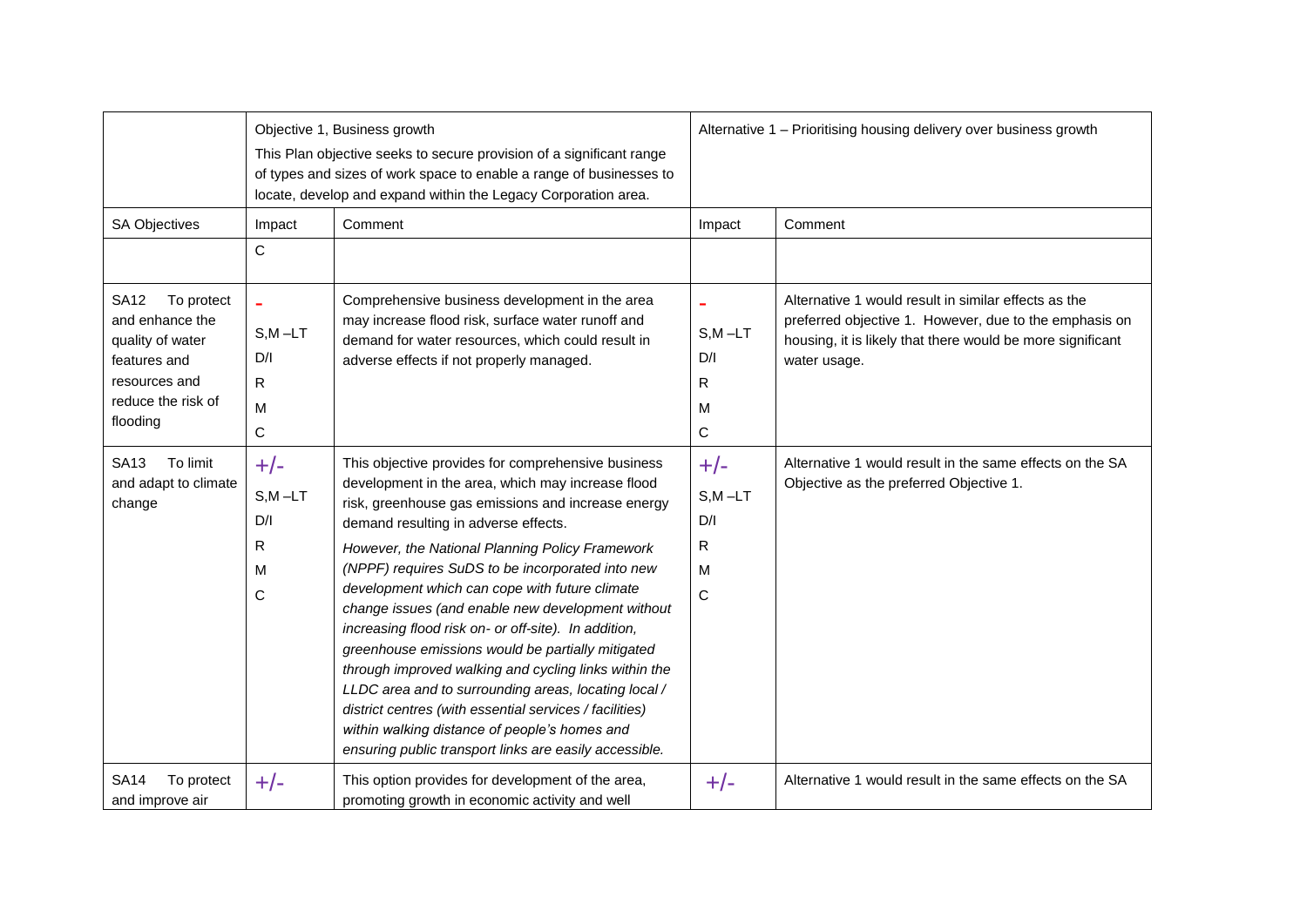|                                                                     |                                        | Objective 1, Business growth<br>This Plan objective seeks to secure provision of a significant range<br>of types and sizes of work space to enable a range of businesses to<br>locate, develop and expand within the Legacy Corporation area.                                                                                                                                                                                                                                                                                                                                                                                                                                              | Alternative 1 - Prioritising housing delivery over business growth |                                                                                                                                                                                                                                                                                                                          |  |
|---------------------------------------------------------------------|----------------------------------------|--------------------------------------------------------------------------------------------------------------------------------------------------------------------------------------------------------------------------------------------------------------------------------------------------------------------------------------------------------------------------------------------------------------------------------------------------------------------------------------------------------------------------------------------------------------------------------------------------------------------------------------------------------------------------------------------|--------------------------------------------------------------------|--------------------------------------------------------------------------------------------------------------------------------------------------------------------------------------------------------------------------------------------------------------------------------------------------------------------------|--|
| <b>SA Objectives</b>                                                | Impact                                 | Comment                                                                                                                                                                                                                                                                                                                                                                                                                                                                                                                                                                                                                                                                                    | Impact                                                             | Comment                                                                                                                                                                                                                                                                                                                  |  |
| quality                                                             | $S, M-LT$<br>R<br>M<br>C               | connected neighbourhoods. Although the area has<br>excellent public local and transport links and services,<br>development would also in increased vehicle use (e.g.<br>service vehicles, delivery vehicles, private cars), which<br>may affect congestion issues and local air quality in<br>the long term. The promotion of sustainable modes of<br>transport (i.e walking or cycling) to access local<br>services/facilities may contribute to improving local<br>quality by reducing the need to travel by private car (in<br>the long term).<br>It is recommended that the Local Plan include policies<br>promoting sustainable transport, travel plans and<br>transport assessments. | $S, M-LT$<br>R.<br>м<br>C                                          | Objective as the Preferred Objective 1.                                                                                                                                                                                                                                                                                  |  |
| To ensure<br><b>SA15</b><br>sustainable use of<br>natural resources | $+/-$<br>$S, M-LT$<br>D<br>R<br>M<br>C | Comprehensive business development of the area<br>would require the use of resources. There is<br>reference to the use of locally generated heat and<br>power and sustainable buildings, which would provide<br>some mitigation to the use of resources.<br>It is recommended that policies relating to meeting<br>BREEAM sustainability standards should be included<br>in the Local Plan.<br>Recycling and re-use of waste to reduce waste<br>generation should be promoted.                                                                                                                                                                                                             | $+/-$<br>$S, M-LT$<br>D<br>R<br>м<br>C                             | Alternative would result in the same effects on the SA<br>Objective as Preferred Objective 1.<br>It is recommended that policies relating to meeting Code<br>for Sustainable Homes standards should be included in<br>the Local Plan.<br>Recycling and re-use of waste to reduce waste<br>generation should be promoted. |  |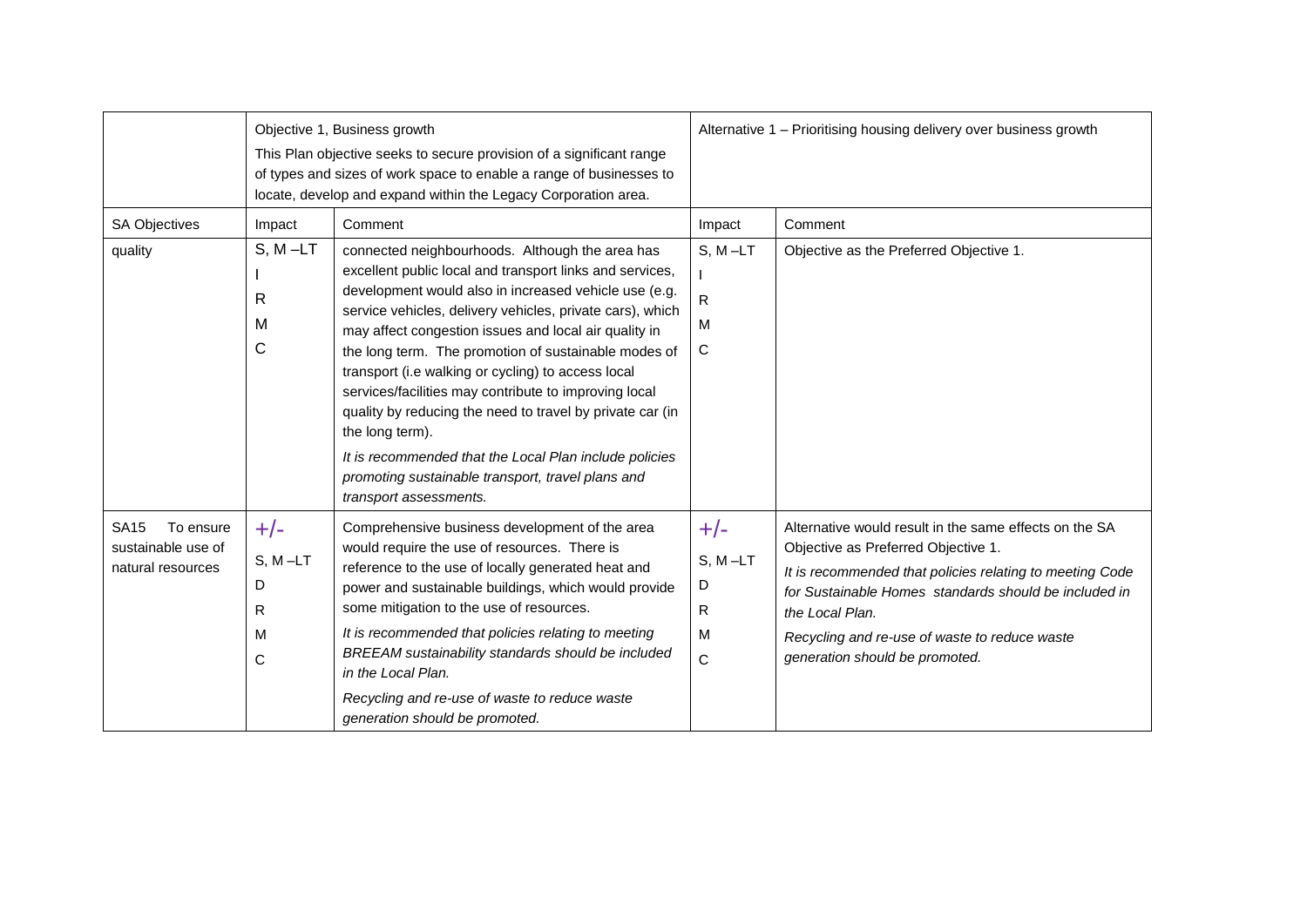| <b>Table C-3 Appraisal of Objective 2 Options</b>                                                                           |                                                                                                                                                                                                                                                                                                                        |                                                                                                                                                                                                                                                                                   |                                                                                                                                                                                                 |                                                                                                                                                                                                                                         |
|-----------------------------------------------------------------------------------------------------------------------------|------------------------------------------------------------------------------------------------------------------------------------------------------------------------------------------------------------------------------------------------------------------------------------------------------------------------|-----------------------------------------------------------------------------------------------------------------------------------------------------------------------------------------------------------------------------------------------------------------------------------|-------------------------------------------------------------------------------------------------------------------------------------------------------------------------------------------------|-----------------------------------------------------------------------------------------------------------------------------------------------------------------------------------------------------------------------------------------|
|                                                                                                                             | Objective 2, Jobs<br>This Plan objective seeks to secure a significant growth in good<br>quality jobs within the Legal Corporation Area during the Plan period,<br>providing with a diverse range of employment opportunities that are<br>easily accessed by those living within or in close proximity to the<br>area. |                                                                                                                                                                                                                                                                                   | Alternative 1 - No alternative considered beyond that for the Local Plan<br>Vision<br>Alternative considered for the Local Plan Vision is: Prioritising housing<br>delivery over providing jobs |                                                                                                                                                                                                                                         |
| SA Objectives                                                                                                               | Impact                                                                                                                                                                                                                                                                                                                 | Comment                                                                                                                                                                                                                                                                           | Impact                                                                                                                                                                                          | Comment                                                                                                                                                                                                                                 |
| SA1 To reduce<br>crime, disorder and<br>fear of crime                                                                       | $\ddag$<br>$S, M-LT$<br>R<br>M<br>С                                                                                                                                                                                                                                                                                    | Providing employment opportunities may lead to<br>reduction in crime.<br>It should be ensured that secured by design principles<br>are required to be incorporated into new development.                                                                                          | $\Omega$<br>$S, M-LT$<br>$\mathsf{R}$<br>M<br>С                                                                                                                                                 | Prioritising housing delivery over business growth. There<br>may be some job opportunities in the construction of<br>housing and there may be limited opportunities for jobs.<br>This alternative is not expected to help reduce crime. |
| SA <sub>2</sub><br>To improve<br>levels of<br>educational<br>attainment for all<br>age groups and all<br>sectors of society | ?<br>$M - LT$<br>D<br>R<br>L<br>C                                                                                                                                                                                                                                                                                      | The objective seeks to provide a diverse range of<br>employment opportunities but does not refer to<br>opportunities for apprenticeships and training<br>programmes.<br>It should be ensured that apprenticeships and training<br>are promoted among businesses in the LLDC area. | $\Omega$<br>$M - LT$<br>D<br>R<br>L<br>$\mathbf C$                                                                                                                                              | This alternative's focus is on housing rather than<br>providing employment opportunities or provision of<br>education or training.                                                                                                      |
| SA3 To improve<br>physical and mental<br>health and<br>wellbeing for all and<br>reduce health<br>inequalities               | $\ddot{\phantom{1}}$<br>$M-LT$<br>R<br>M                                                                                                                                                                                                                                                                               | Providing employment opportunities may have an<br>indirect effect on health and well being.                                                                                                                                                                                       | ٠<br>$M - LT$<br>D/I<br>R<br>M                                                                                                                                                                  | Provision of housing will have health benefits.                                                                                                                                                                                         |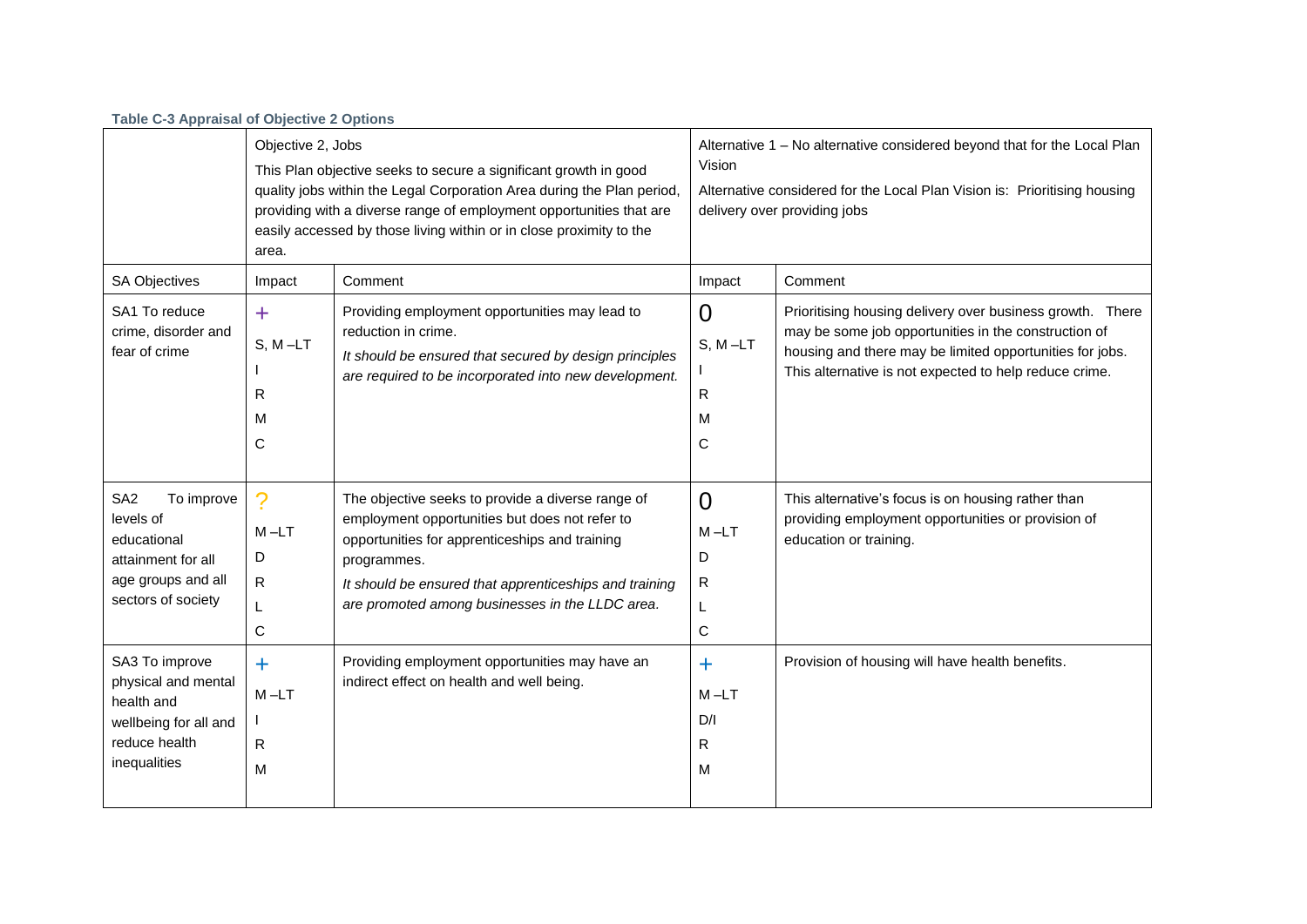|                                                                                                                   | Objective 2, Jobs<br>This Plan objective seeks to secure a significant growth in good<br>quality jobs within the Legal Corporation Area during the Plan period,<br>providing with a diverse range of employment opportunities that are<br>easily accessed by those living within or in close proximity to the<br>area. |                                                                                                                                                                                                                                                                                                                                                             | Alternative 1 - No alternative considered beyond that for the Local Plan<br>Vision<br>Alternative considered for the Local Plan Vision is: Prioritising housing<br>delivery over providing jobs |                                                                                                                                                                                                                                                                                                                        |
|-------------------------------------------------------------------------------------------------------------------|------------------------------------------------------------------------------------------------------------------------------------------------------------------------------------------------------------------------------------------------------------------------------------------------------------------------|-------------------------------------------------------------------------------------------------------------------------------------------------------------------------------------------------------------------------------------------------------------------------------------------------------------------------------------------------------------|-------------------------------------------------------------------------------------------------------------------------------------------------------------------------------------------------|------------------------------------------------------------------------------------------------------------------------------------------------------------------------------------------------------------------------------------------------------------------------------------------------------------------------|
| SA Objectives                                                                                                     | Impact                                                                                                                                                                                                                                                                                                                 | Comment                                                                                                                                                                                                                                                                                                                                                     | Impact                                                                                                                                                                                          | Comment                                                                                                                                                                                                                                                                                                                |
| SA4<br>To ensure<br>housing provision<br>meets local needs<br>SA <sub>5</sub><br>To improve<br>sustainable access | $\Omega$<br>$S, M-LT$<br>D<br>IR.<br>M<br>C<br>$+$                                                                                                                                                                                                                                                                     | This option promotes business growth and therefore<br>would not contribute to housing provision.<br>This option promotes employment opportunities which                                                                                                                                                                                                     | $+ +$<br>$S, M-LT$<br>R<br>M<br>C<br>$\ddagger$                                                                                                                                                 | Alternative 1 focuses on housing rather than promoting<br>employment opportunities. This option would therefore<br>have a major positive impact on the London Plan housing<br>targets for the area.<br>Alternative 1 would result in improvement in housing<br>provision and provide some jobs during the construction |
| to jobs, basic<br>goods, services and<br>amenities for all<br>groups                                              | $M - LT$<br>D<br>$\mathsf{R}$<br>M<br>C                                                                                                                                                                                                                                                                                | are easily accessed by those living within or in close<br>proximity to the area. This would contribute partially<br>contribute to this objective - access to jobs.                                                                                                                                                                                          | $M-LT$<br>D<br>R<br>м<br>C                                                                                                                                                                      | of housing developments, so would only partially<br>contribute to this objective.                                                                                                                                                                                                                                      |
| SA6 To reduce<br>poverty and social<br>exclusion whilst<br>promoting social<br>inclusiveness and<br>equality      | $\ddagger$<br>$M - LT$<br>D/I<br>R<br>L                                                                                                                                                                                                                                                                                | The option would contribute to improving overall levels<br>of deprivation through the provision of employment<br>opportunities. New opportunities would offer benefits<br>to those from more deprived communities In the LLDC<br>area and the four boroughs. In addition, providing<br>employment opportunities will contribute to social<br>inclusiveness. | $\ddagger$<br>$M - LT$<br>D/I<br>R<br>L                                                                                                                                                         | Alternative 1 would contribute to improving overall levels<br>of deprivation through the provision of new affordable<br>decent housing and new facilities.                                                                                                                                                             |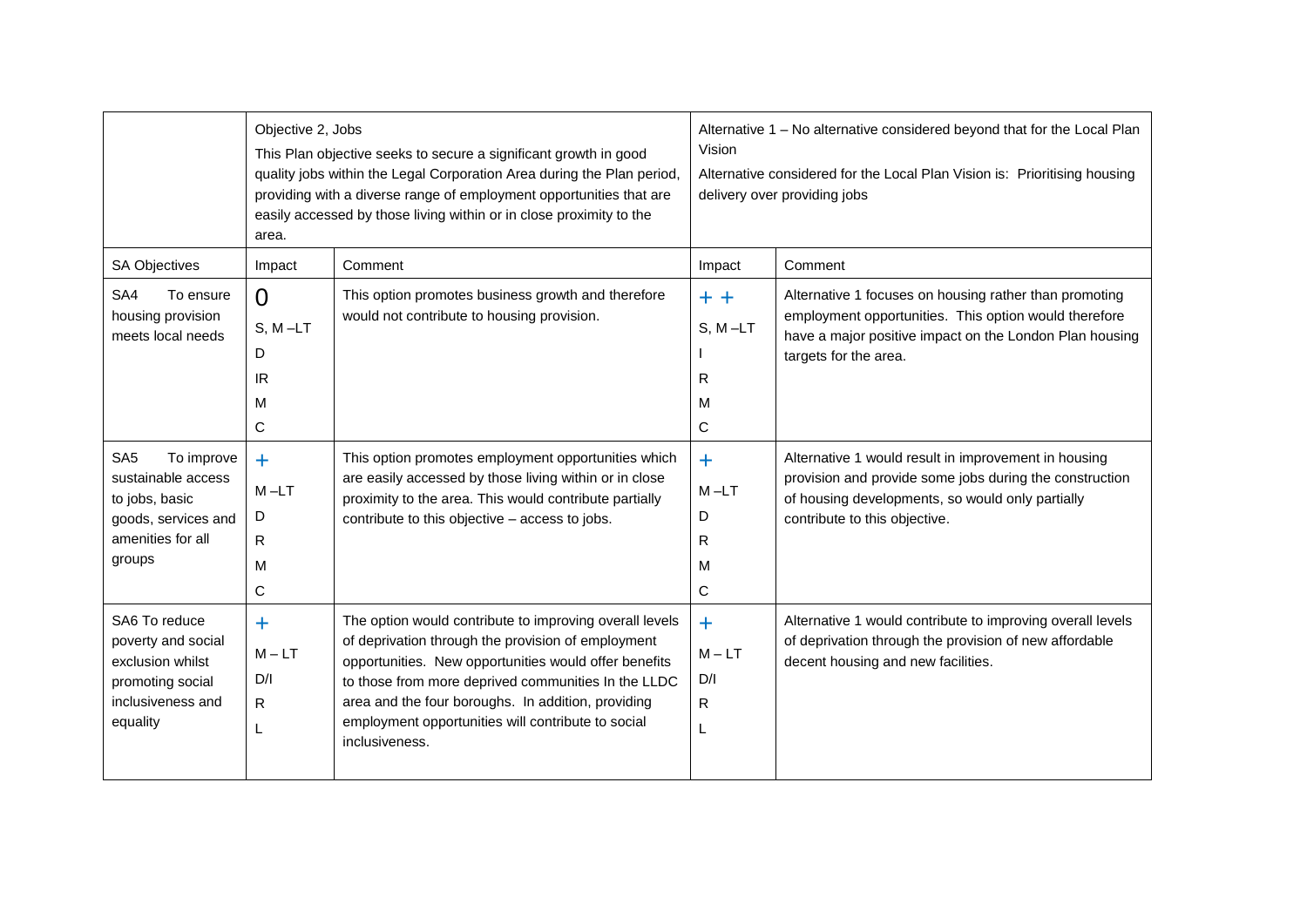|                                                                                                            | Objective 2, Jobs<br>area.           | This Plan objective seeks to secure a significant growth in good<br>quality jobs within the Legal Corporation Area during the Plan period,<br>providing with a diverse range of employment opportunities that are<br>easily accessed by those living within or in close proximity to the                                                                                                                                                                                                                                                                                                                                                                                                                                        | Vision                                              | Alternative 1 - No alternative considered beyond that for the Local Plan<br>Alternative considered for the Local Plan Vision is: Prioritising housing<br>delivery over providing jobs      |
|------------------------------------------------------------------------------------------------------------|--------------------------------------|---------------------------------------------------------------------------------------------------------------------------------------------------------------------------------------------------------------------------------------------------------------------------------------------------------------------------------------------------------------------------------------------------------------------------------------------------------------------------------------------------------------------------------------------------------------------------------------------------------------------------------------------------------------------------------------------------------------------------------|-----------------------------------------------------|--------------------------------------------------------------------------------------------------------------------------------------------------------------------------------------------|
| <b>SA Objectives</b><br>SA7<br>To                                                                          | Impact<br>$++$                       | Comment<br>This option would promote growth in good quality jobs                                                                                                                                                                                                                                                                                                                                                                                                                                                                                                                                                                                                                                                                | Impact<br>2                                         | Comment<br>Alternative 1 promotes housing delivery rather than                                                                                                                             |
| encourage<br>sustainable<br>economic growth,<br>inclusion and<br>business<br>development                   | $M - LT$<br>D<br>R<br>L<br>C         | and support economic growth. It is likely that<br>development would significantly diversify current<br>employment opportunities.                                                                                                                                                                                                                                                                                                                                                                                                                                                                                                                                                                                                | $M - LT$<br>D<br>R<br>C                             | promoting growth in employment.<br>There may be opportunities in the services sector as a<br>result of significant housing growth in the area.                                             |
| To<br>SA <sub>8</sub><br>increase<br>employment<br>opportunities for all<br>residents in the<br>local area | $++$<br>$M - LT$<br>D<br>R<br>L<br>C | This option would result in significant employment<br>opportunities by promoting development of economic<br>hubs and high quality business premises.<br>However, it should be ensured that public transport,<br>walking and cycling links facilitate access between the<br>LLDC and all surrounding areas. In addition, where<br>feasible and compatible with other uses, the provision<br>of employment land (i.e. B1 / B2) within new schemes<br>should be encouraged to promote the adjacency of<br>homes to employment. Opportunities where possible<br>should also be built into the objective to encourage<br>homeworking i.e. through ensuring new homes are<br>appropriately designed and have high speed<br>broadband. | $\ddagger$<br>$M-LT$<br>D<br>R<br>M<br>$\mathsf{C}$ | Alternative 1 would result in a number of employment<br>opportunities being created during the construction of<br>residential properties - although these would be<br>temporary positions. |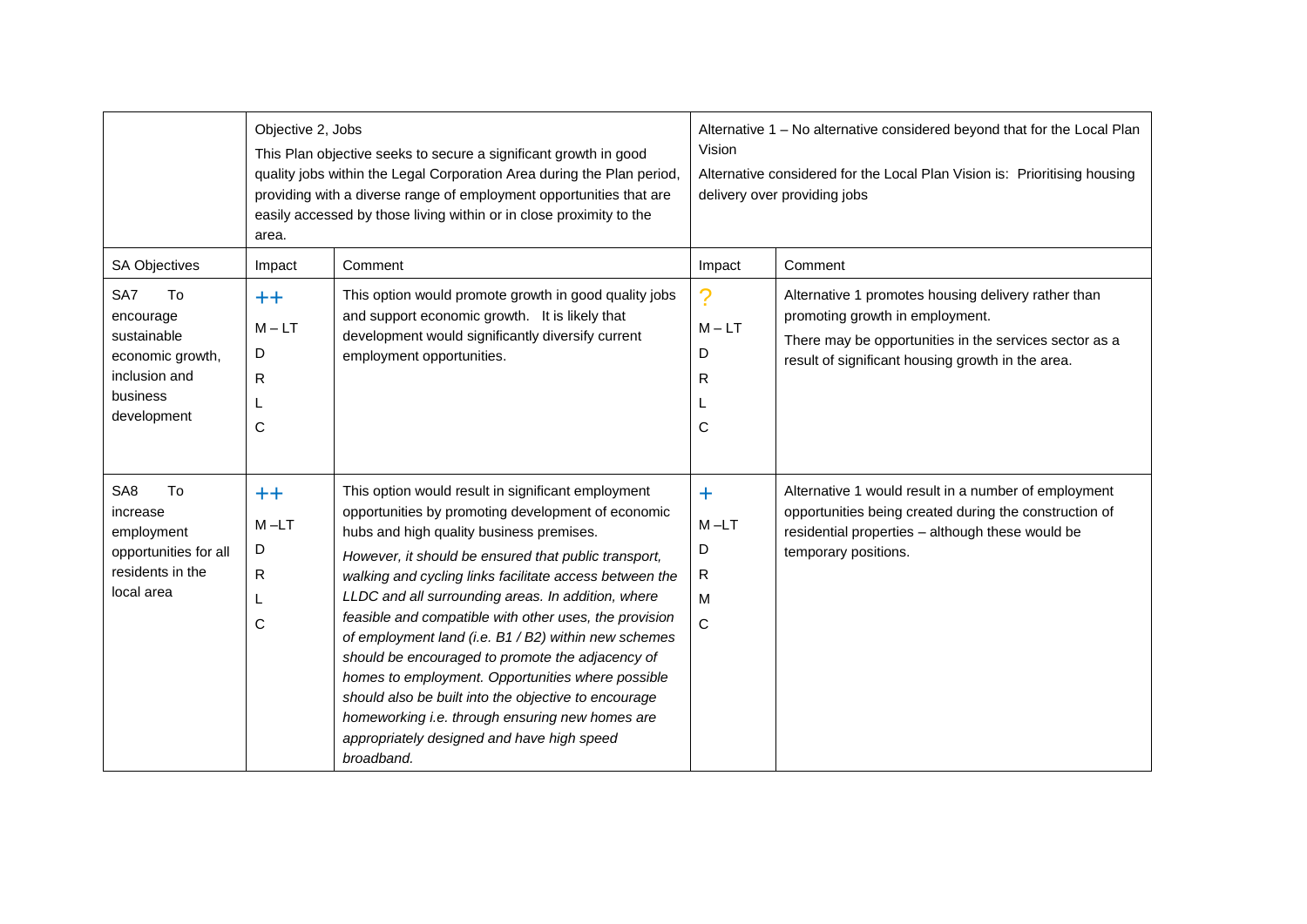|                                                                                                                             | Objective 2, Jobs<br>This Plan objective seeks to secure a significant growth in good<br>quality jobs within the Legal Corporation Area during the Plan period,<br>providing with a diverse range of employment opportunities that are<br>easily accessed by those living within or in close proximity to the<br>area. |                                                                                                                                                                                                                                                                                                                                                                                                                                                                                                                                                                                                                                                                                                                                                                                                                                                                                                                                                     | Alternative 1 - No alternative considered beyond that for the Local Plan<br>Vision<br>Alternative considered for the Local Plan Vision is: Prioritising housing<br>delivery over providing jobs |                                                                                                                                                                                                                                                                                                                                                                                                                                 |  |
|-----------------------------------------------------------------------------------------------------------------------------|------------------------------------------------------------------------------------------------------------------------------------------------------------------------------------------------------------------------------------------------------------------------------------------------------------------------|-----------------------------------------------------------------------------------------------------------------------------------------------------------------------------------------------------------------------------------------------------------------------------------------------------------------------------------------------------------------------------------------------------------------------------------------------------------------------------------------------------------------------------------------------------------------------------------------------------------------------------------------------------------------------------------------------------------------------------------------------------------------------------------------------------------------------------------------------------------------------------------------------------------------------------------------------------|-------------------------------------------------------------------------------------------------------------------------------------------------------------------------------------------------|---------------------------------------------------------------------------------------------------------------------------------------------------------------------------------------------------------------------------------------------------------------------------------------------------------------------------------------------------------------------------------------------------------------------------------|--|
| <b>SA Objectives</b>                                                                                                        | Impact                                                                                                                                                                                                                                                                                                                 | Comment                                                                                                                                                                                                                                                                                                                                                                                                                                                                                                                                                                                                                                                                                                                                                                                                                                                                                                                                             | Impact                                                                                                                                                                                          | Comment                                                                                                                                                                                                                                                                                                                                                                                                                         |  |
| SA <sub>9</sub><br>To protect<br>and enhance<br>biodiversity                                                                | $+/-$<br>$M - LT$<br>D<br>R<br>M<br>C                                                                                                                                                                                                                                                                                  | Securing significant growth in jobs would require<br>development of the area for commercial or business<br>development, which would directly affect biodiversity<br>resources during construction works. However, it is<br>likely individual planning applications would be<br>required to be accompanied by an Environmental<br>Impact Assessment (EIA) which would include a site<br>specific ecological impact assessment (and include<br>mitigation measures); policies within the Local Plan<br>would also offer protection to biodiversity. In addition,<br>over the long term, the option would have delivered<br>the Queen Elizabeth Park, parks and gardens,<br>amenity green space, and natural and semi natural<br>green spaces. All would lead to direct benefits to local<br>habitats and species.<br>Opportunities for habitat creation and enhancement<br>should be explored in planning for business or<br>commercial developments. | $+/-$<br>$S, M - LT$<br>D<br>R<br>M<br>C                                                                                                                                                        | Alternative 1 would result in the same effects on the SA<br>Objective as the Preferred Objective, as proposed<br>housing development would directly affect biodiversity<br>resources during construction works. However, parks<br>and gardens would lead to direct benefits to local habitats<br>and species.<br>Opportunities for habitat creation and enhancement<br>should be explored in planning for housing developments. |  |
| To protect<br><b>SA10</b><br>and enhance<br>townscape<br>character and<br>quality (including<br>open space, public<br>realm | $\Omega$<br>$M-LT$<br>D<br>$\mathsf{R}$<br>M                                                                                                                                                                                                                                                                           | The objective seeks business development and does<br>not relate to the townscape character.                                                                                                                                                                                                                                                                                                                                                                                                                                                                                                                                                                                                                                                                                                                                                                                                                                                         | $\Omega$<br>M-LT<br>D<br>R<br>м                                                                                                                                                                 | Alternative 1, where the emphasis is on housing rather<br>than economic growth would result in a more residential<br>character rather than business/commercially oriented.<br>However, there is no direct relationship to this SA<br>objective.                                                                                                                                                                                 |  |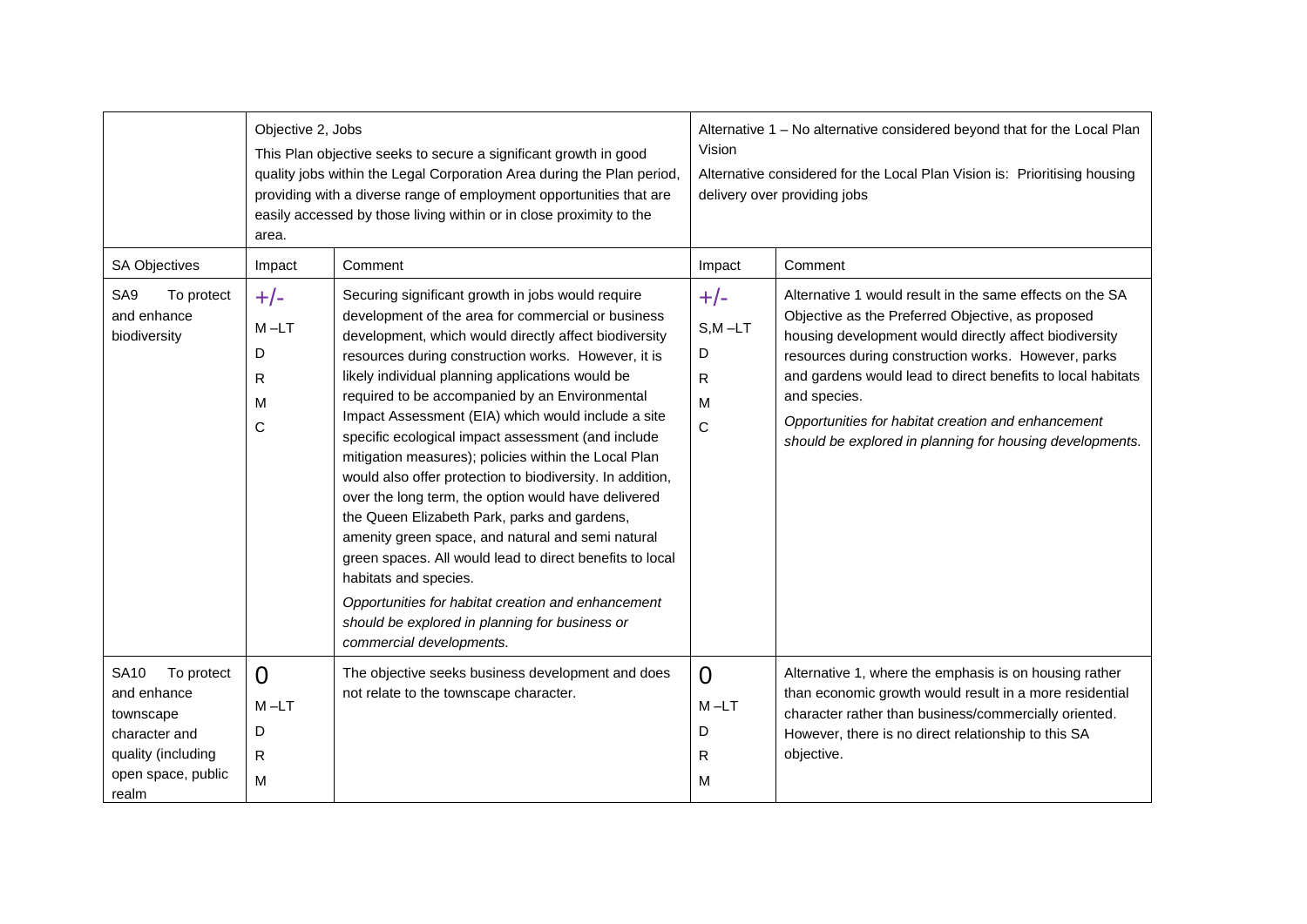|                                      | Objective 2, Jobs<br>area. | This Plan objective seeks to secure a significant growth in good<br>quality jobs within the Legal Corporation Area during the Plan period,<br>providing with a diverse range of employment opportunities that are<br>easily accessed by those living within or in close proximity to the | Alternative 1 - No alternative considered beyond that for the Local Plan<br>Vision<br>Alternative considered for the Local Plan Vision is: Prioritising housing<br>delivery over providing jobs |                                                                                                                      |
|--------------------------------------|----------------------------|------------------------------------------------------------------------------------------------------------------------------------------------------------------------------------------------------------------------------------------------------------------------------------------|-------------------------------------------------------------------------------------------------------------------------------------------------------------------------------------------------|----------------------------------------------------------------------------------------------------------------------|
| <b>SA Objectives</b>                 | Impact                     | Comment                                                                                                                                                                                                                                                                                  | Impact                                                                                                                                                                                          | Comment                                                                                                              |
| improvements and<br>urban design)    | $\mathsf{C}$               |                                                                                                                                                                                                                                                                                          | $\mathsf{C}$                                                                                                                                                                                    |                                                                                                                      |
| <b>SA11</b><br>To protect            | $\Omega$                   | This objective seeks business growth and there is no                                                                                                                                                                                                                                     | $\Omega$                                                                                                                                                                                        | Alternative 1 does not have a direct relation to this SA                                                             |
| and enhance the<br>cultural heritage | $S, M - LT$                | direct relation to this SA Objective.                                                                                                                                                                                                                                                    | $M-LT$                                                                                                                                                                                          | Objective.                                                                                                           |
| resource                             | D/I                        |                                                                                                                                                                                                                                                                                          | D/I                                                                                                                                                                                             |                                                                                                                      |
|                                      | R                          |                                                                                                                                                                                                                                                                                          | R                                                                                                                                                                                               |                                                                                                                      |
|                                      | M                          |                                                                                                                                                                                                                                                                                          | м                                                                                                                                                                                               |                                                                                                                      |
|                                      | C                          |                                                                                                                                                                                                                                                                                          |                                                                                                                                                                                                 |                                                                                                                      |
| To protect<br><b>SA12</b>            | $\blacksquare$             | Comprehensive business development in the area to                                                                                                                                                                                                                                        |                                                                                                                                                                                                 | Alternative 1 would result in similar effects as the                                                                 |
| and enhance the<br>quality of water  | $S, M - LT$                | provide employment opportunities may increase flood<br>risk, surface water runoff and demand for water                                                                                                                                                                                   | $S, M - LT$                                                                                                                                                                                     | preferred objective 2. However, due to the emphasis on<br>housing, it is likely that there would be more significant |
| features and                         | D/I                        | resources, which could result in adverse effects if not                                                                                                                                                                                                                                  | D/I                                                                                                                                                                                             | water usage.                                                                                                         |
| resources and<br>reduce the risk of  | $\mathsf{R}$               | properly managed.                                                                                                                                                                                                                                                                        | R                                                                                                                                                                                               |                                                                                                                      |
| flooding                             | M                          |                                                                                                                                                                                                                                                                                          | м                                                                                                                                                                                               |                                                                                                                      |
|                                      | $\mathsf{C}$               |                                                                                                                                                                                                                                                                                          | C                                                                                                                                                                                               |                                                                                                                      |
| To limit<br>SA <sub>13</sub>         | $+/-$                      | This objective provides for employment opportunities                                                                                                                                                                                                                                     | $+/-$                                                                                                                                                                                           | Alternative 1 would result in the same effects on the SA                                                             |
| and adapt to climate<br>change       | $S, M - LT$                | which will be achieved through comprehensive<br>business development in the area, which may                                                                                                                                                                                              | $S, M - LT$                                                                                                                                                                                     | Objective as the preferred Objective 2.                                                                              |
|                                      | D/I                        | increase flood risk, greenhouse gas emissions and                                                                                                                                                                                                                                        | D/I                                                                                                                                                                                             |                                                                                                                      |
|                                      | R                          | increase energy demand resulting in adverse effects.                                                                                                                                                                                                                                     | R                                                                                                                                                                                               |                                                                                                                      |
|                                      | M                          | This objective supports employment opportunities that<br>are easily accessed by those living within or in close                                                                                                                                                                          | M                                                                                                                                                                                               |                                                                                                                      |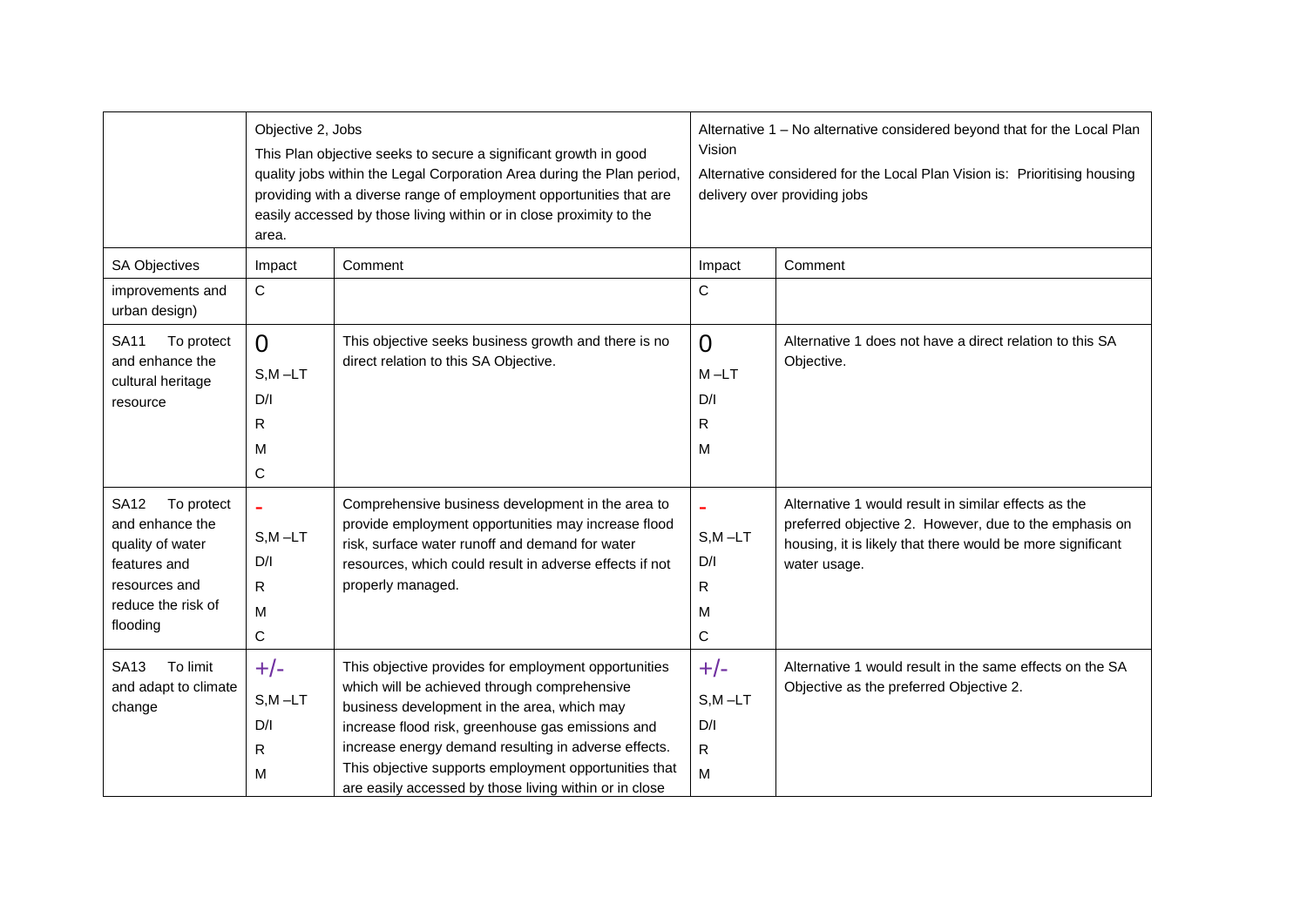|                                                         | Objective 2, Jobs<br>This Plan objective seeks to secure a significant growth in good<br>quality jobs within the Legal Corporation Area during the Plan period,<br>providing with a diverse range of employment opportunities that are<br>easily accessed by those living within or in close proximity to the<br>area. |                                                                                                                                                                                                                                                                                                                                                                                                                                                                                                                                                                                                                                                                                                                               | Alternative 1 - No alternative considered beyond that for the Local Plan<br>Vision<br>Alternative considered for the Local Plan Vision is: Prioritising housing<br>delivery over providing jobs |                                                                                                     |
|---------------------------------------------------------|------------------------------------------------------------------------------------------------------------------------------------------------------------------------------------------------------------------------------------------------------------------------------------------------------------------------|-------------------------------------------------------------------------------------------------------------------------------------------------------------------------------------------------------------------------------------------------------------------------------------------------------------------------------------------------------------------------------------------------------------------------------------------------------------------------------------------------------------------------------------------------------------------------------------------------------------------------------------------------------------------------------------------------------------------------------|-------------------------------------------------------------------------------------------------------------------------------------------------------------------------------------------------|-----------------------------------------------------------------------------------------------------|
| <b>SA Objectives</b>                                    | Impact                                                                                                                                                                                                                                                                                                                 | Comment                                                                                                                                                                                                                                                                                                                                                                                                                                                                                                                                                                                                                                                                                                                       | Impact                                                                                                                                                                                          | Comment                                                                                             |
|                                                         | C                                                                                                                                                                                                                                                                                                                      | proximity to the area.<br>However, the National Planning Policy Framework<br>(NPPF) requires SuDS to be incorporated into new<br>development which can cope with future climate<br>change issues (and enable new development without<br>increasing flood risk on- or off-site). In addition,<br>greenhouse emissions would be partially mitigated<br>through improved walking and cycling links within the<br>LLDC area and to surrounding areas, locating local /<br>district centres (with essential services / facilities)<br>within walking distance of people's homes and<br>ensuring public transport links are easily accessible.                                                                                      | $\mathsf{C}$                                                                                                                                                                                    |                                                                                                     |
| <b>SA14</b><br>To protect<br>and improve air<br>quality | $+/-$<br>$S, M-LT$<br>R<br>M<br>$\mathsf{C}$                                                                                                                                                                                                                                                                           | This option provides for growth in jobs which would be<br>easily accessed by those living within or in close<br>proximity to the area. Although the LLDC area has<br>excellent public local and transport links and services,<br>development would also in increased vehicle use (e.g.<br>service vehicles, delivery vehicles, private cars), which<br>may affect congestion issues and local air quality in<br>the long term. The promotion of sustainable modes of<br>transport (i.e walking or cycling) to access local<br>services/facilities may contribute to improving local<br>quality by reducing the need to travel by private car (in<br>the long term).<br>It is recommended that the Local Plan include policies | $+/-$<br>$S, M-LT$<br>$\mathsf{R}$<br>M<br>C                                                                                                                                                    | Alternative 1 would result in the same effects on the SA<br>Objective as the Preferred Objective 2. |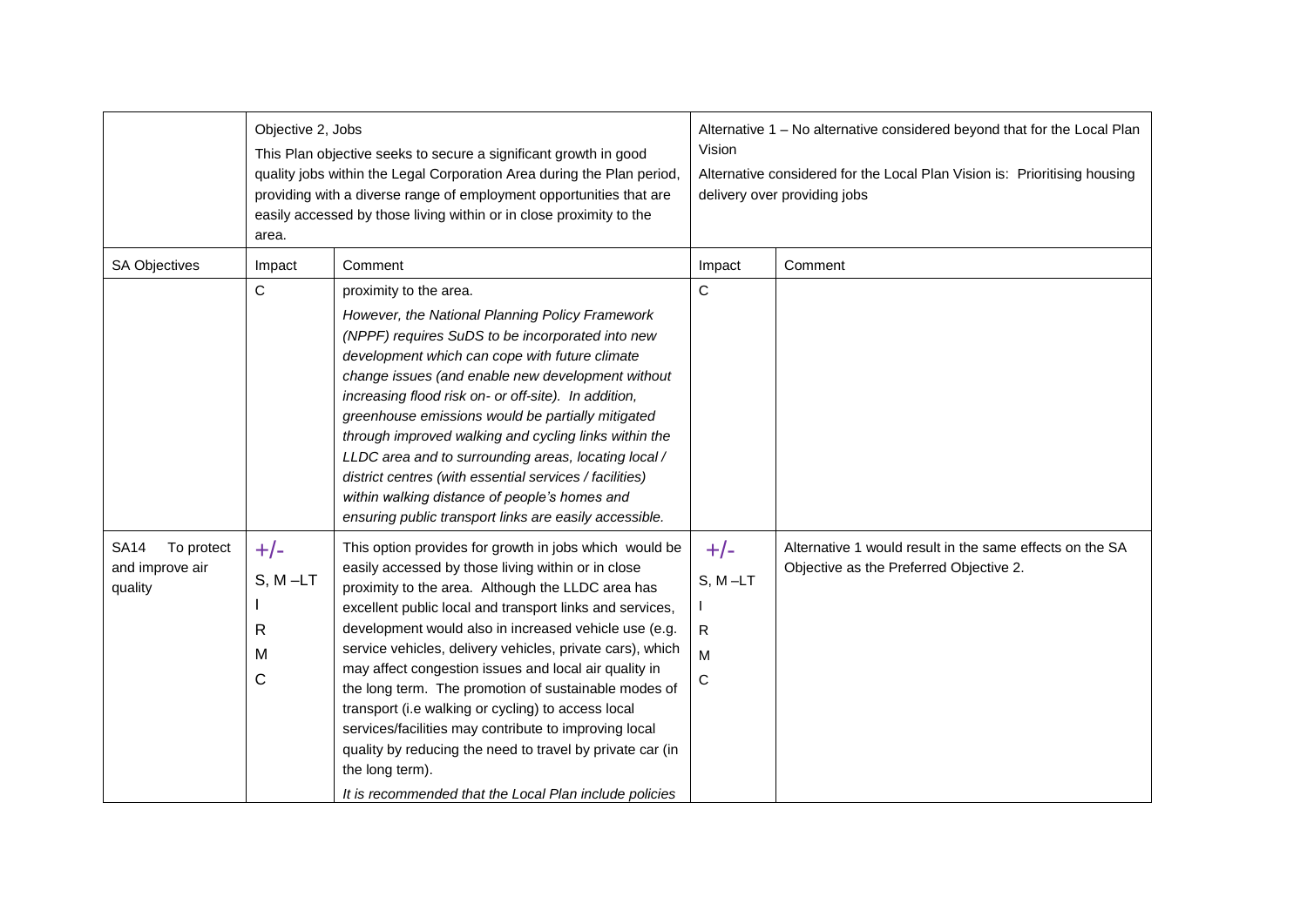|                                                                     | Objective 2, Jobs<br>This Plan objective seeks to secure a significant growth in good<br>quality jobs within the Legal Corporation Area during the Plan period,<br>providing with a diverse range of employment opportunities that are<br>easily accessed by those living within or in close proximity to the<br>area. |                                                                                                                                                                                                                                                                                                                                                                                                                                              | Alternative 1 – No alternative considered beyond that for the Local Plan<br>Vision<br>Alternative considered for the Local Plan Vision is: Prioritising housing<br>delivery over providing jobs |                                                                                                                                                                                                                                       |
|---------------------------------------------------------------------|------------------------------------------------------------------------------------------------------------------------------------------------------------------------------------------------------------------------------------------------------------------------------------------------------------------------|----------------------------------------------------------------------------------------------------------------------------------------------------------------------------------------------------------------------------------------------------------------------------------------------------------------------------------------------------------------------------------------------------------------------------------------------|-------------------------------------------------------------------------------------------------------------------------------------------------------------------------------------------------|---------------------------------------------------------------------------------------------------------------------------------------------------------------------------------------------------------------------------------------|
| <b>SA Objectives</b>                                                | Impact                                                                                                                                                                                                                                                                                                                 | Comment<br>promoting sustainable transport, travel plans and<br>transport assessments.                                                                                                                                                                                                                                                                                                                                                       | Impact                                                                                                                                                                                          | Comment                                                                                                                                                                                                                               |
| <b>SA15</b><br>To ensure<br>sustainable use of<br>natural resources | $+/-$<br>$S, M-LT$<br>D<br>R<br>M<br>С                                                                                                                                                                                                                                                                                 | Providing employment opportunities would require<br>comprehensive business development of the area,<br>requiring the use of resources. There is reference to<br>the use of locally generated heat and power and<br>sustainable buildings, which would provide some<br>mitigation to the use of resources.<br>It is recommended that policies relating to meeting<br>BREEAM sustainability standards should be included<br>in the Local Plan. | $+/-$<br>$S, M-LT$<br>D<br>R<br>M<br>C                                                                                                                                                          | Alternative would result in the same effects on the SA<br>Objective as Preferred Objective 1.<br>It is recommended that policies relating to meeting Code<br>for Sustainable Homes standards should be included in<br>the Local Plan. |

## **Table C-4 Appraisal of Objective 3 and Alternative**

|                      | Objective 3, Homes<br>widely across London. | This Plan objective seeks to secure a wide range of housing types,<br>including a significant element of family homes through the<br>development of suitable sites within the Legacy Corporation area<br>that are affordable for those on a wide spectrum of incomes to help<br>meet housing need generated in the surrounding areas and more | with new homes | Alternative 1 – The alternative considered are as described for the<br>Local Plan Vision as a whole<br>Vision focuses on economic growth but also creating neighbourhoods |
|----------------------|---------------------------------------------|-----------------------------------------------------------------------------------------------------------------------------------------------------------------------------------------------------------------------------------------------------------------------------------------------------------------------------------------------|----------------|---------------------------------------------------------------------------------------------------------------------------------------------------------------------------|
| <b>SA Objectives</b> | Impact                                      | Comment                                                                                                                                                                                                                                                                                                                                       | Impact         | Comment                                                                                                                                                                   |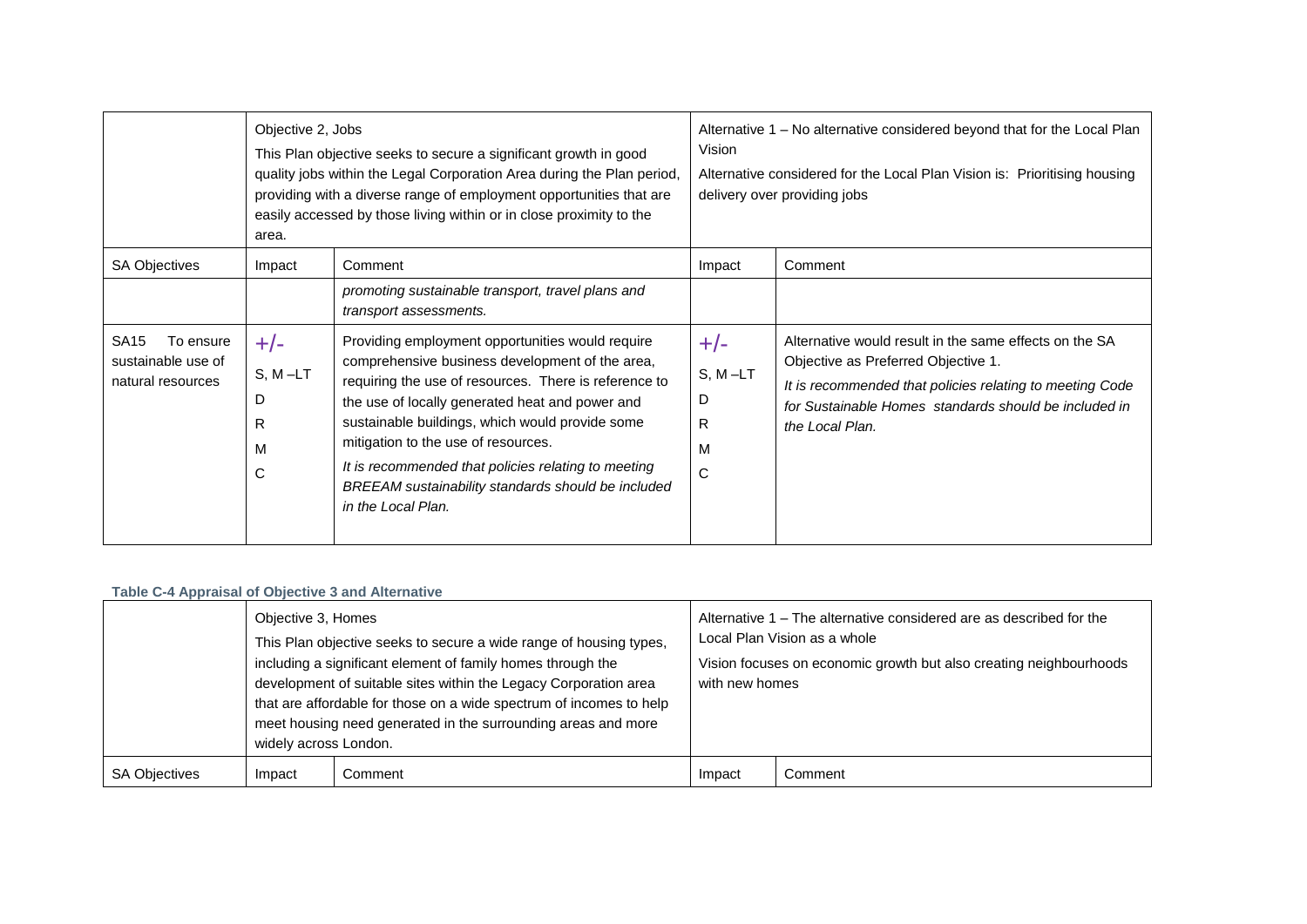|                                                                                                                                                                                    | Objective 3, Homes<br>This Plan objective seeks to secure a wide range of housing types,<br>including a significant element of family homes through the<br>development of suitable sites within the Legacy Corporation area<br>that are affordable for those on a wide spectrum of incomes to help<br>meet housing need generated in the surrounding areas and more<br>widely across London. |                                                                                                                                                                                                                                                                                                                                                                                                                                                                                                                                                                                                                                                       | Alternative 1 – The alternative considered are as described for the<br>Local Plan Vision as a whole<br>Vision focuses on economic growth but also creating neighbourhoods<br>with new homes |                                                                                                                                                                                                                                                                        |
|------------------------------------------------------------------------------------------------------------------------------------------------------------------------------------|----------------------------------------------------------------------------------------------------------------------------------------------------------------------------------------------------------------------------------------------------------------------------------------------------------------------------------------------------------------------------------------------|-------------------------------------------------------------------------------------------------------------------------------------------------------------------------------------------------------------------------------------------------------------------------------------------------------------------------------------------------------------------------------------------------------------------------------------------------------------------------------------------------------------------------------------------------------------------------------------------------------------------------------------------------------|---------------------------------------------------------------------------------------------------------------------------------------------------------------------------------------------|------------------------------------------------------------------------------------------------------------------------------------------------------------------------------------------------------------------------------------------------------------------------|
| <b>SA Objectives</b>                                                                                                                                                               | Impact                                                                                                                                                                                                                                                                                                                                                                                       | Comment                                                                                                                                                                                                                                                                                                                                                                                                                                                                                                                                                                                                                                               | Impact                                                                                                                                                                                      | Comment                                                                                                                                                                                                                                                                |
| SA1 To reduce<br>crime, disorder and<br>fear of crime                                                                                                                              | $\Omega$<br>$S, M-LT$<br>R<br>м<br>C                                                                                                                                                                                                                                                                                                                                                         | This Plan objective seeks to secure a wide range of<br>housing types, including a significant element of family<br>homes through the development of suitable sites<br>within the Legacy Corporation area that are affordable<br>for those on a wide spectrum of incomes to help meet<br>housing need generated in the surrounding areas and<br>more widely across London. This objective has no<br>direct relation to crime but opportunities to reduce<br>crime in housing development should be considered.<br>It should be ensured that secured by design principles<br>are required to be incorporated into new development<br>in the Local Plan. | $\Omega$<br>$S, M-LT$<br>R<br>M<br>C                                                                                                                                                        | The Local Plan Vision focuses on economic growth but<br>also proposes a series of well connected neighbourhoods<br>which would include new homes. This alternative is not<br>expected to help reduce crime.                                                            |
| SA <sub>2</sub><br>To improve<br>levels of<br>educational<br>attainment for all<br>age groups and all<br>sectors of society<br>SA3 To improve<br>physical and mental<br>health and | $\Omega$<br>$M - LT$<br>D<br>R<br>L<br>C<br>$\ddagger$<br>$M - LT$                                                                                                                                                                                                                                                                                                                           | The objective seeks to provide a diverse range of<br>housing types but does not refer to educational<br>opportunities.<br>It should be ensured that apprenticeships and training<br>are promoted during construction of houses in the<br>area.<br>Providing a diverse range of housing types may have<br>an indirect effect on health and well being.                                                                                                                                                                                                                                                                                                 | $\Omega$<br>$M - LT$<br>D<br>R<br>L<br>C<br>$\ddot{}$<br>$M-LT$                                                                                                                             | This Vision's focus is on economic growth rather than<br>providing employment opportunities or provision of<br>education or training.<br>The Vision provides for the creation of well connected<br>neighbourhoods and new housing, which will have health<br>benefits. |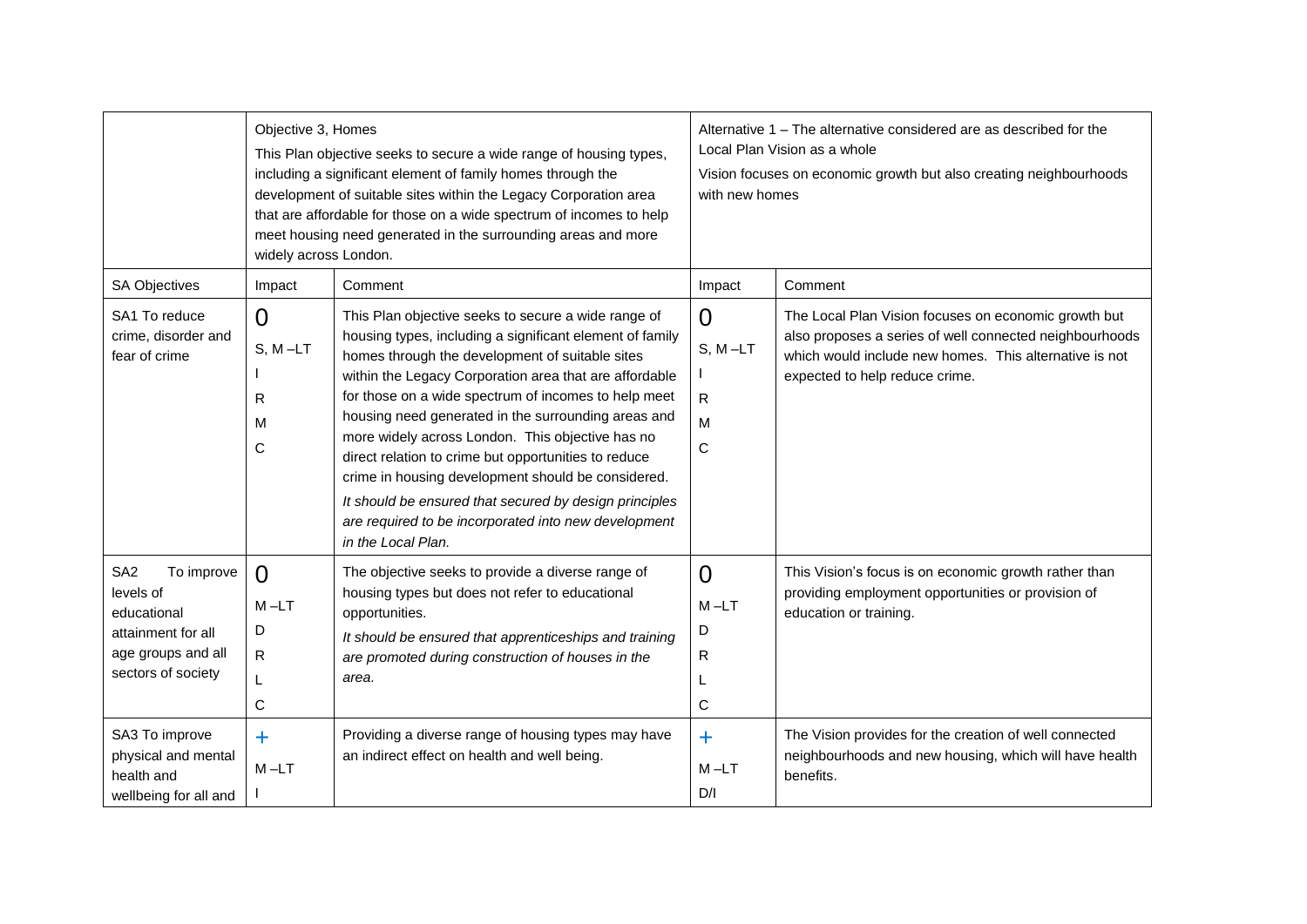|                                                                                                                             | Objective 3, Homes<br>widely across London. | This Plan objective seeks to secure a wide range of housing types,<br>including a significant element of family homes through the<br>development of suitable sites within the Legacy Corporation area<br>that are affordable for those on a wide spectrum of incomes to help<br>meet housing need generated in the surrounding areas and more | Alternative 1 – The alternative considered are as described for the<br>Local Plan Vision as a whole<br>Vision focuses on economic growth but also creating neighbourhoods<br>with new homes |                                                                                                                                                                  |
|-----------------------------------------------------------------------------------------------------------------------------|---------------------------------------------|-----------------------------------------------------------------------------------------------------------------------------------------------------------------------------------------------------------------------------------------------------------------------------------------------------------------------------------------------|---------------------------------------------------------------------------------------------------------------------------------------------------------------------------------------------|------------------------------------------------------------------------------------------------------------------------------------------------------------------|
| <b>SA Objectives</b>                                                                                                        | Impact                                      | Comment                                                                                                                                                                                                                                                                                                                                       | Impact                                                                                                                                                                                      | Comment                                                                                                                                                          |
| reduce health                                                                                                               | R                                           |                                                                                                                                                                                                                                                                                                                                               | R                                                                                                                                                                                           |                                                                                                                                                                  |
| inequalities                                                                                                                | M                                           |                                                                                                                                                                                                                                                                                                                                               | м                                                                                                                                                                                           |                                                                                                                                                                  |
| SA4<br>To ensure<br>housing provision<br>meets local needs                                                                  | $++$<br>$S, M-LT$<br>D<br>IR<br>M<br>С      | This objective promotes providing different types of<br>housing types, including affordable homes to help<br>meet hosing need in the surrounding area and in<br>London, would contribute positively to this SA<br>Objective.                                                                                                                  | $\ddot{}$<br>$S, M-LT$<br>R<br>м<br>$\mathsf C$                                                                                                                                             | The Vision provides for the creation of well connected<br>neighbourhoods and new housing, but does not specify<br>the types of housing types to be provided.     |
| SA <sub>5</sub><br>To improve<br>sustainable access<br>to jobs, basic<br>goods, services and<br>amenities for all<br>groups | $\Omega$<br>$M - LT$<br>D<br>R<br>M<br>C    | This objective provides for housing but does not refer<br>to services or facilities.                                                                                                                                                                                                                                                          | ÷.<br>$M-LT$<br>D<br>R<br>м<br>C                                                                                                                                                            | The Vision provides for economic growth and well<br>connected neighbourhoods as well as new housing. The<br>Vision also mentions health and community structure. |
| SA6 To reduce<br>poverty and social<br>exclusion whilst<br>promoting social<br>inclusiveness and                            | ٠<br>$M - LT$<br>D/I                        | The objective would contribute to improving levels of<br>deprivation through the provision of different types of<br>housing, including affordable housing. This objective<br>will contribute to social inclusiveness.                                                                                                                         | $\ddag$<br>$M - LT$<br>D/I                                                                                                                                                                  | The Vision provides for new homes, which would improve<br>levels of deprivation through the provision of new<br>affordable decent housing and new facilities.    |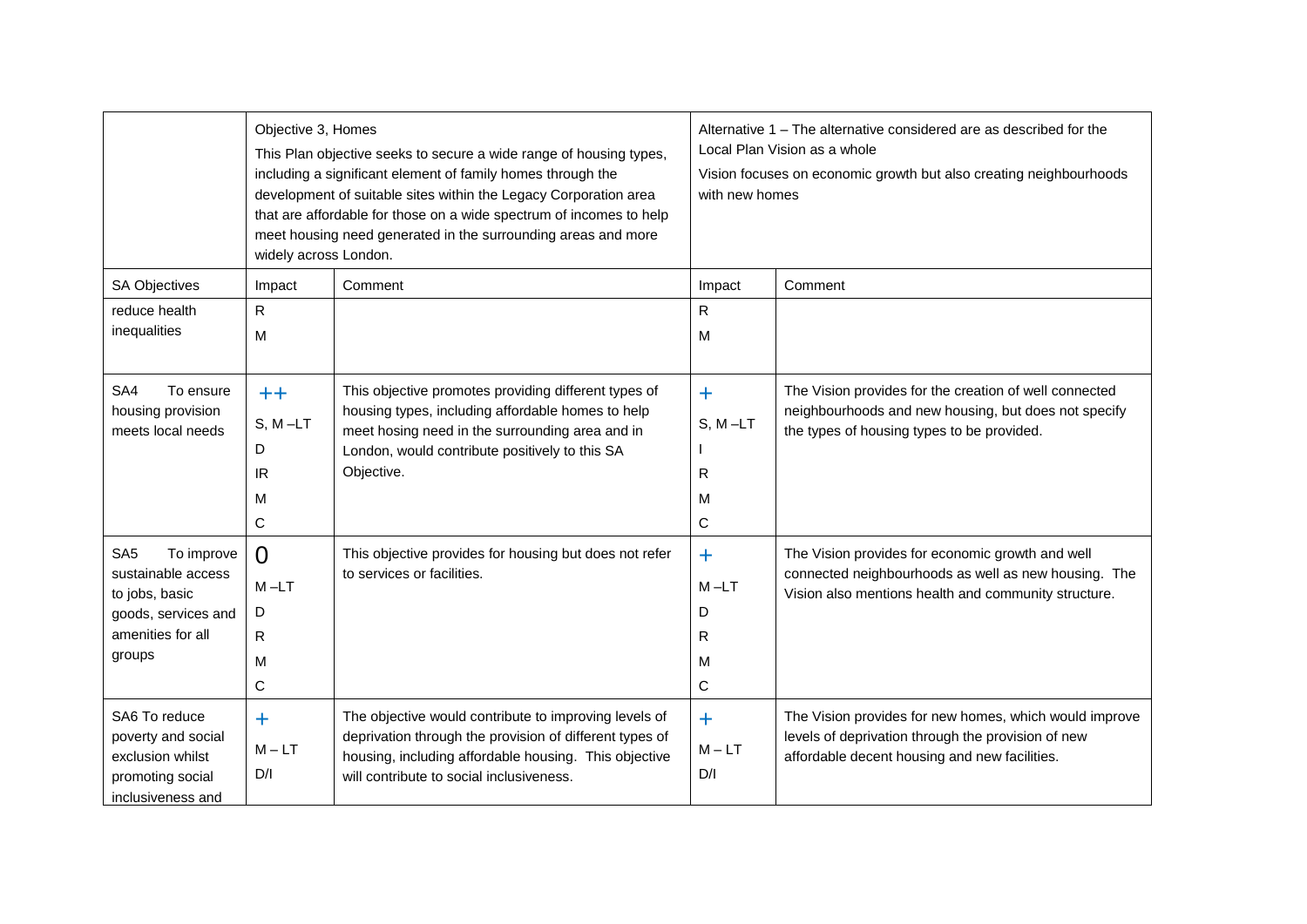|                                   | Objective 3, Homes<br>This Plan objective seeks to secure a wide range of housing types,<br>including a significant element of family homes through the<br>development of suitable sites within the Legacy Corporation area<br>that are affordable for those on a wide spectrum of incomes to help<br>meet housing need generated in the surrounding areas and more<br>widely across London. |                                                                                                                 | Alternative 1 – The alternative considered are as described for the<br>Local Plan Vision as a whole<br>Vision focuses on economic growth but also creating neighbourhoods<br>with new homes |                                                                                                                  |
|-----------------------------------|----------------------------------------------------------------------------------------------------------------------------------------------------------------------------------------------------------------------------------------------------------------------------------------------------------------------------------------------------------------------------------------------|-----------------------------------------------------------------------------------------------------------------|---------------------------------------------------------------------------------------------------------------------------------------------------------------------------------------------|------------------------------------------------------------------------------------------------------------------|
| <b>SA Objectives</b>              | Impact                                                                                                                                                                                                                                                                                                                                                                                       | Comment                                                                                                         | Impact                                                                                                                                                                                      | Comment                                                                                                          |
| equality                          | R                                                                                                                                                                                                                                                                                                                                                                                            |                                                                                                                 | R                                                                                                                                                                                           |                                                                                                                  |
|                                   | L                                                                                                                                                                                                                                                                                                                                                                                            |                                                                                                                 | L                                                                                                                                                                                           |                                                                                                                  |
|                                   |                                                                                                                                                                                                                                                                                                                                                                                              |                                                                                                                 |                                                                                                                                                                                             |                                                                                                                  |
| SA7<br>To                         | $\overline{0}$                                                                                                                                                                                                                                                                                                                                                                               | This objective relates to housing provision and not                                                             | $\ddagger$                                                                                                                                                                                  | The Vision promotes employment and new homes.                                                                    |
| encourage                         | $M - LT$                                                                                                                                                                                                                                                                                                                                                                                     | economic growth. Provision of good quality housing                                                              | $M - LT$                                                                                                                                                                                    |                                                                                                                  |
| sustainable                       |                                                                                                                                                                                                                                                                                                                                                                                              | may encourage investment to the area, but it is                                                                 | D                                                                                                                                                                                           |                                                                                                                  |
| economic growth,<br>inclusion and | D                                                                                                                                                                                                                                                                                                                                                                                            | uncertain.                                                                                                      |                                                                                                                                                                                             |                                                                                                                  |
| business                          | R                                                                                                                                                                                                                                                                                                                                                                                            |                                                                                                                 | R                                                                                                                                                                                           |                                                                                                                  |
| development                       | L                                                                                                                                                                                                                                                                                                                                                                                            |                                                                                                                 |                                                                                                                                                                                             |                                                                                                                  |
|                                   | C                                                                                                                                                                                                                                                                                                                                                                                            |                                                                                                                 | $\mathsf{C}$                                                                                                                                                                                |                                                                                                                  |
|                                   |                                                                                                                                                                                                                                                                                                                                                                                              |                                                                                                                 |                                                                                                                                                                                             |                                                                                                                  |
| SA8<br>To                         | $\ddag$                                                                                                                                                                                                                                                                                                                                                                                      | This objective would result in some temporary                                                                   | $\ddot{}$                                                                                                                                                                                   | The Vision promotes economic growth and some new                                                                 |
| increase<br>employment            | $M-LT$                                                                                                                                                                                                                                                                                                                                                                                       | employment opportunities during the construction of<br>housing.                                                 | $M - LT$                                                                                                                                                                                    | homes. It is expected that employment would be created<br>through business development mainly although there may |
| opportunities for all             | D                                                                                                                                                                                                                                                                                                                                                                                            |                                                                                                                 | D                                                                                                                                                                                           | be a number of employment opportunities being created                                                            |
| residents in the                  | R                                                                                                                                                                                                                                                                                                                                                                                            | However, it should be ensured that public transport,<br>walking and cycling links facilitate access between the | $\mathsf{R}$                                                                                                                                                                                | during the construction of residential properties -                                                              |
| local area                        | L                                                                                                                                                                                                                                                                                                                                                                                            | LLDC and all surrounding areas. In addition, where                                                              | M                                                                                                                                                                                           | although these would be temporary positions.                                                                     |
|                                   | C                                                                                                                                                                                                                                                                                                                                                                                            | feasible and compatible with other uses, the provision                                                          | $\mathsf{C}$                                                                                                                                                                                |                                                                                                                  |
|                                   |                                                                                                                                                                                                                                                                                                                                                                                              | of employment land near new housing schemes                                                                     |                                                                                                                                                                                             |                                                                                                                  |
|                                   |                                                                                                                                                                                                                                                                                                                                                                                              | should be encouraged to promote the adjacency of                                                                |                                                                                                                                                                                             |                                                                                                                  |
|                                   |                                                                                                                                                                                                                                                                                                                                                                                              | homes to employment. Opportunities where possible                                                               |                                                                                                                                                                                             |                                                                                                                  |
|                                   |                                                                                                                                                                                                                                                                                                                                                                                              | should also be built into the objective to encourage                                                            |                                                                                                                                                                                             |                                                                                                                  |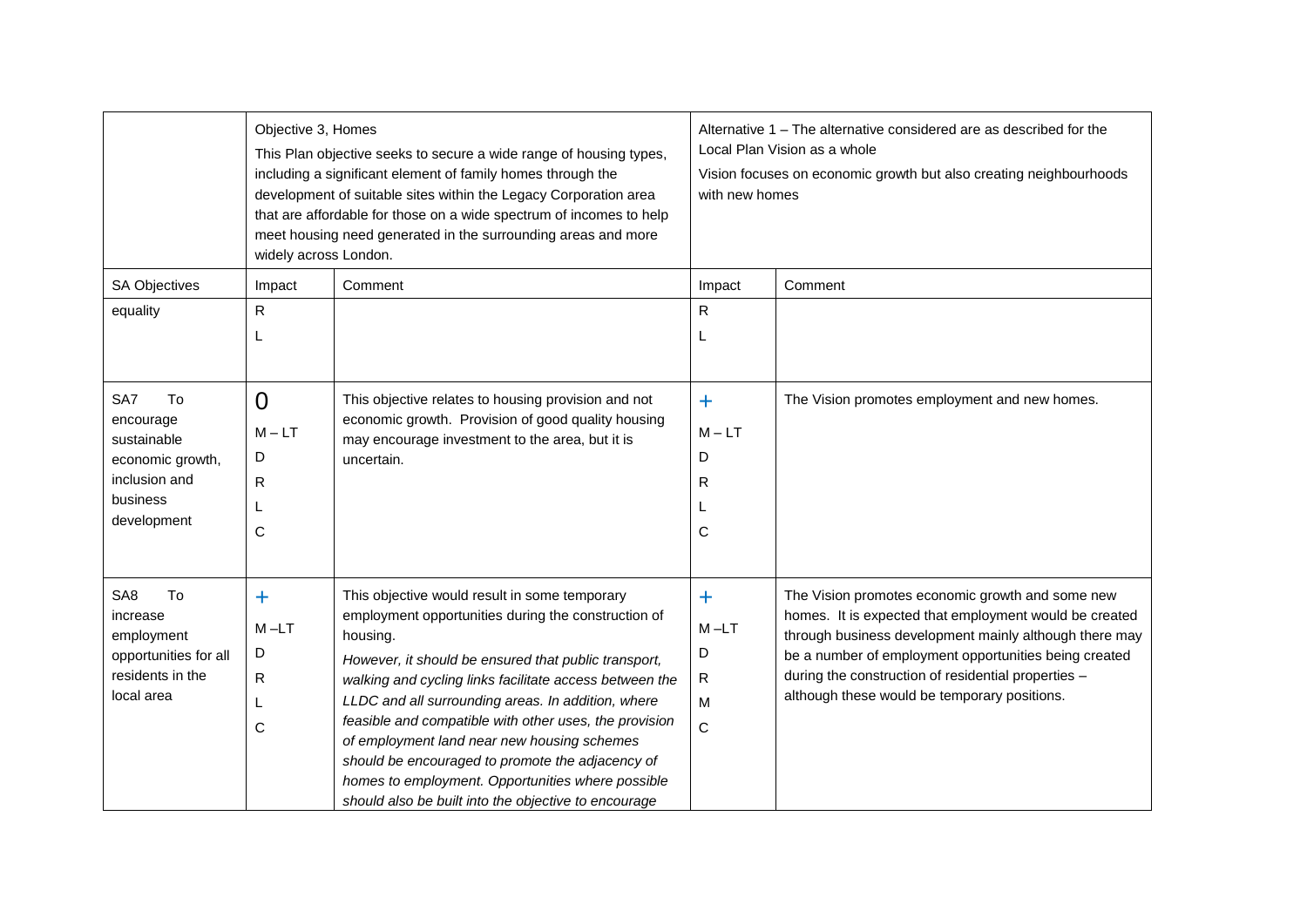|                                                                        | Objective 3, Homes<br>widely across London. | This Plan objective seeks to secure a wide range of housing types,<br>including a significant element of family homes through the<br>development of suitable sites within the Legacy Corporation area<br>that are affordable for those on a wide spectrum of incomes to help<br>meet housing need generated in the surrounding areas and more                                                                                                                                                                                                                                                                                                                                                                                                                                                                                                                             | Alternative 1 – The alternative considered are as described for the<br>Local Plan Vision as a whole<br>Vision focuses on economic growth but also creating neighbourhoods<br>with new homes |                                                                                                                                                                                                                                                                                                                                                                        |
|------------------------------------------------------------------------|---------------------------------------------|---------------------------------------------------------------------------------------------------------------------------------------------------------------------------------------------------------------------------------------------------------------------------------------------------------------------------------------------------------------------------------------------------------------------------------------------------------------------------------------------------------------------------------------------------------------------------------------------------------------------------------------------------------------------------------------------------------------------------------------------------------------------------------------------------------------------------------------------------------------------------|---------------------------------------------------------------------------------------------------------------------------------------------------------------------------------------------|------------------------------------------------------------------------------------------------------------------------------------------------------------------------------------------------------------------------------------------------------------------------------------------------------------------------------------------------------------------------|
| <b>SA Objectives</b>                                                   | Impact                                      | Comment                                                                                                                                                                                                                                                                                                                                                                                                                                                                                                                                                                                                                                                                                                                                                                                                                                                                   | Impact                                                                                                                                                                                      | Comment                                                                                                                                                                                                                                                                                                                                                                |
|                                                                        |                                             | homeworking i.e. through ensuring new homes are<br>appropriately designed and have high speed<br>broadband.                                                                                                                                                                                                                                                                                                                                                                                                                                                                                                                                                                                                                                                                                                                                                               |                                                                                                                                                                                             |                                                                                                                                                                                                                                                                                                                                                                        |
| SA9<br>To protect<br>and enhance<br>biodiversity                       | $+/-$<br>$M-LT$<br>D<br>R<br>M<br>C         | The development of a wide range of housing types<br>would directly affect biodiversity resources during<br>construction works. However, it is likely individual<br>planning applications would be required to be<br>accompanied by an Environmental Impact<br>Assessment (EIA) which would include a site specific<br>ecological impact assessment (and include mitigation<br>measures); policies within the Local Plan would also<br>offer protection to biodiversity. In addition, over the<br>long term, the option would have delivered the Queen<br>Elizabeth Park, parks and gardens, amenity green<br>space, and natural and semi natural green spaces. All<br>would lead to direct benefits to local habitats and<br>species.<br>Opportunities for habitat creation and enhancement<br>should be explored in planning for business or<br>commercial developments. | $+/-$<br>$S, M - LT$<br>D<br>R.<br>M<br>C                                                                                                                                                   | The Vision promotes economic growth and the creation of<br>new homes, which would directly affect biodiversity<br>resources during construction works. However, parks<br>and gardens would lead to direct benefits to local habitats<br>and species.<br>Opportunities for habitat creation and enhancement<br>should be explored in planning for housing developments. |
| <b>SA10</b><br>To protect<br>and enhance<br>townscape<br>character and | $\Omega$<br>$M - LT$<br>D                   | The objective seeks to promote housing development<br>and does not refer to the townscape character.                                                                                                                                                                                                                                                                                                                                                                                                                                                                                                                                                                                                                                                                                                                                                                      | $\Omega$<br>$M - LT$<br>D                                                                                                                                                                   | The Vision promotes economic growth and new homes<br>and does not refer to townscape.                                                                                                                                                                                                                                                                                  |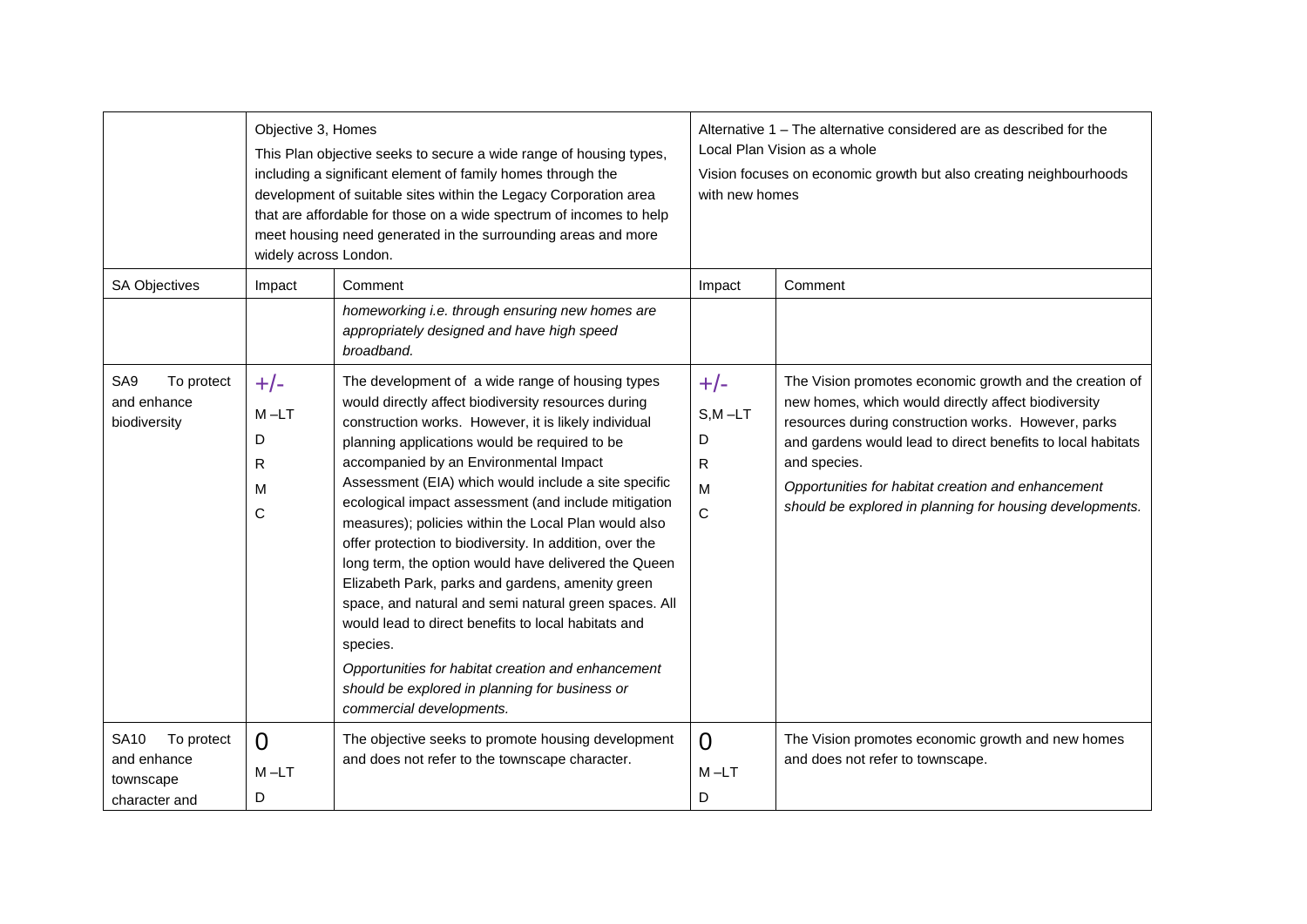|                                            | Objective 3, Homes<br>This Plan objective seeks to secure a wide range of housing types,<br>including a significant element of family homes through the<br>development of suitable sites within the Legacy Corporation area<br>that are affordable for those on a wide spectrum of incomes to help<br>meet housing need generated in the surrounding areas and more<br>widely across London. |                                                                                                            | Alternative 1 – The alternative considered are as described for the<br>Local Plan Vision as a whole<br>Vision focuses on economic growth but also creating neighbourhoods<br>with new homes |                                                           |
|--------------------------------------------|----------------------------------------------------------------------------------------------------------------------------------------------------------------------------------------------------------------------------------------------------------------------------------------------------------------------------------------------------------------------------------------------|------------------------------------------------------------------------------------------------------------|---------------------------------------------------------------------------------------------------------------------------------------------------------------------------------------------|-----------------------------------------------------------|
| SA Objectives                              | Impact                                                                                                                                                                                                                                                                                                                                                                                       | Comment                                                                                                    | Impact                                                                                                                                                                                      | Comment                                                   |
| quality (including                         | $\mathsf{R}$                                                                                                                                                                                                                                                                                                                                                                                 |                                                                                                            | R                                                                                                                                                                                           |                                                           |
| open space, public                         | M                                                                                                                                                                                                                                                                                                                                                                                            |                                                                                                            | м                                                                                                                                                                                           |                                                           |
| realm<br>improvements and<br>urban design) | $\mathsf{C}$                                                                                                                                                                                                                                                                                                                                                                                 |                                                                                                            | С                                                                                                                                                                                           |                                                           |
| <b>SA11</b><br>To protect                  | $\Omega$                                                                                                                                                                                                                                                                                                                                                                                     | This objective seeks housing provision and there is no                                                     | 0                                                                                                                                                                                           | The Vision refers to new homes but does not refer to this |
| and enhance the                            | $S, M - LT$                                                                                                                                                                                                                                                                                                                                                                                  | direct relation to this SA Objective.                                                                      | $M-LT$                                                                                                                                                                                      | SA Objective.                                             |
| cultural heritage<br>resource              | D/I                                                                                                                                                                                                                                                                                                                                                                                          |                                                                                                            | D/I                                                                                                                                                                                         |                                                           |
|                                            | R                                                                                                                                                                                                                                                                                                                                                                                            |                                                                                                            | R                                                                                                                                                                                           |                                                           |
|                                            | м                                                                                                                                                                                                                                                                                                                                                                                            |                                                                                                            | м                                                                                                                                                                                           |                                                           |
|                                            | C                                                                                                                                                                                                                                                                                                                                                                                            |                                                                                                            |                                                                                                                                                                                             |                                                           |
| <b>SA12</b><br>To protect                  | ä,                                                                                                                                                                                                                                                                                                                                                                                           | Housing development in the area may increase flood                                                         |                                                                                                                                                                                             | The Vision also proposes new homes and would result in    |
| and enhance the<br>quality of water        | $S,M-LT$                                                                                                                                                                                                                                                                                                                                                                                     | risk, surface water runoff and demand for water<br>resources, which could result in adverse effects if not | $S, M - LT$                                                                                                                                                                                 | similar effects as the preferred objective 3.             |
| features and                               | D/I                                                                                                                                                                                                                                                                                                                                                                                          | properly managed.                                                                                          | D/I                                                                                                                                                                                         |                                                           |
| resources and                              | R                                                                                                                                                                                                                                                                                                                                                                                            |                                                                                                            | R                                                                                                                                                                                           |                                                           |
| reduce the risk of                         | M                                                                                                                                                                                                                                                                                                                                                                                            |                                                                                                            | м                                                                                                                                                                                           |                                                           |
| flooding                                   | $\mathsf{C}$                                                                                                                                                                                                                                                                                                                                                                                 |                                                                                                            | C                                                                                                                                                                                           |                                                           |
| <b>SA13</b><br>To limit                    | $+/-$                                                                                                                                                                                                                                                                                                                                                                                        | This objective provides for housing development,                                                           | $+/-$                                                                                                                                                                                       | This Alternative would result in the same effects on the  |
| and adapt to climate<br>change             | $S, M - LT$                                                                                                                                                                                                                                                                                                                                                                                  | which may increase flood risk, greenhouse gas<br>emissions and increase energy demand resulting in         | $S, M - LT$                                                                                                                                                                                 | SA Objective as the preferred Objective 3.                |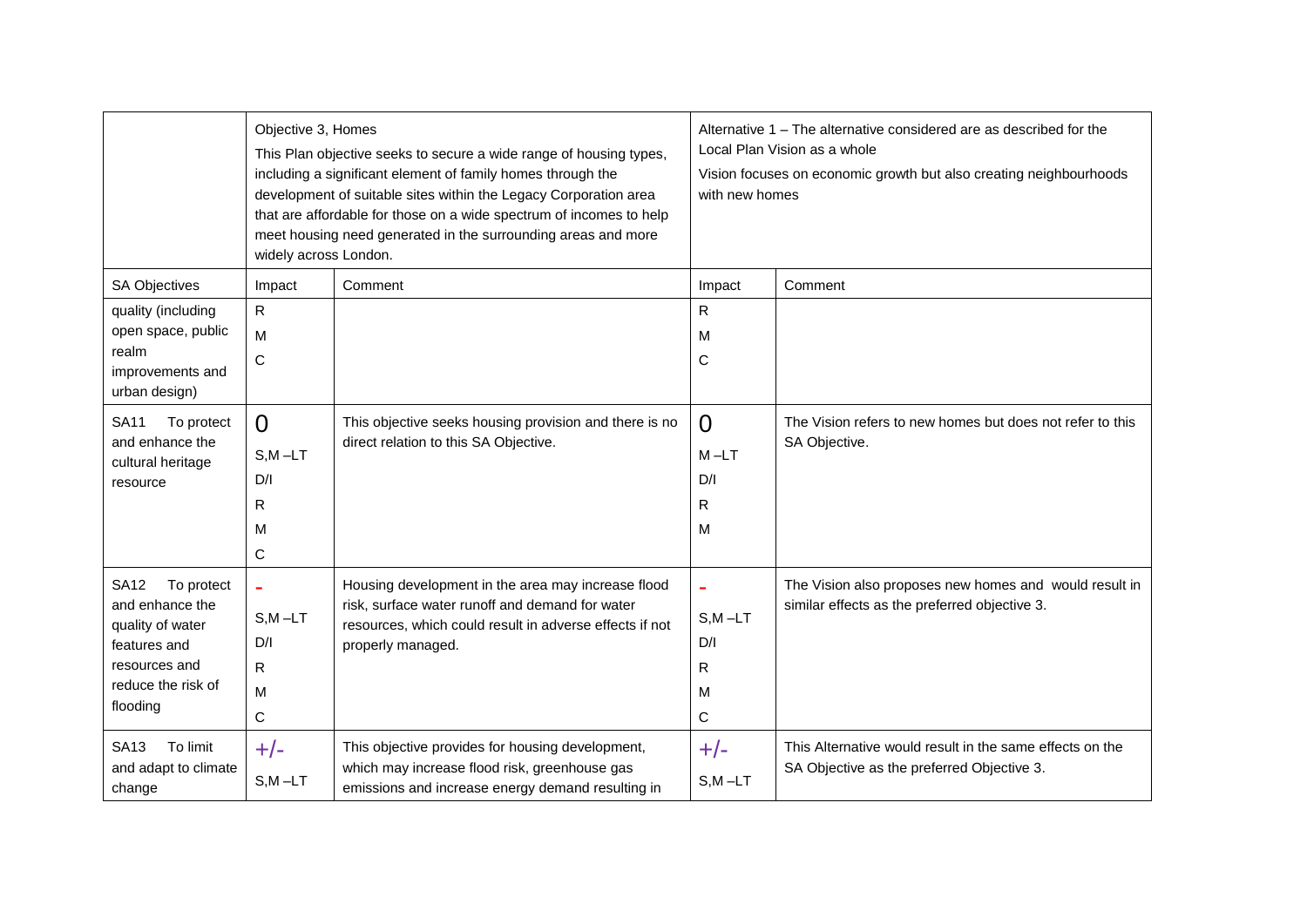|                                                         | Objective 3, Homes<br>This Plan objective seeks to secure a wide range of housing types,<br>including a significant element of family homes through the<br>development of suitable sites within the Legacy Corporation area<br>that are affordable for those on a wide spectrum of incomes to help<br>meet housing need generated in the surrounding areas and more<br>widely across London. |                                                                                                                                                                                                                                                                                                                                                                                                                                                                                                                                                                                                                                                                                  | Alternative 1 – The alternative considered are as described for the<br>Local Plan Vision as a whole<br>Vision focuses on economic growth but also creating neighbourhoods<br>with new homes |                                                                                                     |
|---------------------------------------------------------|----------------------------------------------------------------------------------------------------------------------------------------------------------------------------------------------------------------------------------------------------------------------------------------------------------------------------------------------------------------------------------------------|----------------------------------------------------------------------------------------------------------------------------------------------------------------------------------------------------------------------------------------------------------------------------------------------------------------------------------------------------------------------------------------------------------------------------------------------------------------------------------------------------------------------------------------------------------------------------------------------------------------------------------------------------------------------------------|---------------------------------------------------------------------------------------------------------------------------------------------------------------------------------------------|-----------------------------------------------------------------------------------------------------|
| <b>SA Objectives</b>                                    | Impact                                                                                                                                                                                                                                                                                                                                                                                       | Comment                                                                                                                                                                                                                                                                                                                                                                                                                                                                                                                                                                                                                                                                          | Impact                                                                                                                                                                                      | Comment                                                                                             |
|                                                         | D/I<br>$\mathsf{R}$                                                                                                                                                                                                                                                                                                                                                                          | adverse effects.                                                                                                                                                                                                                                                                                                                                                                                                                                                                                                                                                                                                                                                                 | D/I                                                                                                                                                                                         |                                                                                                     |
|                                                         | M<br>C                                                                                                                                                                                                                                                                                                                                                                                       | However, the National Planning Policy Framework<br>(NPPF) requires SuDS to be incorporated into new<br>development which can cope with future climate<br>change issues (and enable new development without<br>increasing flood risk on- or off-site). In addition,<br>greenhouse emissions would be partially mitigated<br>through improved walking and cycling links within the<br>LLDC area and to surrounding areas, locating local /<br>district centres (with essential services / facilities)<br>within walking distance of people's homes and<br>ensuring public transport links are easily accessible.                                                                   | R<br>M<br>C                                                                                                                                                                                 |                                                                                                     |
| <b>SA14</b><br>To protect<br>and improve air<br>quality | $+/-$<br>$S, M - LT$<br>R<br>M<br>С                                                                                                                                                                                                                                                                                                                                                          | This option provides for housing development, which<br>would be easily accessed by those living within or in<br>close proximity to the area. Although the LLDC area<br>has excellent public local and transport links and<br>services, development would also result in increased<br>vehicle use (e.g. service vehicles, delivery vehicles,<br>private cars), which may affect congestion issues and<br>local air quality in the long term. The promotion of<br>sustainable modes of transport (i.e walking or cycling)<br>to access local services/facilities may contribute to<br>improving local quality by reducing the need to travel<br>by private car (in the long term). | $+/-$<br>$S, M-LT$<br>$\mathsf{R}$<br>M<br>С                                                                                                                                                | Alternative 1 would result in the same effects on the SA<br>Objective as the Preferred Objective 3. |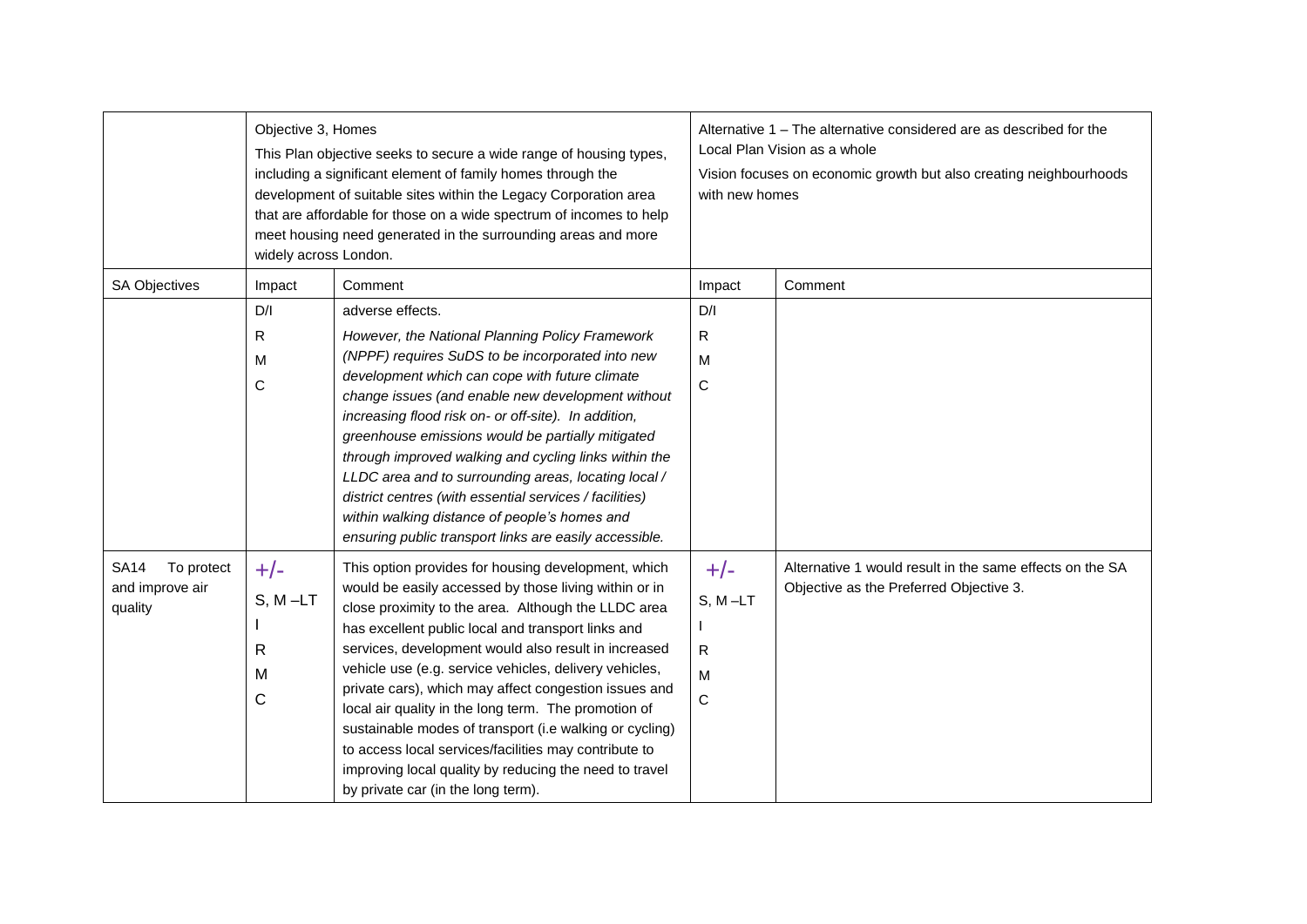|                                                                     | Objective 3, Homes<br>This Plan objective seeks to secure a wide range of housing types,<br>including a significant element of family homes through the<br>development of suitable sites within the Legacy Corporation area<br>that are affordable for those on a wide spectrum of incomes to help<br>meet housing need generated in the surrounding areas and more<br>widely across London. |                                                                                                                                                                                                                                                                                                                                                                                      | Alternative 1 – The alternative considered are as described for the<br>Local Plan Vision as a whole<br>Vision focuses on economic growth but also creating neighbourhoods<br>with new homes |                                                                                                                                                                                                                                       |
|---------------------------------------------------------------------|----------------------------------------------------------------------------------------------------------------------------------------------------------------------------------------------------------------------------------------------------------------------------------------------------------------------------------------------------------------------------------------------|--------------------------------------------------------------------------------------------------------------------------------------------------------------------------------------------------------------------------------------------------------------------------------------------------------------------------------------------------------------------------------------|---------------------------------------------------------------------------------------------------------------------------------------------------------------------------------------------|---------------------------------------------------------------------------------------------------------------------------------------------------------------------------------------------------------------------------------------|
| <b>SA Objectives</b>                                                | Impact                                                                                                                                                                                                                                                                                                                                                                                       | Comment                                                                                                                                                                                                                                                                                                                                                                              | Impact                                                                                                                                                                                      | Comment                                                                                                                                                                                                                               |
|                                                                     |                                                                                                                                                                                                                                                                                                                                                                                              | It is recommended that the Local Plan include policies<br>promoting sustainable transport, travel plans and<br>transport assessments.                                                                                                                                                                                                                                                |                                                                                                                                                                                             |                                                                                                                                                                                                                                       |
| <b>SA15</b><br>To ensure<br>sustainable use of<br>natural resources | $+/-$<br>$S, M-LT$<br>D<br>R<br>M<br>C                                                                                                                                                                                                                                                                                                                                                       | Housing development would require the use of<br>resources. There is reference to the use of locally<br>generated heat and power and sustainable buildings,<br>which would provide some mitigation to the use of<br>resources.<br>It is recommended that policies relating to meeting<br>Code for Sustainable Homes sustainability standards<br>should be included in the Local Plan. | $+/-$<br>$S, M-LT$<br>D<br>R<br>M<br>C                                                                                                                                                      | Alternative would result in the same effects on the SA<br>Objective as Preferred Objective 1.<br>It is recommended that policies relating to meeting Code<br>for Sustainable Homes standards should be included in<br>the Local Plan. |

## **Table C-5. Appraisal of Objective 4, Education**

|                      | Objective 4, Education |                                                                                                                                                                                                                                                                                                                                                                                                  | Alternative 1 |                                                                                                                              |  |
|----------------------|------------------------|--------------------------------------------------------------------------------------------------------------------------------------------------------------------------------------------------------------------------------------------------------------------------------------------------------------------------------------------------------------------------------------------------|---------------|------------------------------------------------------------------------------------------------------------------------------|--|
|                      |                        | This Plan objective seeks to secure provision of education facilities<br>and opportunities, ranging from nursery and early years to Further<br>and Higher Education, including employment skills and training,<br>within the Legacy Corporation area that meet the needs of its<br>population and contribute to meeting the education and training<br>needs of the population in the wider area. |               | Provision of education facilities that only serves the needs of the<br>projected population from new development in the area |  |
| <b>SA Objectives</b> | Impact                 | Comment                                                                                                                                                                                                                                                                                                                                                                                          | Impact        | Comment                                                                                                                      |  |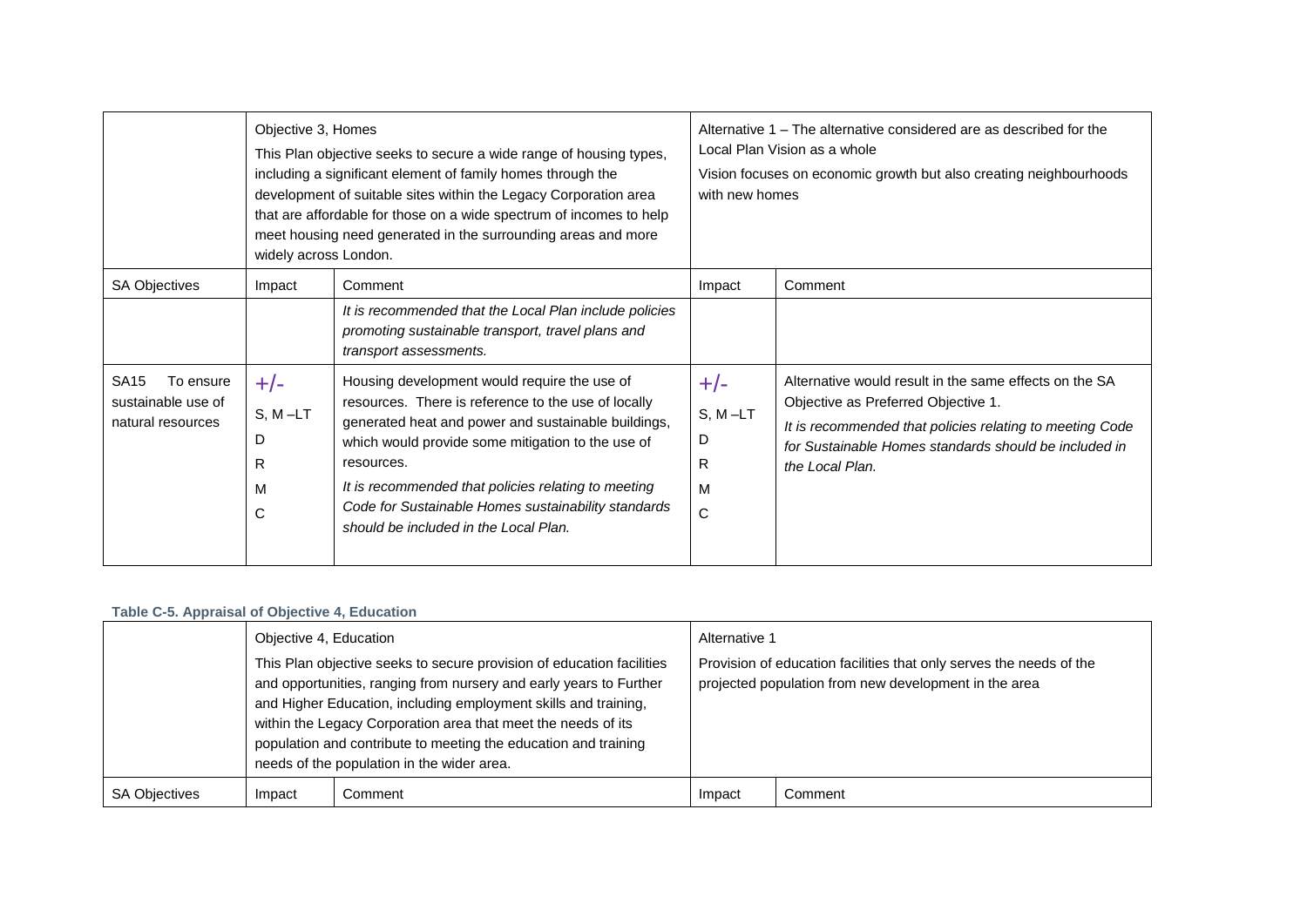|                                                                                                                             | Objective 4, Education<br>This Plan objective seeks to secure provision of education facilities<br>and opportunities, ranging from nursery and early years to Further<br>and Higher Education, including employment skills and training,<br>within the Legacy Corporation area that meet the needs of its<br>population and contribute to meeting the education and training<br>needs of the population in the wider area. |                                                                                                                                                                                                                                                                                                                                                                                                                                                             | Alternative 1<br>Provision of education facilities that only serves the needs of the<br>projected population from new development in the area |                                                                                                                                                                                                              |
|-----------------------------------------------------------------------------------------------------------------------------|----------------------------------------------------------------------------------------------------------------------------------------------------------------------------------------------------------------------------------------------------------------------------------------------------------------------------------------------------------------------------------------------------------------------------|-------------------------------------------------------------------------------------------------------------------------------------------------------------------------------------------------------------------------------------------------------------------------------------------------------------------------------------------------------------------------------------------------------------------------------------------------------------|-----------------------------------------------------------------------------------------------------------------------------------------------|--------------------------------------------------------------------------------------------------------------------------------------------------------------------------------------------------------------|
| <b>SA Objectives</b>                                                                                                        | Impact                                                                                                                                                                                                                                                                                                                                                                                                                     | Comment                                                                                                                                                                                                                                                                                                                                                                                                                                                     | Impact                                                                                                                                        | Comment                                                                                                                                                                                                      |
| SA1 To reduce<br>crime, disorder and<br>fear of crime                                                                       | $\Omega$<br>$S, M-LT$<br>R<br>м<br>C                                                                                                                                                                                                                                                                                                                                                                                       | This Plan objective seeks to secure provision of<br>education facilities and opportunities, ranging from<br>nursery and early years to Further and Higher<br>Education, including employment skills and training,<br>within the Legacy Corporation area that meet the<br>needs of its population and contribute to meeting the<br>education and training needs of the population in the<br>wider area. There is no direct relation to this SA<br>Objective. | $\Omega$<br>$S, M-LT$<br>R<br>M<br>C                                                                                                          | Provision of education facilities has no direct relation to<br>this SA Objective.                                                                                                                            |
| SA <sub>2</sub><br>To improve<br>levels of<br>educational<br>attainment for all<br>age groups and all<br>sectors of society | $++$<br>$M - LT$<br>D<br>R<br>L<br>C                                                                                                                                                                                                                                                                                                                                                                                       | This objective will have a major positive contribution to<br>education and training in within the Legacy<br>Corporation area and in the wider area.<br>It should be ensured that education and training<br>opportunities are available for all age groups and<br>sectors of society.                                                                                                                                                                        | $+$<br>$M-LT$<br>D<br>R<br>$\mathsf{C}$                                                                                                       | Provision of education facilities that serves the needs of<br>the population from new development would have a<br>positive effect on that population but not those from the<br>wider area.                   |
| SA3 To improve<br>physical and mental<br>health and<br>wellbeing for all and<br>reduce health<br>inequalities               | $\ddagger$<br>$M - LT$<br>${\sf R}$<br>M                                                                                                                                                                                                                                                                                                                                                                                   | Providing educational and training facilities would<br>contribute to the well being of residents.                                                                                                                                                                                                                                                                                                                                                           | $\ddot{}$<br>$M-LT$<br>R<br>м                                                                                                                 | Provision of education facilities that serves the needs of<br>the population from new development would have a<br>positive effect on the well being of that population but not<br>those from the wider area. |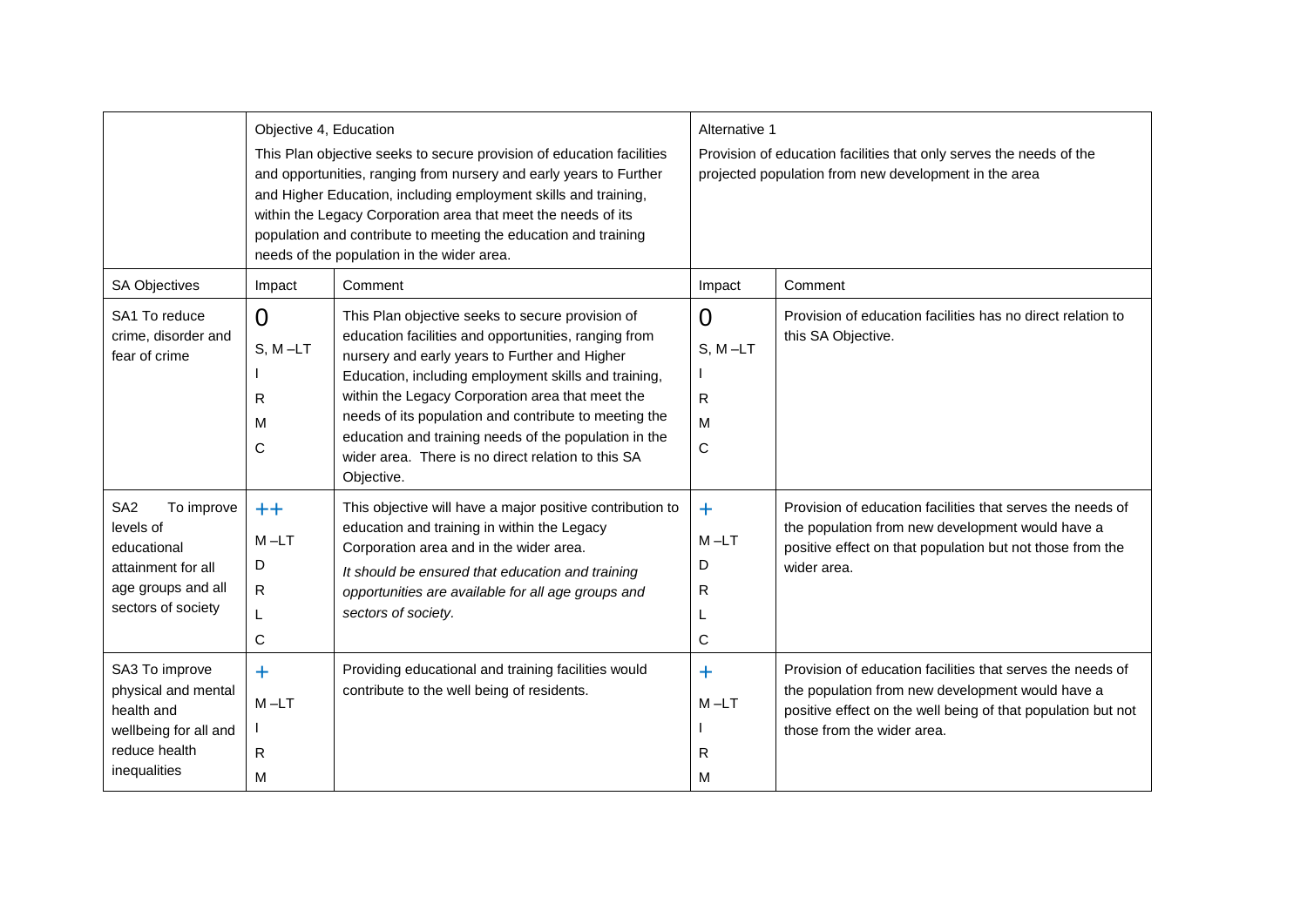|                                                                                                                             | Objective 4, Education                     | This Plan objective seeks to secure provision of education facilities<br>and opportunities, ranging from nursery and early years to Further<br>and Higher Education, including employment skills and training,<br>within the Legacy Corporation area that meet the needs of its<br>population and contribute to meeting the education and training<br>needs of the population in the wider area. | Alternative 1<br>Provision of education facilities that only serves the needs of the<br>projected population from new development in the area |                                                                                                                                                                                |
|-----------------------------------------------------------------------------------------------------------------------------|--------------------------------------------|--------------------------------------------------------------------------------------------------------------------------------------------------------------------------------------------------------------------------------------------------------------------------------------------------------------------------------------------------------------------------------------------------|-----------------------------------------------------------------------------------------------------------------------------------------------|--------------------------------------------------------------------------------------------------------------------------------------------------------------------------------|
| <b>SA Objectives</b>                                                                                                        | Impact                                     | Comment                                                                                                                                                                                                                                                                                                                                                                                          | Impact                                                                                                                                        | Comment                                                                                                                                                                        |
| SA4<br>To ensure<br>housing provision<br>meets local needs                                                                  | $\Omega$<br>$S, M-LT$<br>D<br>IR<br>M<br>C | This objective provides for educational and training<br>facilities and would have no effect on housing.                                                                                                                                                                                                                                                                                          | $\Omega$<br>$S, M-LT$<br>D<br>R<br>м<br>C                                                                                                     | This objective provides for educational and training<br>facilities and would have no effect on housing.                                                                        |
| To improve<br>SA <sub>5</sub><br>sustainable access<br>to jobs, basic<br>goods, services and<br>amenities for all<br>groups | $+$<br>$M - LT$<br>D<br>R.<br>M<br>C       | This objective provides for educational and training<br>facilities for those within the Legacy Corporation area<br>and aims to contribute to educational facilities for the<br>wider area.                                                                                                                                                                                                       | $\ddagger$<br>$M-LT$<br>D<br>R<br>м<br>C                                                                                                      | This objective provides for educational and training<br>facilities for those within the Legacy Corporation area.                                                               |
| SA6 To reduce<br>poverty and social<br>exclusion whilst<br>promoting social<br>inclusiveness and<br>equality                | $\ddagger$<br>$M - LT$<br>R<br>L           | The objective would indirectly contribute to improving<br>levels of deprivation through the provision of education<br>and training and may contribute to social<br>inclusiveness.                                                                                                                                                                                                                | $+$<br>$M - LT$<br>D/I<br>R                                                                                                                   | The objective would indirectly contribute to improving<br>levels of deprivation through the provision of education<br>and training and may contribute to social inclusiveness. |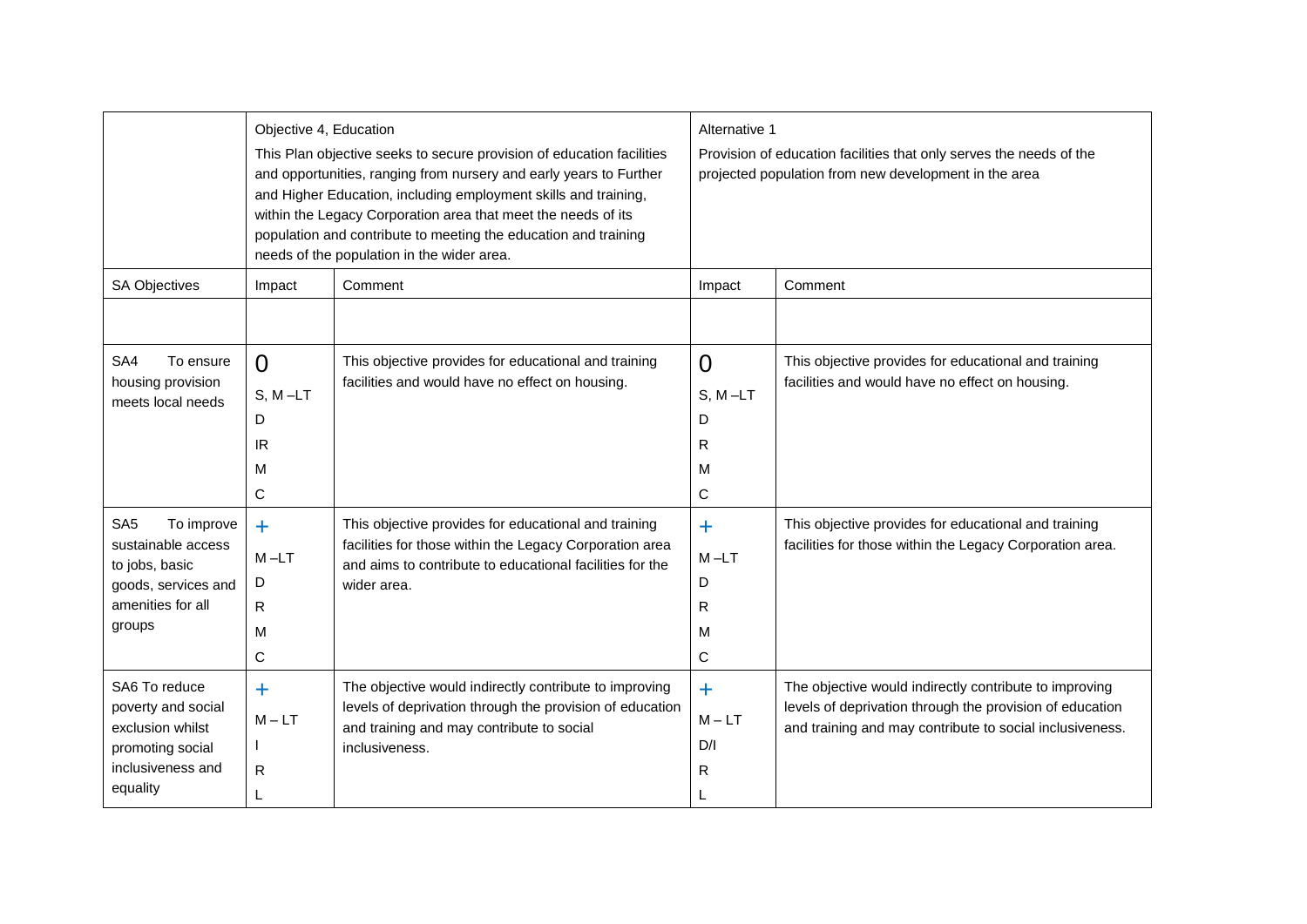|                                                                                                                        | Objective 4, Education                          | This Plan objective seeks to secure provision of education facilities<br>and opportunities, ranging from nursery and early years to Further<br>and Higher Education, including employment skills and training,<br>within the Legacy Corporation area that meet the needs of its<br>population and contribute to meeting the education and training<br>needs of the population in the wider area. | Alternative 1<br>Provision of education facilities that only serves the needs of the<br>projected population from new development in the area |                                                                                                                                                         |
|------------------------------------------------------------------------------------------------------------------------|-------------------------------------------------|--------------------------------------------------------------------------------------------------------------------------------------------------------------------------------------------------------------------------------------------------------------------------------------------------------------------------------------------------------------------------------------------------|-----------------------------------------------------------------------------------------------------------------------------------------------|---------------------------------------------------------------------------------------------------------------------------------------------------------|
| <b>SA Objectives</b>                                                                                                   | Impact                                          | Comment                                                                                                                                                                                                                                                                                                                                                                                          | Impact                                                                                                                                        | Comment                                                                                                                                                 |
| To<br>SA7                                                                                                              |                                                 | This objective relates to the provision of educational                                                                                                                                                                                                                                                                                                                                           |                                                                                                                                               | This objective relates to the provision of educational and                                                                                              |
| encourage<br>sustainable<br>economic growth,<br>inclusion and<br>business<br>development                               | $\ddot{\phantom{1}}$<br>$M - LT$<br>R<br>L<br>C | and training facilities, which may contribute to<br>economic growth.                                                                                                                                                                                                                                                                                                                             | $\ddot{}$<br>$M - LT$<br>$\mathsf{R}$<br>C                                                                                                    | training facilities, which may contribute to economic<br>growth.                                                                                        |
| T <sub>o</sub><br>SA <sub>8</sub><br>increase<br>employment<br>opportunities for all<br>residents in the<br>local area | $\ddag$<br>$M - LT$<br>D<br>R<br>L<br>C         | This objective would contribute to providing skills<br>which may increase employment opportunities for<br>residents and those in the wider area.                                                                                                                                                                                                                                                 | $\ddagger$<br>$M - LT$<br>D<br>R<br>м<br>C                                                                                                    | This objective would contribute to providing skills which<br>may increase employment opportunities for residents<br>within the Legacy Corporation area. |
| SA9<br>To protect<br>and enhance<br>biodiversity                                                                       | ÷<br>$M-LT$                                     | The provision of educational facilities which require<br>new development may have some impact on<br>biodiversity resources.                                                                                                                                                                                                                                                                      | $S.M - LT$                                                                                                                                    | The provision of educational facilities which require new<br>development may have some impact on biodiversity<br>resources.                             |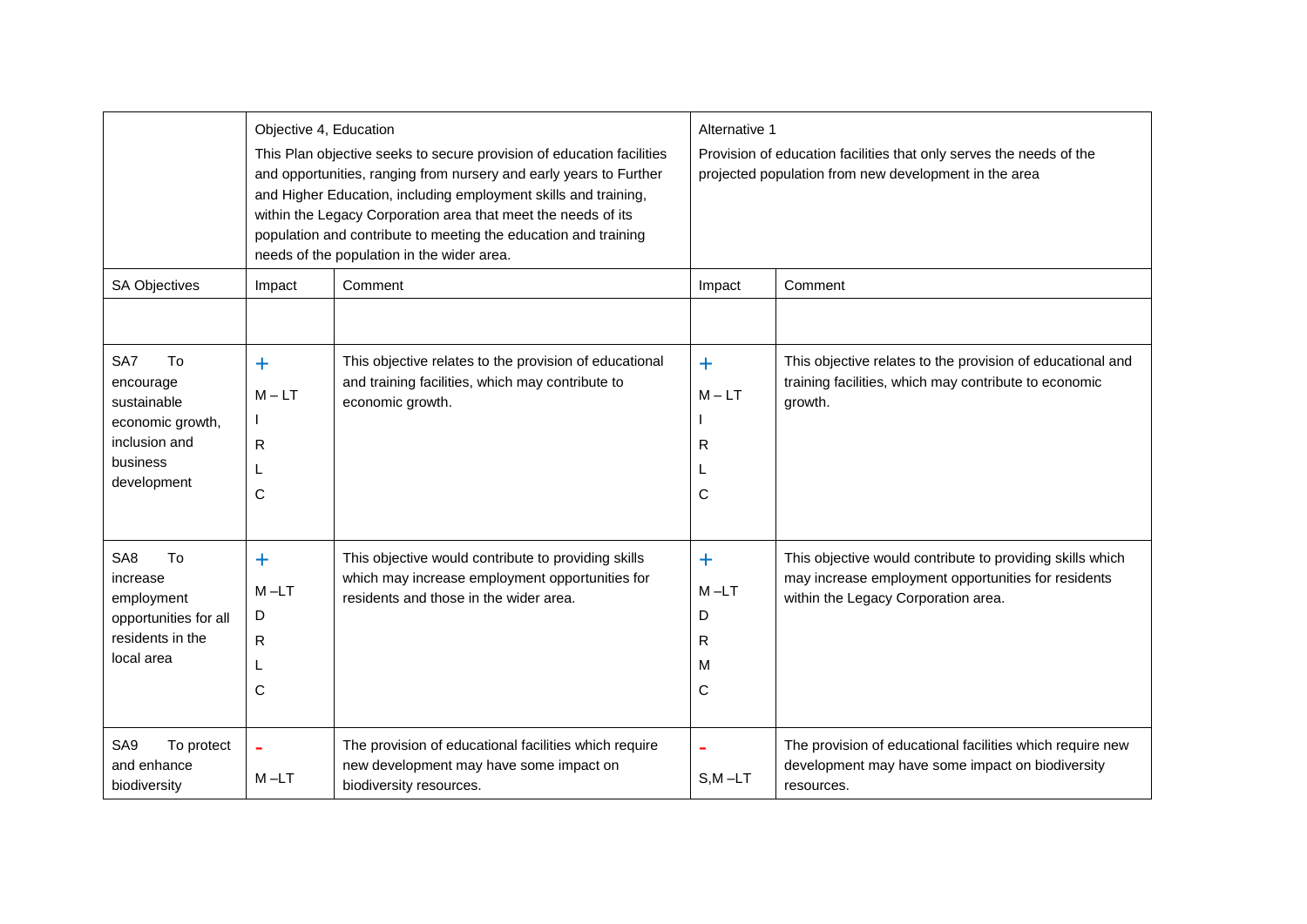|                                                                                                                                                                  | Objective 4, Education<br>This Plan objective seeks to secure provision of education facilities<br>and opportunities, ranging from nursery and early years to Further<br>and Higher Education, including employment skills and training,<br>within the Legacy Corporation area that meet the needs of its<br>population and contribute to meeting the education and training<br>needs of the population in the wider area. |                                                                                                                                  | Alternative 1<br>Provision of education facilities that only serves the needs of the<br>projected population from new development in the area |                                                                                                                             |
|------------------------------------------------------------------------------------------------------------------------------------------------------------------|----------------------------------------------------------------------------------------------------------------------------------------------------------------------------------------------------------------------------------------------------------------------------------------------------------------------------------------------------------------------------------------------------------------------------|----------------------------------------------------------------------------------------------------------------------------------|-----------------------------------------------------------------------------------------------------------------------------------------------|-----------------------------------------------------------------------------------------------------------------------------|
| <b>SA Objectives</b>                                                                                                                                             | Impact                                                                                                                                                                                                                                                                                                                                                                                                                     | Comment                                                                                                                          | Impact                                                                                                                                        | Comment                                                                                                                     |
|                                                                                                                                                                  | D<br>R<br>м<br>С                                                                                                                                                                                                                                                                                                                                                                                                           | Opportunities for habitat creation and enhancement<br>should be explored in planning for business or<br>commercial developments. | D<br>$\mathsf{R}$<br>M<br>C                                                                                                                   | Opportunities for habitat creation and enhancement<br>should be explored in planning for housing developments.              |
| <b>SA10</b><br>To protect<br>and enhance<br>townscape<br>character and<br>quality (including<br>open space, public<br>realm<br>improvements and<br>urban design) | $\Omega$<br>$M - LT$<br>D<br>$\mathsf{R}$<br>M<br>С                                                                                                                                                                                                                                                                                                                                                                        | The objective seeks to provide educational and<br>training facilities and has no direct relation to<br>townscape character.      | $\overline{0}$<br>$M - LT$<br>D<br>R<br>М<br>C                                                                                                | The objective seeks to provide educational and training<br>facilities and has no direct relation to townscape<br>character. |
| To protect<br><b>SA11</b><br>and enhance the<br>cultural heritage<br>resource                                                                                    | $\Omega$<br>$S, M - LT$<br>D/I<br>R<br>M<br>С                                                                                                                                                                                                                                                                                                                                                                              | This objective seeks to provide educational facilities<br>and there is no direct relation to this SA Objective.                  | $\overline{0}$<br>$M-LT$<br>D/I<br>R<br>M                                                                                                     | This objective seeks to provide educational facilities and<br>there is no direct relation to this SA Objective.             |
| <b>SA12</b><br>To protect<br>and enhance the                                                                                                                     |                                                                                                                                                                                                                                                                                                                                                                                                                            | Providing training facilities through new development<br>may increase flood risk, surface water runoff and                       |                                                                                                                                               | Providing training facilities through new development may<br>increase flood risk, surface water runoff and demand for       |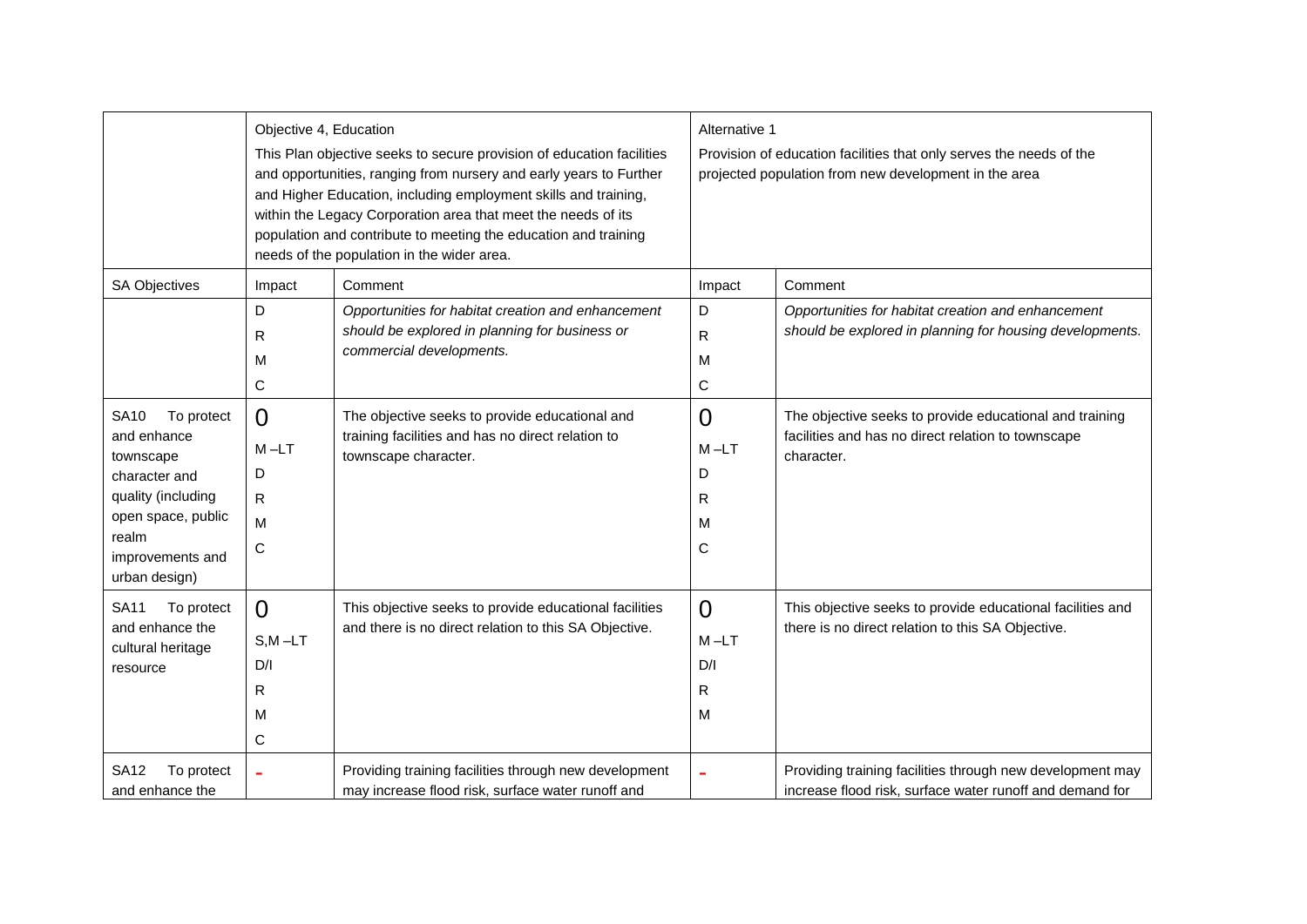|                                                                                                      | Objective 4, Education<br>This Plan objective seeks to secure provision of education facilities<br>and opportunities, ranging from nursery and early years to Further<br>and Higher Education, including employment skills and training,<br>within the Legacy Corporation area that meet the needs of its<br>population and contribute to meeting the education and training<br>needs of the population in the wider area. |                                                                                                                                                                                                                                                                                                                                                                                                                                                                                                                                                                                                                                                                                                                                                                                                                                                | Alternative 1<br>Provision of education facilities that only serves the needs of the<br>projected population from new development in the area |                                                                                                                                                                                                                           |
|------------------------------------------------------------------------------------------------------|----------------------------------------------------------------------------------------------------------------------------------------------------------------------------------------------------------------------------------------------------------------------------------------------------------------------------------------------------------------------------------------------------------------------------|------------------------------------------------------------------------------------------------------------------------------------------------------------------------------------------------------------------------------------------------------------------------------------------------------------------------------------------------------------------------------------------------------------------------------------------------------------------------------------------------------------------------------------------------------------------------------------------------------------------------------------------------------------------------------------------------------------------------------------------------------------------------------------------------------------------------------------------------|-----------------------------------------------------------------------------------------------------------------------------------------------|---------------------------------------------------------------------------------------------------------------------------------------------------------------------------------------------------------------------------|
| SA Objectives<br>quality of water<br>features and<br>resources and<br>reduce the risk of<br>flooding | Impact<br>$S.M - LT$<br>D/I<br>R<br>М<br>$\mathbf C$                                                                                                                                                                                                                                                                                                                                                                       | Comment<br>demand for water resources, which could result in<br>adverse effects if not properly managed.                                                                                                                                                                                                                                                                                                                                                                                                                                                                                                                                                                                                                                                                                                                                       | Impact<br>$S.M - LT$<br>D/I<br>R<br>М<br>C                                                                                                    | Comment<br>water resources, which could result in adverse effects if<br>not properly managed.                                                                                                                             |
| To limit<br>SA13<br>and adapt to climate<br>change                                                   | $+/-$<br>$S, M - LT$<br>D/I<br>$\mathsf{R}$<br>м<br>$\mathsf{C}$                                                                                                                                                                                                                                                                                                                                                           | This objective provides for educational facilities which<br>may require new development. New development<br>may increase flood risk, greenhouse gas emissions<br>and increase energy demand resulting in adverse<br>effects.<br>However, the National Planning Policy Framework<br>(NPPF) requires SuDS to be incorporated into new<br>development which can cope with future climate<br>change issues (and enable new development without<br>increasing flood risk on- or off-site). In addition,<br>greenhouse emissions would be partially mitigated<br>through improved walking and cycling links within the<br>LLDC area and to surrounding areas, locating local /<br>district centres (with essential services / facilities)<br>within walking distance of people's homes and<br>ensuring public transport links are easily accessible. | $+/-$<br>$S,M-LT$<br>D/I<br>R<br>м<br>$\mathsf C$                                                                                             | This objective provides for educational facilities which<br>may require new development. New development may<br>increase flood risk, greenhouse gas emissions and<br>increase energy demand resulting in adverse effects. |
| To protect<br><b>SA14</b><br>and improve air                                                         | $+/-$                                                                                                                                                                                                                                                                                                                                                                                                                      | This option provides for educational facilities which<br>may increase travel from the wider area into the                                                                                                                                                                                                                                                                                                                                                                                                                                                                                                                                                                                                                                                                                                                                      | $+/-$                                                                                                                                         | Alternative 1 would result in the less negative effects on<br>the SA Objective as the Preferred Objective 4 since the                                                                                                     |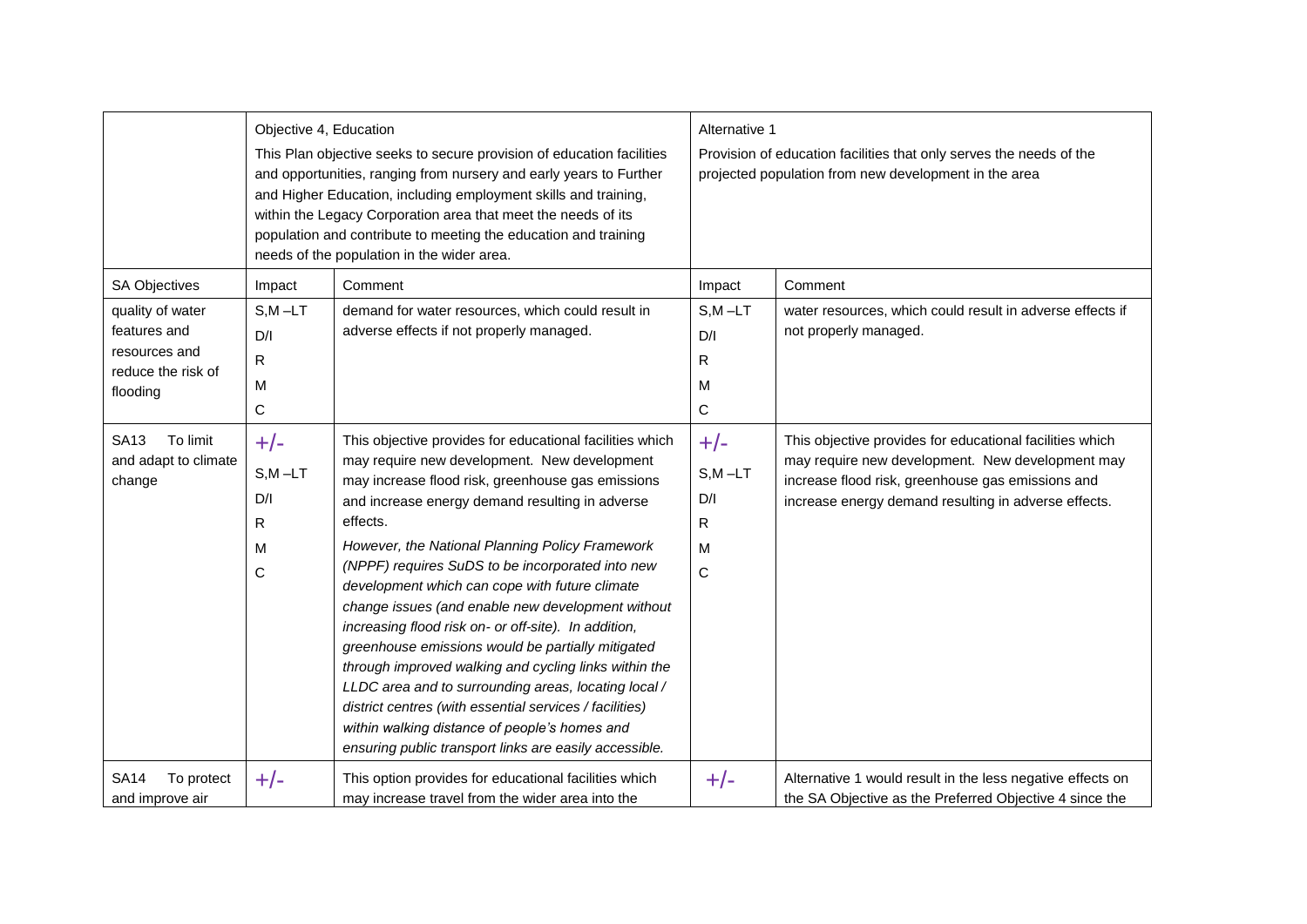|                                                                     | Objective 4, Education<br>This Plan objective seeks to secure provision of education facilities<br>and opportunities, ranging from nursery and early years to Further<br>and Higher Education, including employment skills and training,<br>within the Legacy Corporation area that meet the needs of its<br>population and contribute to meeting the education and training<br>needs of the population in the wider area. |                                                                                                                                                                                                                                                                                                                                                                                                                                                                                                                                                                                                                                                                                                                  | Alternative 1<br>Provision of education facilities that only serves the needs of the<br>projected population from new development in the area |                                                                                                                                                                                                                                                                                                                                                                                                                                                            |
|---------------------------------------------------------------------|----------------------------------------------------------------------------------------------------------------------------------------------------------------------------------------------------------------------------------------------------------------------------------------------------------------------------------------------------------------------------------------------------------------------------|------------------------------------------------------------------------------------------------------------------------------------------------------------------------------------------------------------------------------------------------------------------------------------------------------------------------------------------------------------------------------------------------------------------------------------------------------------------------------------------------------------------------------------------------------------------------------------------------------------------------------------------------------------------------------------------------------------------|-----------------------------------------------------------------------------------------------------------------------------------------------|------------------------------------------------------------------------------------------------------------------------------------------------------------------------------------------------------------------------------------------------------------------------------------------------------------------------------------------------------------------------------------------------------------------------------------------------------------|
| <b>SA Objectives</b><br>quality                                     | Impact<br>$S, M - LT$<br>R<br>M<br>C                                                                                                                                                                                                                                                                                                                                                                                       | Comment<br>Legacy Corporation area. Although the LLDC area<br>has excellent public local and transport links and<br>services, development would also result in increased<br>vehicle use (e.g. service vehicles, delivery vehicles,<br>private cars), which may affect congestion issues and<br>local air quality in the long term. The promotion of<br>sustainable modes of transport (i.e walking or cycling)<br>to access local services/facilities may contribute to<br>improving local quality by reducing the need to travel<br>by private car (in the long term).<br>It is recommended that the Local Plan include policies<br>promoting sustainable transport, travel plans and<br>transport assessments. | Impact<br>$S, M-LT$<br>R<br>M<br>C                                                                                                            | Comment<br>facilities would only provide for within the new<br>developments.<br>The promotion of sustainable modes of transport (i.e<br>walking or cycling) to access local services/facilities may<br>contribute to improving local quality by reducing the need<br>to travel by private car (in the long term).<br>It is recommended that the Local Plan include policies<br>promoting sustainable transport, travel plans and<br>transport assessments. |
| <b>SA15</b><br>To ensure<br>sustainable use of<br>natural resources | $+/-$<br>$S, M-LT$<br>D<br>R<br>M<br>C                                                                                                                                                                                                                                                                                                                                                                                     | Any development to provide for educational facilities<br>would require the use of resources.<br>It is recommended that policies relating to meeting<br>BREEAM standards should be included in the Local<br>Plan.                                                                                                                                                                                                                                                                                                                                                                                                                                                                                                 | $+/-$<br>$S, M-LT$<br>D<br>R<br>M<br>C                                                                                                        | Any development to provide for educational facilities<br>would require the use of resources.<br>It is recommended that policies relating to meeting<br>BREEAM standards should be included in the Local Plan.                                                                                                                                                                                                                                              |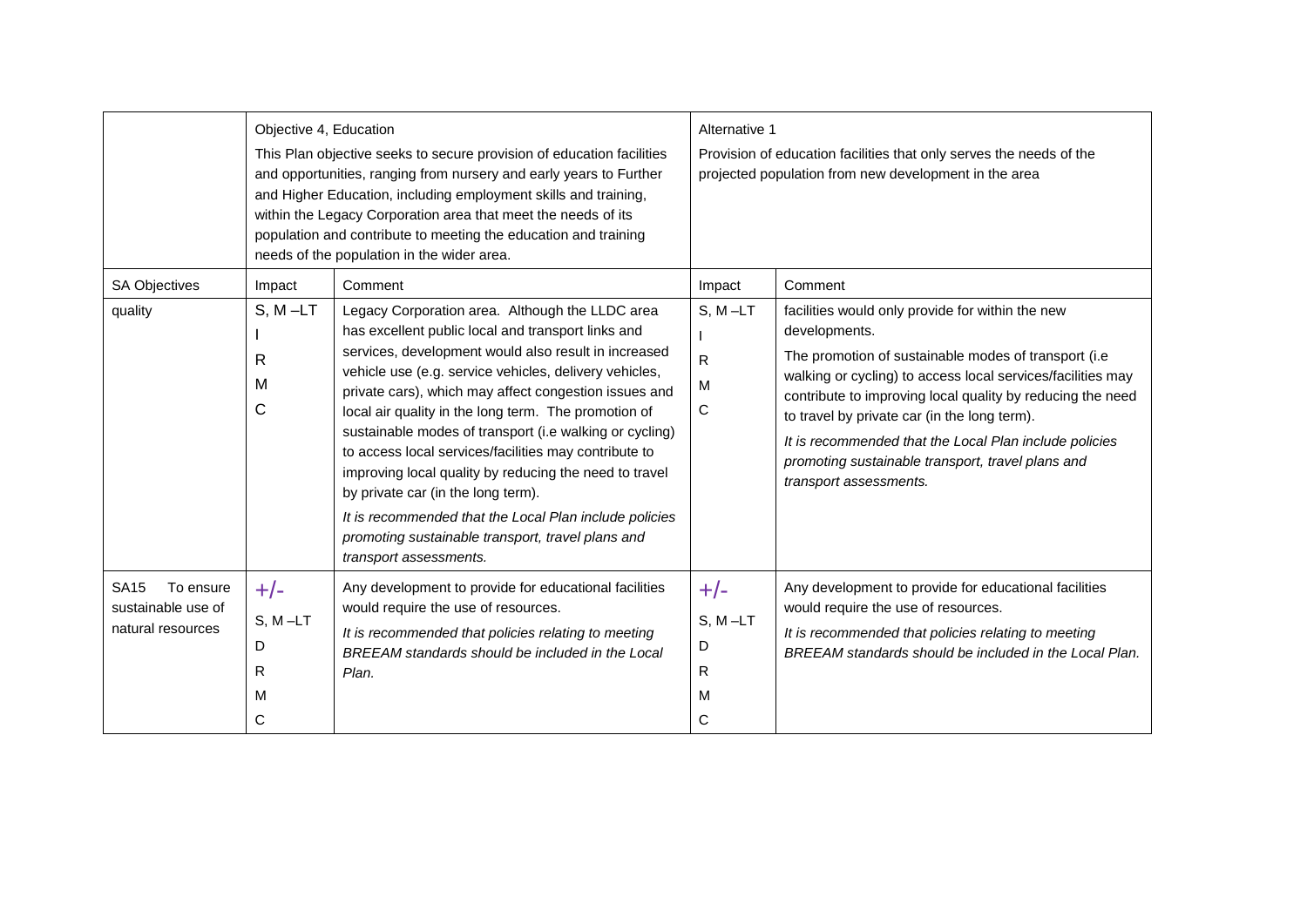| Table C-6 Appraisal of Objective 8 and Alternative                                                                          |                                                                                                                                                                                                                                                                                                              |                                                                                                                                                                                                                                                                                                           |                                                                                                              |                                                                                                                                                                                                                                      |
|-----------------------------------------------------------------------------------------------------------------------------|--------------------------------------------------------------------------------------------------------------------------------------------------------------------------------------------------------------------------------------------------------------------------------------------------------------|-----------------------------------------------------------------------------------------------------------------------------------------------------------------------------------------------------------------------------------------------------------------------------------------------------------|--------------------------------------------------------------------------------------------------------------|--------------------------------------------------------------------------------------------------------------------------------------------------------------------------------------------------------------------------------------|
|                                                                                                                             | Objective 4, Creating Neighbourhoods<br>This Plan objective seeks to expand existing and create new<br>neighbourhoods which are good places to live and work and provide<br>the setting for communities to grow and prosper, with good links to<br>the amenities and facilities available in the wider area. |                                                                                                                                                                                                                                                                                                           | Alternative 1-<br>Focus development around only the existing communities within and<br>around the LLDC area. |                                                                                                                                                                                                                                      |
| <b>SA Objectives</b>                                                                                                        | Impact                                                                                                                                                                                                                                                                                                       | Comment                                                                                                                                                                                                                                                                                                   | Impact                                                                                                       | Comment                                                                                                                                                                                                                              |
| SA1 To reduce<br>crime, disorder and<br>fear of crime                                                                       | 0<br>$S, M-LT$<br>R<br>М<br>С                                                                                                                                                                                                                                                                                | Providing good places to live and work may reduce<br>crime but measures to reduce crime should be built<br>into developments.<br>It should be ensured that secured by design principles<br>are required to be incorporated into new development<br>in the Local Plan.                                     | $\Omega$<br>$S, M-LT$<br>R<br>M<br>C                                                                         | Development around existing communities would not<br>have a direct impact on reducing crime.<br>It should be ensured that secured by design principles are<br>required to be incorporated into new development in the<br>Local Plan. |
| SA <sub>2</sub><br>To improve<br>levels of<br>educational<br>attainment for all<br>age groups and all<br>sectors of society | $\ddot{\phantom{1}}$<br>$M - LT$<br>R<br>С                                                                                                                                                                                                                                                                   | This objective states that there will be good links to<br>amenities and facilities available in the wider area.<br>which would include educational facilities.<br>It should be ensured that access to education and<br>training opportunities are available for all age groups<br>and sectors of society. | ?<br>$M-LT$<br>D<br>R<br>L<br>C                                                                              | Development around existing communities may imply<br>access to educational facilities, which may be difficult.                                                                                                                       |
| SA3 To improve<br>physical and mental<br>health and                                                                         | ٠<br>$M-LT$                                                                                                                                                                                                                                                                                                  | Providing good places to live with good links to<br>amenities and facilities in the wider area would<br>contribute to the well being of residents.                                                                                                                                                        | $M - LT$                                                                                                     | Development of new neighbourhoods around existing<br>communities may contribute to better housing and<br>indirectly to well being but may not have good access to                                                                    |

I R M appropriate amenities.

wellbeing for all and

I R M

reduce health inequalities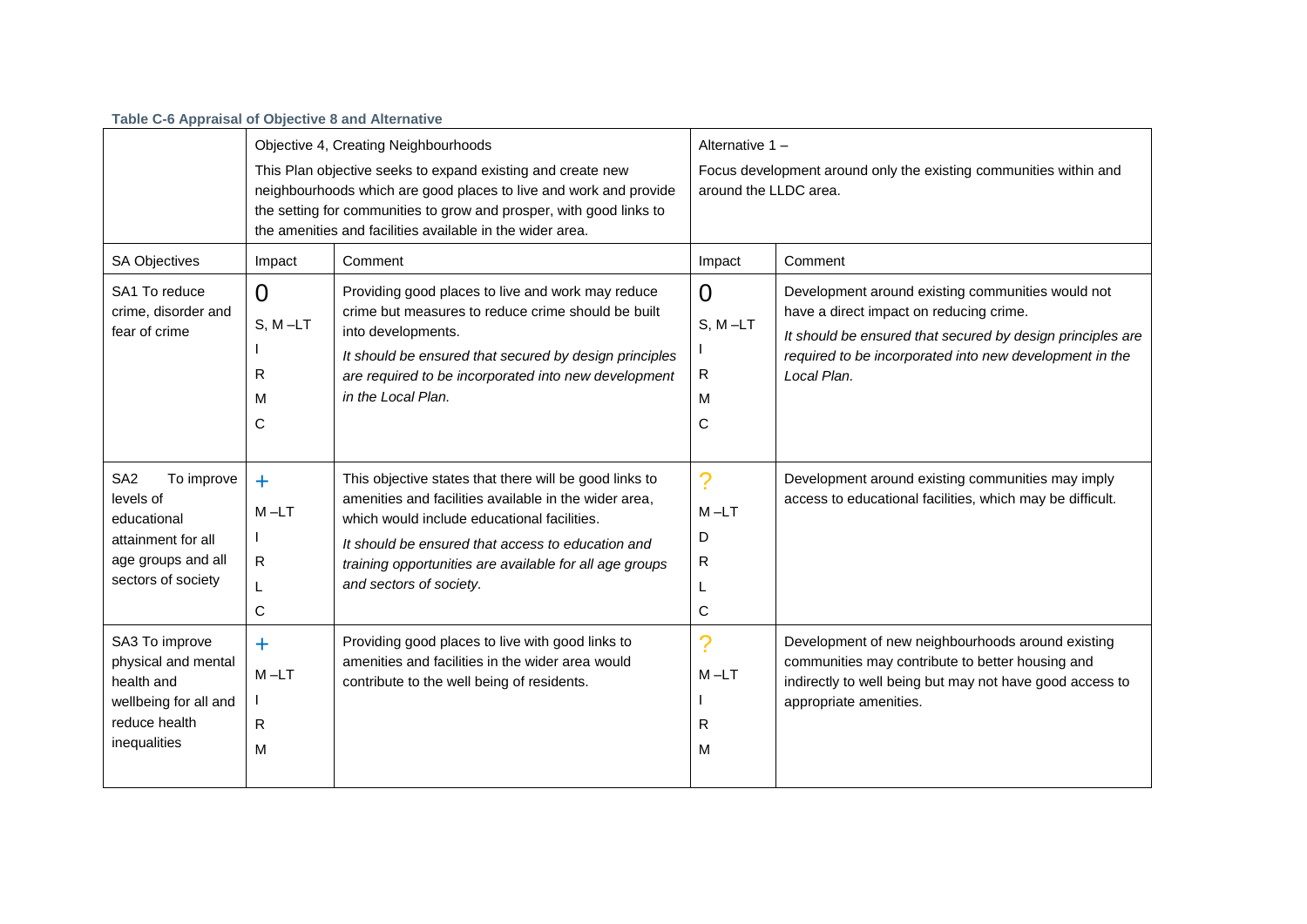|                                                                                                                             |                                                    | Objective 4, Creating Neighbourhoods<br>This Plan objective seeks to expand existing and create new<br>neighbourhoods which are good places to live and work and provide<br>the setting for communities to grow and prosper, with good links to<br>the amenities and facilities available in the wider area. | Alternative 1-<br>Focus development around only the existing communities within and<br>around the LLDC area. |                                                                                                                                                                                                    |
|-----------------------------------------------------------------------------------------------------------------------------|----------------------------------------------------|--------------------------------------------------------------------------------------------------------------------------------------------------------------------------------------------------------------------------------------------------------------------------------------------------------------|--------------------------------------------------------------------------------------------------------------|----------------------------------------------------------------------------------------------------------------------------------------------------------------------------------------------------|
| <b>SA Objectives</b>                                                                                                        | Impact                                             | Comment                                                                                                                                                                                                                                                                                                      | Impact                                                                                                       | Comment                                                                                                                                                                                            |
| SA4<br>To ensure<br>housing provision<br>meets local needs                                                                  | $^{\mathrm{++}}$<br>$S, M-LT$<br>D<br>IR<br>M<br>C | Providing good places to live with good links to<br>amenities and facilities in the wider area would<br>positively contribute to this SA Objective.                                                                                                                                                          | ╇<br>$S, M-LT$<br>D<br>R<br>м<br>$\mathbf C$                                                                 | Development of new neighbourhoods around existing<br>communities would contribute to housing provision.                                                                                            |
| SA <sub>5</sub><br>To improve<br>sustainable access<br>to jobs, basic<br>goods, services and<br>amenities for all<br>groups | $\ddag$<br>$M-LT$<br>D<br>R<br>M<br>C              | This objective provides for new neighbourhoods which<br>are good places to live and work, with good links to<br>amenities and facilities available in the wider area.                                                                                                                                        | ?<br>$M-LT$<br>D<br>R<br>M<br>C                                                                              | This objective provides for development around only the<br>existing communities within and around the Legacy<br>Corporation area and it is uncertain how accessible<br>amenities and services are. |
| SA6 To reduce<br>poverty and social<br>exclusion whilst<br>promoting social<br>inclusiveness and<br>equality                | ÷<br>$M - LT$<br>R<br>L                            | The objective would indirectly contribute to improving<br>levels of deprivation through the provision of good<br>places to live and work, which may contribute to social<br>inclusiveness.                                                                                                                   | $\mathcal{P}$<br>$M - LT$<br>R                                                                               | The objective would focus development around only<br>existing communities. It is uncertain if it would contribute<br>to social inclusiveness.                                                      |
| To<br>SA7<br>encourage                                                                                                      | ?                                                  | This objective provides for new neighbourhoods which<br>are good places to live and work, which may                                                                                                                                                                                                          | $\Omega$                                                                                                     | The objective would focus development around only<br>existing communities. It is uncertain if it would include                                                                                     |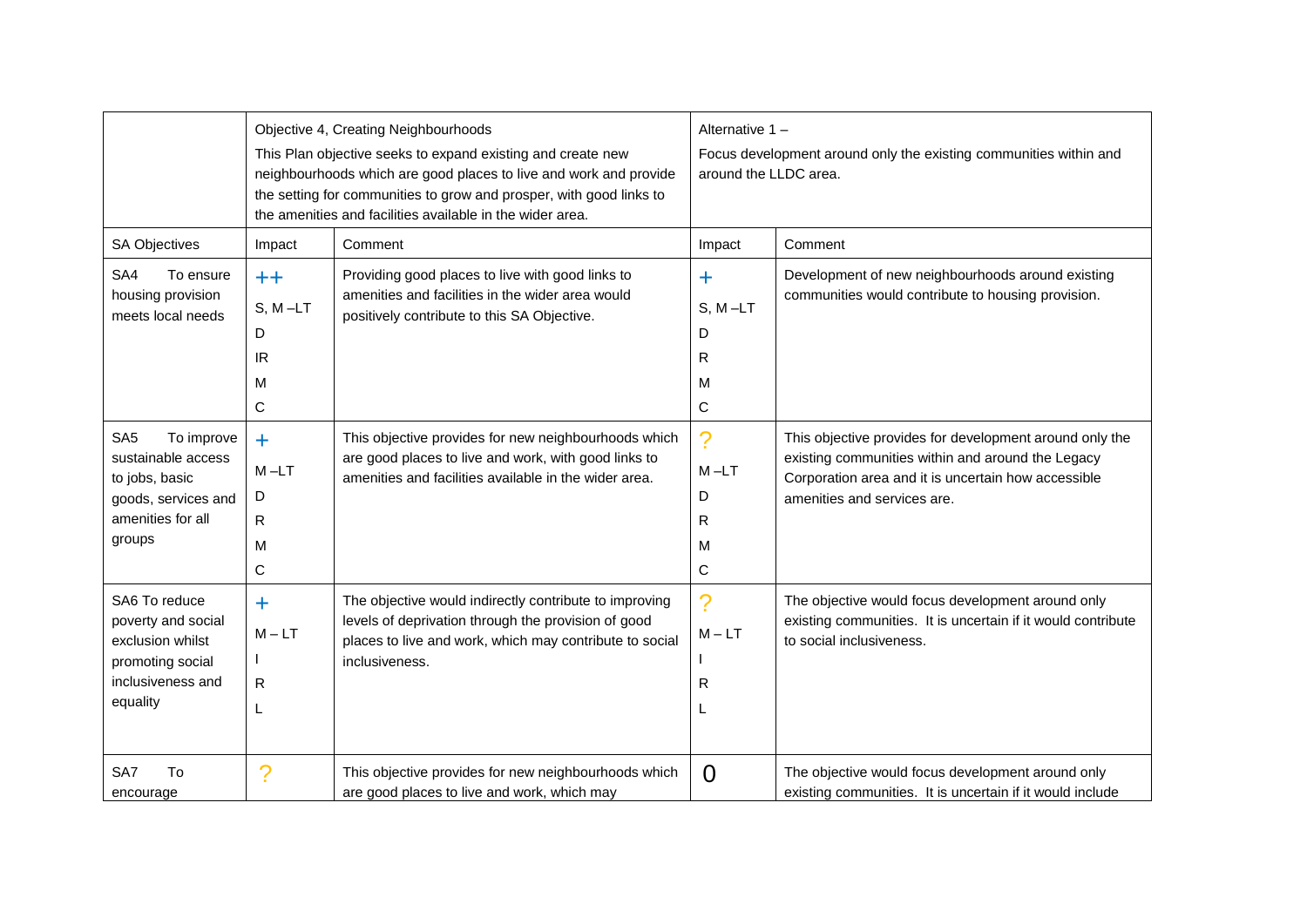|                                                                                                            |                                    | Objective 4, Creating Neighbourhoods<br>This Plan objective seeks to expand existing and create new<br>neighbourhoods which are good places to live and work and provide<br>the setting for communities to grow and prosper, with good links to<br>the amenities and facilities available in the wider area. | Alternative 1-<br>Focus development around only the existing communities within and<br>around the LLDC area. |                                                                                                                                                                                                                     |
|------------------------------------------------------------------------------------------------------------|------------------------------------|--------------------------------------------------------------------------------------------------------------------------------------------------------------------------------------------------------------------------------------------------------------------------------------------------------------|--------------------------------------------------------------------------------------------------------------|---------------------------------------------------------------------------------------------------------------------------------------------------------------------------------------------------------------------|
| <b>SA Objectives</b><br>sustainable<br>economic growth,<br>inclusion and<br>business<br>development        | Impact<br>$M - LT$<br>R<br>L<br>С  | Comment<br>contribute to economic growth. Also, good quality<br>housing may attract investment but this is uncertain.                                                                                                                                                                                        | Impact<br>$M - LT$<br>R<br>C                                                                                 | Comment<br>businesses or places of work.                                                                                                                                                                            |
| SA <sub>8</sub><br>To<br>increase<br>employment<br>opportunities for all<br>residents in the<br>local area | ?<br>$M-LT$<br>R.<br>L<br>C        | This objective provides for new neighbourhoods which<br>are good places to live and work, which may provide<br>employment opportunities. Also, good quality housing<br>may attract investment but this is uncertain.                                                                                         | ?<br>$M-LT$<br>R<br>м<br>$\mathsf{C}$                                                                        | The objective would focus development around only<br>existing communities. It is uncertain if it would include<br>places of work.                                                                                   |
| SA <sub>9</sub><br>To protect<br>and enhance<br>biodiversity                                               | ä,<br>$M - LT$<br>D<br>R<br>M<br>C | The creation of new neighbourhoods and<br>infrastructure to link them to amenities and facilities<br>may impact on biodiversity resources.<br>Opportunities for habitat creation and enhancement<br>should be explored in planning for business or<br>commercial developments.                               | $\blacksquare$<br>$S, M - LT$<br>D<br>R<br>м<br>C                                                            | The development of new neighbourhoods and<br>infrastructure may impact on biodiversity resources.<br>Opportunities for habitat creation and enhancement<br>should be explored in planning for housing developments. |
| <b>SA10</b><br>To protect                                                                                  | ?                                  | There is no mention of townscape character, open                                                                                                                                                                                                                                                             | ?                                                                                                            | This alternative proposes development around                                                                                                                                                                        |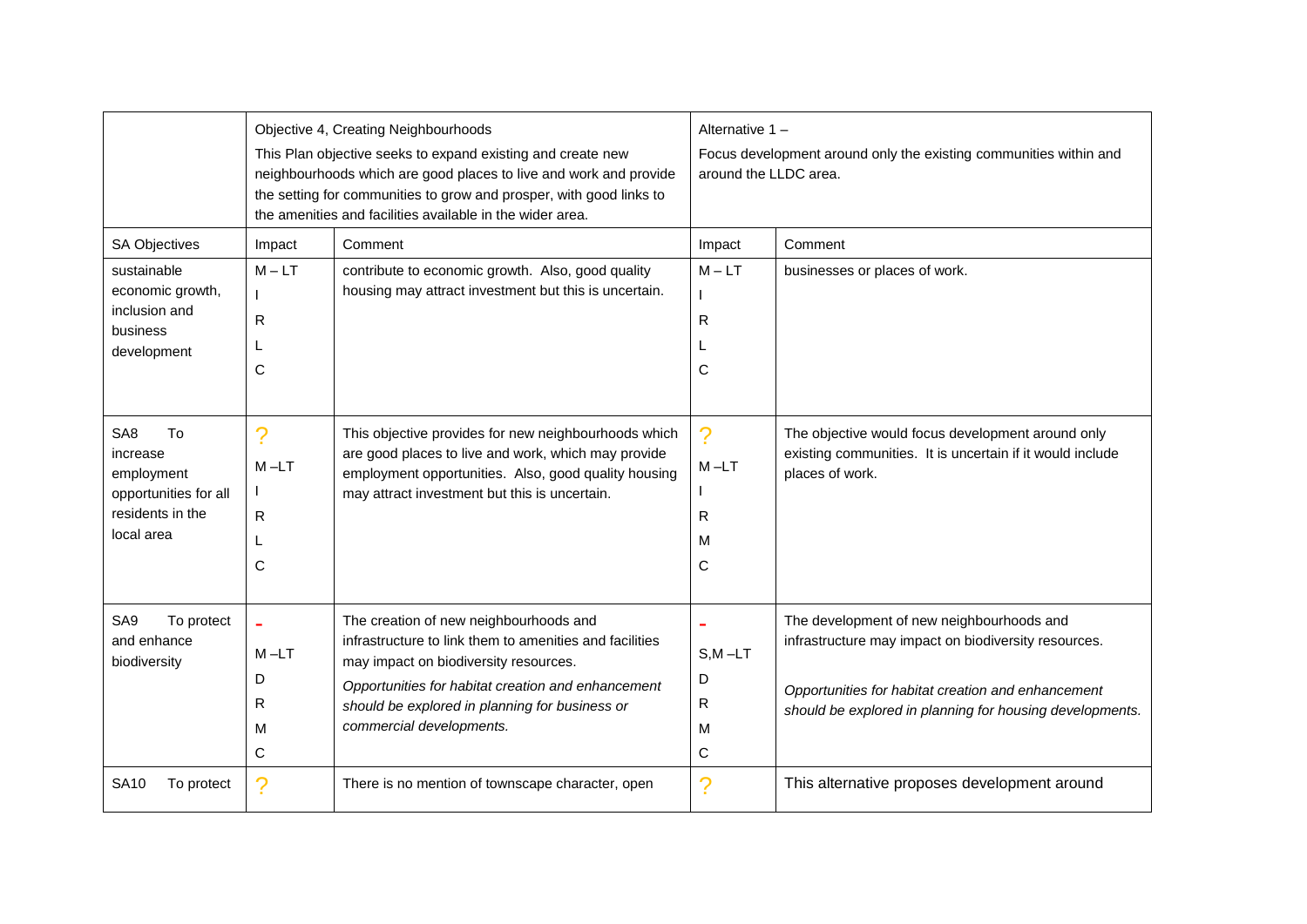|                                                                                                                                     |                                                          | Objective 4, Creating Neighbourhoods<br>This Plan objective seeks to expand existing and create new<br>neighbourhoods which are good places to live and work and provide<br>the setting for communities to grow and prosper, with good links to<br>the amenities and facilities available in the wider area.                                                                       | Alternative 1-<br>Focus development around only the existing communities within and<br>around the LLDC area. |                                                                                                                                                                                                                                                                                                                                                   |
|-------------------------------------------------------------------------------------------------------------------------------------|----------------------------------------------------------|------------------------------------------------------------------------------------------------------------------------------------------------------------------------------------------------------------------------------------------------------------------------------------------------------------------------------------------------------------------------------------|--------------------------------------------------------------------------------------------------------------|---------------------------------------------------------------------------------------------------------------------------------------------------------------------------------------------------------------------------------------------------------------------------------------------------------------------------------------------------|
| <b>SA Objectives</b>                                                                                                                | Impact                                                   | Comment                                                                                                                                                                                                                                                                                                                                                                            | Impact                                                                                                       | Comment                                                                                                                                                                                                                                                                                                                                           |
| and enhance<br>townscape<br>character and<br>quality (including<br>open space, public<br>realm<br>improvements and<br>urban design) | $M-LT$<br>D<br>${\sf R}$<br>M<br>C                       | space or public realm improvements in this objective.<br>Seeking to enhance townscape character while<br>creating communities should be included in this<br>objective                                                                                                                                                                                                              | $M - LT$<br>D<br>R<br>M<br>C                                                                                 | existing communities but does not mention taking<br>account of the character of the existing communities<br>and how it could integrate.                                                                                                                                                                                                           |
| To protect<br><b>SA11</b><br>and enhance the<br>cultural heritage<br>resource                                                       | $\boldsymbol{\gamma}$<br>$S, M - LT$<br>R<br>M<br>C      | This objective seeks to create new communities but<br>there is no mention of protecting or enhancing cultural<br>heritage resource.                                                                                                                                                                                                                                                | ?<br>$M - LT$<br>R<br>M                                                                                      | This objective seeks to create new communities but there<br>is no mention of protecting or enhancing cultural heritage<br>resource in existing communities.                                                                                                                                                                                       |
| To protect<br><b>SA12</b><br>and enhance the<br>quality of water<br>features and<br>resources and<br>reduce the risk of<br>flooding | $\bar{\phantom{a}}$<br>$S, M - LT$<br>D/I<br>R<br>M<br>С | Creating new communities and infrastructure to link to<br>amenities and facilities may increase flood risk,<br>surface water runoff and demand for water resources,<br>which could result in adverse effects if not properly<br>managed.<br>Ensure that SuDs are incorporated into new<br>developments. Code for Sustainable Homes<br>standards should be met in new developments. | $S, M - LT$<br>D/I<br>R<br>M<br>C                                                                            | Providing development around existing communities may<br>increase flood risk, surface water runoff and demand for<br>water resources, which could result in adverse effects if<br>not properly managed.<br>Ensure that SuDs are incorporated into new<br>developments. Code for Sustainable Homes standards<br>should be met in new developments. |
| To limit<br><b>SA13</b><br>and adapt to climate                                                                                     | $+/-$                                                    | This objective provides for new communities, which<br>may increase flood risk, greenhouse gas emissions                                                                                                                                                                                                                                                                            | $+/-$                                                                                                        | This objective provides for new communities, which may<br>increase flood risk, greenhouse gas emissions and                                                                                                                                                                                                                                       |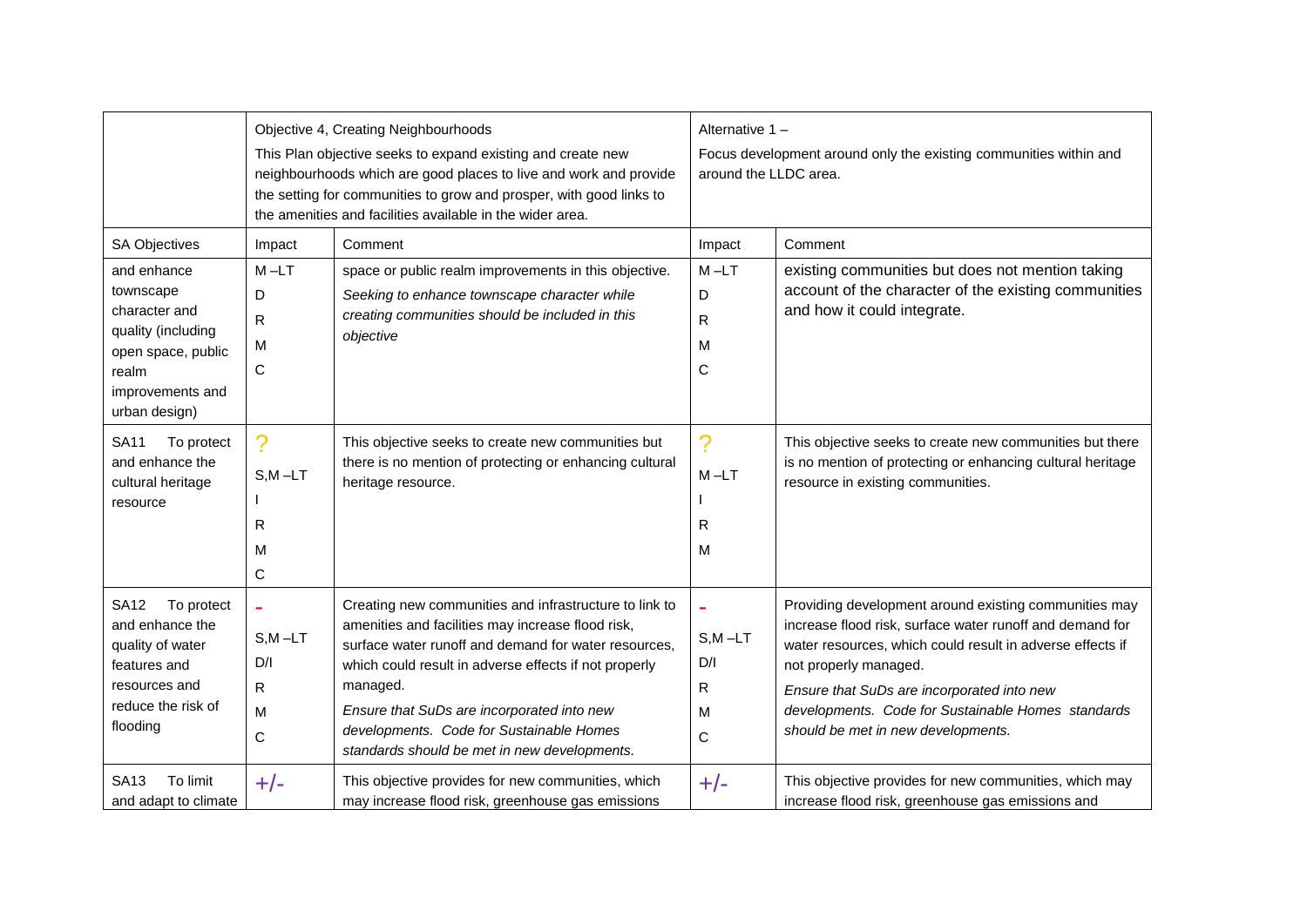|                                                         |                                             | Objective 4, Creating Neighbourhoods<br>This Plan objective seeks to expand existing and create new<br>neighbourhoods which are good places to live and work and provide<br>the setting for communities to grow and prosper, with good links to<br>the amenities and facilities available in the wider area.                                                                                                                                                                                                                                                                                                                                                                                                    | Alternative 1-<br>Focus development around only the existing communities within and<br>around the LLDC area. |                                                                                                                                                                                                                                                                                                                                                                                                                                                                                                                                               |
|---------------------------------------------------------|---------------------------------------------|-----------------------------------------------------------------------------------------------------------------------------------------------------------------------------------------------------------------------------------------------------------------------------------------------------------------------------------------------------------------------------------------------------------------------------------------------------------------------------------------------------------------------------------------------------------------------------------------------------------------------------------------------------------------------------------------------------------------|--------------------------------------------------------------------------------------------------------------|-----------------------------------------------------------------------------------------------------------------------------------------------------------------------------------------------------------------------------------------------------------------------------------------------------------------------------------------------------------------------------------------------------------------------------------------------------------------------------------------------------------------------------------------------|
| <b>SA Objectives</b><br>change                          | Impact<br>$S, M - LT$<br>D/I<br>R<br>M<br>C | Comment<br>and increase energy demand resulting in adverse<br>effects.<br>However, the National Planning Policy Framework<br>(NPPF) requires SuDS to be incorporated into new<br>development which can cope with future climate<br>change issues (and enable new development without<br>increasing flood risk on- or off-site). In addition,<br>greenhouse emissions would be partially mitigated<br>through improved walking and cycling links within the<br>LLDC area and to surrounding areas, locating local /<br>district centres (with essential services / facilities)<br>within walking distance of people's homes and<br>ensuring public transport links are easily accessible.                        | Impact<br>$S,M-LT$<br>D/I<br>R<br>M<br>C                                                                     | Comment<br>increase energy demand resulting in adverse effects.<br>However, the National Planning Policy Framework<br>(NPPF) requires SuDS to be incorporated into new<br>development which can cope with future climate change<br>issues (and enable new development without increasing<br>flood risk on- or off-site). In addition, greenhouse<br>emissions would be partially mitigated through improved<br>walking and cycling links within the LLDC area and to<br>improve access to services and facilities in existing<br>communities. |
| <b>SA14</b><br>To protect<br>and improve air<br>quality | $+/-$<br>$S, M-LT$<br>R<br>M<br>C           | The creation of new neighbourhoods which may<br>increase travel from the Legacy Corporation to the<br>wider area. Although the LLDC area has excellent<br>public local and transport links and services,<br>development would also result in increased vehicle<br>use (e.g. service vehicles, delivery vehicles, private<br>cars), which may affect congestion issues and local air<br>quality in the long term. The promotion of sustainable<br>modes of transport (i.e walking or cycling) to access<br>local services/facilities may contribute to improving<br>local quality by reducing the need to travel by private<br>car (in the long term).<br>It is recommended that the Local Plan include policies | $+/-$<br>$S, M-LT$<br>R<br>M<br>C                                                                            | The creation of new neighbourhoods within existing<br>communities may put pressure on existing roads,<br>resulting in congestion.<br>The promotion of sustainable modes of transport (i.e<br>walking or cycling) to access local services/facilities may<br>contribute to improving local quality by reducing the need<br>to travel by private car (in the long term).<br>It is recommended that the Local Plan include policies<br>promoting sustainable transport, travel plans and<br>transport assessments.                               |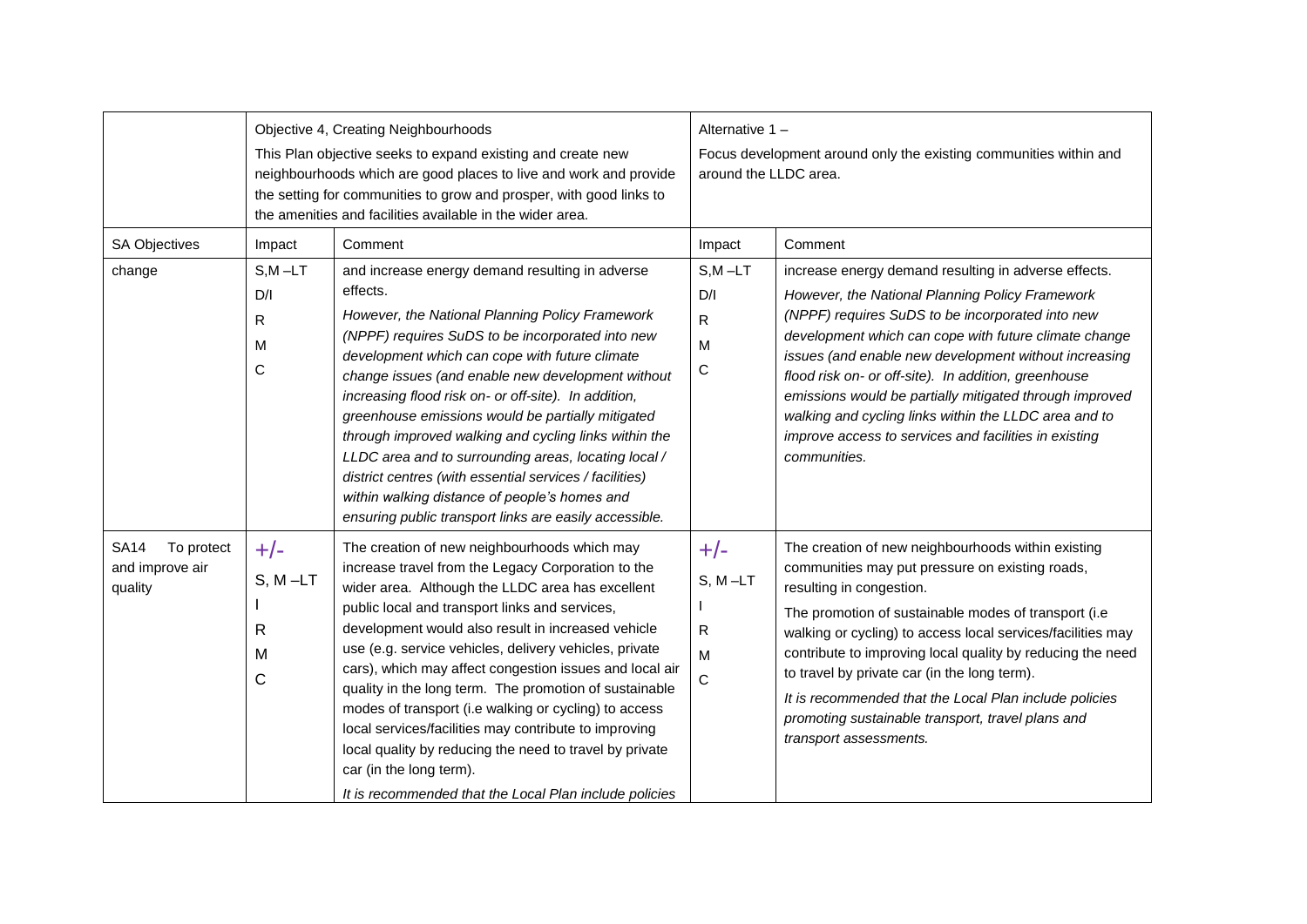|                                                                          | Objective 4, Creating Neighbourhoods<br>This Plan objective seeks to expand existing and create new<br>neighbourhoods which are good places to live and work and provide<br>the setting for communities to grow and prosper, with good links to<br>the amenities and facilities available in the wider area. |                                                                                                                                                                                                                                                                                                                                  | Alternative 1 -<br>around the LLDC area. | Focus development around only the existing communities within and                                                                                                                                                                                                                                                                |
|--------------------------------------------------------------------------|--------------------------------------------------------------------------------------------------------------------------------------------------------------------------------------------------------------------------------------------------------------------------------------------------------------|----------------------------------------------------------------------------------------------------------------------------------------------------------------------------------------------------------------------------------------------------------------------------------------------------------------------------------|------------------------------------------|----------------------------------------------------------------------------------------------------------------------------------------------------------------------------------------------------------------------------------------------------------------------------------------------------------------------------------|
| <b>SA Objectives</b>                                                     | Impact                                                                                                                                                                                                                                                                                                       | Comment<br>promoting sustainable transport, travel plans and<br>transport assessments.                                                                                                                                                                                                                                           | Impact                                   | Comment                                                                                                                                                                                                                                                                                                                          |
| SA <sub>15</sub><br>To ensure<br>sustainable use of<br>natural resources | $+/-$<br>$S, M-LT$<br>D<br>R<br>М<br>C                                                                                                                                                                                                                                                                       | The creation of new neighbourhoods will require the<br>use of resources and increase waste generation.<br>It is recommended that policies relating to meeting<br>Code for Sustainable Homes and BREEAM standards<br>should be included in the Local Plan.<br>Waste reduction strategies should be included in the<br>Local Plan. | $+/-$<br>$S, M-LT$<br>D<br>R<br>м<br>C   | The creation of new neighbourhoods will require the use<br>of resources and increase waste generation.<br>It is recommended that policies relating to meeting Code<br>for Sustainable Homes and BREEAM standards should<br>be included in the Local Plan.<br>Waste reduction strategies should be included in the<br>Local Plan. |

## **Table C-7 Appraisal of Sustainability Objective and Alternative**

|                                                       | Objective 10, Sustainability                                                                                                                                                                                                                                                                                                                                        |                                                                                                                                         |                                             | Alternative $1 -$                                                                                                                       |  |
|-------------------------------------------------------|---------------------------------------------------------------------------------------------------------------------------------------------------------------------------------------------------------------------------------------------------------------------------------------------------------------------------------------------------------------------|-----------------------------------------------------------------------------------------------------------------------------------------|---------------------------------------------|-----------------------------------------------------------------------------------------------------------------------------------------|--|
|                                                       | This Plan objective seeks to draw together the strands of economic,<br>environmental and social sustainability in delivering growth and<br>regeneration within the Legacy Corporation area, to maximise the life<br>chances of its residents in the existing and new communities and<br>minimises the opportunity for negative environmental and social<br>effects. |                                                                                                                                         | Focus only on environmental sustainability. |                                                                                                                                         |  |
| <b>SA Objectives</b>                                  | Impact                                                                                                                                                                                                                                                                                                                                                              | Comment                                                                                                                                 | Impact                                      | Comment                                                                                                                                 |  |
| SA1 To reduce<br>crime, disorder and<br>fear of crime | $S. M - LT$                                                                                                                                                                                                                                                                                                                                                         | There is no clear relationship between the policy and /<br>or the achievement of the SA Objective or the<br>relationship is negligible. | 0<br>$S, M - LT$                            | There is no clear relationship between the policy and / or<br>the achievement of the SA Objective or the relationship is<br>negligible. |  |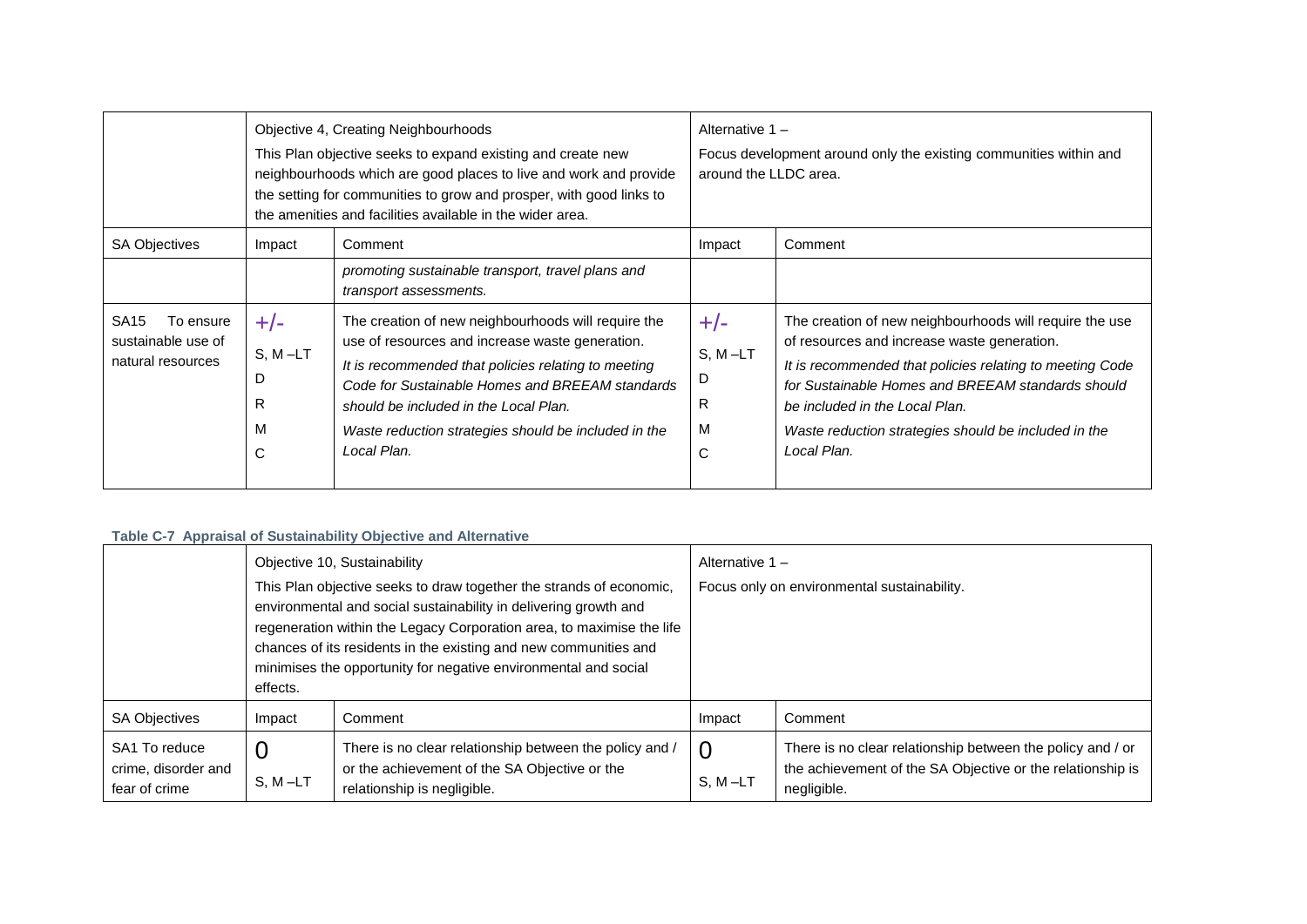|                                                                                                                             | effects.                          | Objective 10, Sustainability<br>This Plan objective seeks to draw together the strands of economic,<br>environmental and social sustainability in delivering growth and<br>regeneration within the Legacy Corporation area, to maximise the life<br>chances of its residents in the existing and new communities and<br>minimises the opportunity for negative environmental and social | Alternative 1 -<br>Focus only on environmental sustainability. |                                                                                                                                                                     |
|-----------------------------------------------------------------------------------------------------------------------------|-----------------------------------|-----------------------------------------------------------------------------------------------------------------------------------------------------------------------------------------------------------------------------------------------------------------------------------------------------------------------------------------------------------------------------------------|----------------------------------------------------------------|---------------------------------------------------------------------------------------------------------------------------------------------------------------------|
| <b>SA Objectives</b>                                                                                                        | Impact<br>R<br>M<br>C             | Comment                                                                                                                                                                                                                                                                                                                                                                                 | Impact<br>R<br>м<br>$\mathsf{C}$                               | Comment                                                                                                                                                             |
| SA <sub>2</sub><br>To improve<br>levels of<br>educational<br>attainment for all<br>age groups and all<br>sectors of society | $\ddag$<br>$M - LT$<br>R<br>С     | This objective seeks social sustainability, which<br>includes the provision of educational facilities.<br>It should be ensured that access to education and<br>training opportunities are available for all age groups<br>and sectors of society.                                                                                                                                       | $\blacksquare$<br>$M-LT$<br>D<br>R<br>C                        | The focus will only be on environmental sustainability<br>while social issues, such as the provision of educational<br>facilities may not be a main consideration.  |
| SA3 To improve<br>physical and mental<br>health and<br>wellbeing for all and<br>reduce health<br>inequalities               | $\ddagger$<br>$M - LT$<br>R.<br>M | This objective aims for social sustainability, which<br>includes health considerations and provision of health<br>facilities                                                                                                                                                                                                                                                            | $\blacksquare$<br>$M-LT$<br>R<br>M                             | The focus will only be on environmental sustainability<br>while social issues, such as the provision of health<br>facilities may not be an important consideration. |
| SA4<br>To ensure<br>housing provision                                                                                       | $\ddag$                           | New housing will be provided under this objective.                                                                                                                                                                                                                                                                                                                                      | ÷                                                              | New housing will be provided under this objective.                                                                                                                  |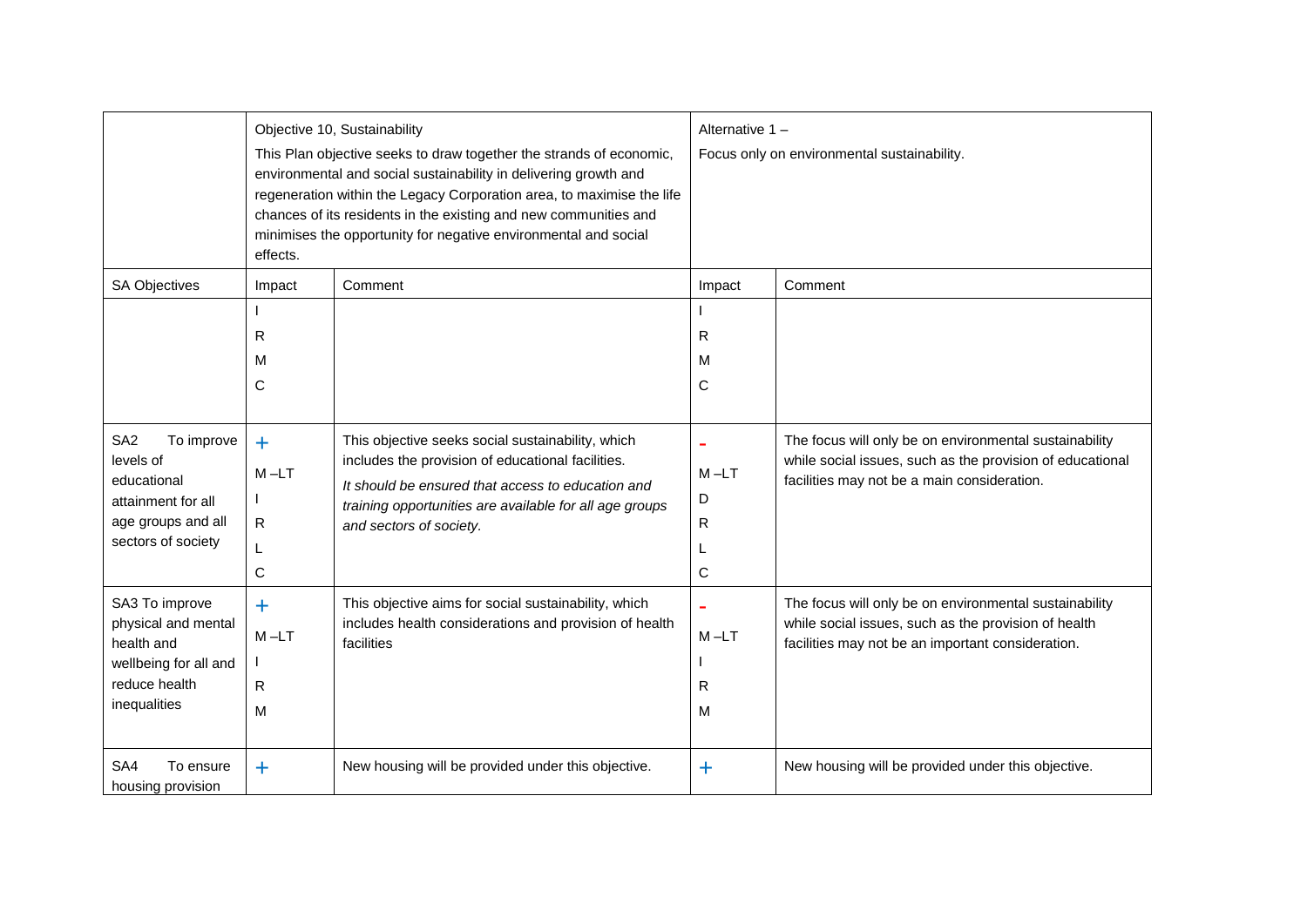|                                          |            | Objective 10, Sustainability<br>This Plan objective seeks to draw together the strands of economic,<br>environmental and social sustainability in delivering growth and<br>regeneration within the Legacy Corporation area, to maximise the life<br>chances of its residents in the existing and new communities and<br>minimises the opportunity for negative environmental and social | Alternative 1-<br>Focus only on environmental sustainability. |                                                                                                                     |
|------------------------------------------|------------|-----------------------------------------------------------------------------------------------------------------------------------------------------------------------------------------------------------------------------------------------------------------------------------------------------------------------------------------------------------------------------------------|---------------------------------------------------------------|---------------------------------------------------------------------------------------------------------------------|
|                                          | effects.   |                                                                                                                                                                                                                                                                                                                                                                                         |                                                               |                                                                                                                     |
| <b>SA Objectives</b>                     | Impact     | Comment                                                                                                                                                                                                                                                                                                                                                                                 | Impact                                                        | Comment                                                                                                             |
| meets local needs                        | $S, M-LT$  |                                                                                                                                                                                                                                                                                                                                                                                         | $S, M-LT$                                                     |                                                                                                                     |
|                                          | D          |                                                                                                                                                                                                                                                                                                                                                                                         | D                                                             |                                                                                                                     |
|                                          | IR.        |                                                                                                                                                                                                                                                                                                                                                                                         | R                                                             |                                                                                                                     |
|                                          | M          |                                                                                                                                                                                                                                                                                                                                                                                         | м                                                             |                                                                                                                     |
|                                          | С          |                                                                                                                                                                                                                                                                                                                                                                                         | $\mathbf C$                                                   |                                                                                                                     |
| SA <sub>5</sub><br>To improve            | $+$        | This objective seeks to minimise negative                                                                                                                                                                                                                                                                                                                                               |                                                               | This objective seeks to focus on environmental                                                                      |
| sustainable access                       | $M - LT$   | environmental and social effects, which should cover<br>access.                                                                                                                                                                                                                                                                                                                         | $M-LT$                                                        | sustainability, so issues such as access to services and                                                            |
| to jobs, basic                           |            |                                                                                                                                                                                                                                                                                                                                                                                         |                                                               | amenities may not be considered.                                                                                    |
| goods, services and<br>amenities for all | D          |                                                                                                                                                                                                                                                                                                                                                                                         | D                                                             |                                                                                                                     |
| groups                                   | R          |                                                                                                                                                                                                                                                                                                                                                                                         | R                                                             |                                                                                                                     |
|                                          | M          |                                                                                                                                                                                                                                                                                                                                                                                         | м                                                             |                                                                                                                     |
|                                          | C          |                                                                                                                                                                                                                                                                                                                                                                                         | $\mathbf C$                                                   |                                                                                                                     |
| SA6 To reduce                            | $\ddagger$ | The objective seeks to maximise opportunities for new                                                                                                                                                                                                                                                                                                                                   |                                                               | The objective would focus on environmental sustainability                                                           |
| poverty and social                       | $M - LT$   | and existing residents and to minimise negative                                                                                                                                                                                                                                                                                                                                         | $M - LT$                                                      | and may not consider social effects.                                                                                |
| exclusion whilst<br>promoting social     |            | environmental and social effects, which should help<br>promote social inclusiveness and equality.                                                                                                                                                                                                                                                                                       |                                                               |                                                                                                                     |
| inclusiveness and                        | R          |                                                                                                                                                                                                                                                                                                                                                                                         | R                                                             |                                                                                                                     |
| equality                                 | L          |                                                                                                                                                                                                                                                                                                                                                                                         |                                                               |                                                                                                                     |
|                                          |            |                                                                                                                                                                                                                                                                                                                                                                                         |                                                               |                                                                                                                     |
| SA7<br>To<br>encourage                   | $\ddot{}$  | This objective seeks environmental, economic and<br>social sustainability in delivering growth and                                                                                                                                                                                                                                                                                      |                                                               | The objective would focus on environmental sustainability<br>and may not provide adequate consideration of economic |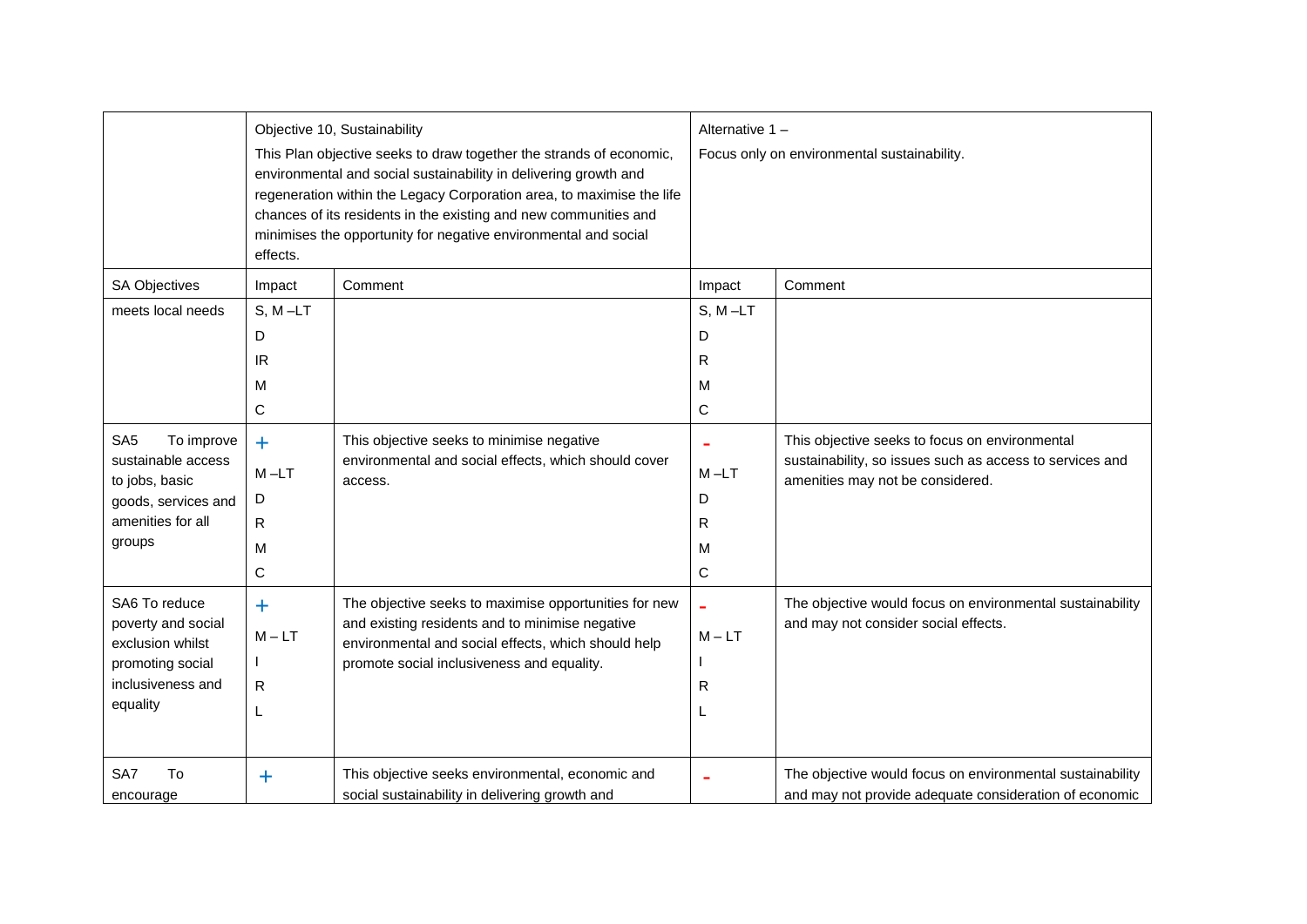|                                                                                                            | effects.                              | Objective 10, Sustainability<br>This Plan objective seeks to draw together the strands of economic,<br>environmental and social sustainability in delivering growth and<br>regeneration within the Legacy Corporation area, to maximise the life<br>chances of its residents in the existing and new communities and<br>minimises the opportunity for negative environmental and social | Alternative 1-<br>Focus only on environmental sustainability. |                                                                                                                                                                                                                                                                                                                                                                   |  |
|------------------------------------------------------------------------------------------------------------|---------------------------------------|-----------------------------------------------------------------------------------------------------------------------------------------------------------------------------------------------------------------------------------------------------------------------------------------------------------------------------------------------------------------------------------------|---------------------------------------------------------------|-------------------------------------------------------------------------------------------------------------------------------------------------------------------------------------------------------------------------------------------------------------------------------------------------------------------------------------------------------------------|--|
| SA Objectives                                                                                              | Impact                                | Comment                                                                                                                                                                                                                                                                                                                                                                                 | Impact                                                        | Comment                                                                                                                                                                                                                                                                                                                                                           |  |
| sustainable<br>economic growth,                                                                            | $M - LT$                              | regeneration.                                                                                                                                                                                                                                                                                                                                                                           | $M - LT$                                                      | growth.                                                                                                                                                                                                                                                                                                                                                           |  |
| inclusion and                                                                                              | D<br>R                                |                                                                                                                                                                                                                                                                                                                                                                                         | R                                                             |                                                                                                                                                                                                                                                                                                                                                                   |  |
| business                                                                                                   |                                       |                                                                                                                                                                                                                                                                                                                                                                                         |                                                               |                                                                                                                                                                                                                                                                                                                                                                   |  |
| development                                                                                                | C                                     |                                                                                                                                                                                                                                                                                                                                                                                         | C                                                             |                                                                                                                                                                                                                                                                                                                                                                   |  |
|                                                                                                            |                                       |                                                                                                                                                                                                                                                                                                                                                                                         |                                                               |                                                                                                                                                                                                                                                                                                                                                                   |  |
| To<br>SA <sub>8</sub><br>increase<br>employment<br>opportunities for all<br>residents in the<br>local area | ÷.<br>$M-LT$<br>D<br>R<br>L<br>C      | This objective seeks environmental, economic and<br>social sustainability in delivering growth and<br>regeneration, which should provide employment<br>opportunities                                                                                                                                                                                                                    | $\blacksquare$<br>$M - LT$<br>R<br>м<br>C                     | The objective would focus on environmental sustainability<br>and may provide adequate consideration of economic<br>growth and employment opportunities.                                                                                                                                                                                                           |  |
| SA <sub>9</sub><br>To protect<br>and enhance<br>biodiversity                                               | $+/-$<br>$M - LT$<br>D<br>R<br>M<br>С | The creation of new communities has potential to have<br>negative impacts on biodiversity resources. However,<br>this objective seeks to minimise negative<br>environmental impacts.<br>Opportunities for habitat creation and enhancement<br>should be explored in planning for business or<br>commercial developments.                                                                | ÷.<br>$S,M$ -LT<br>D<br>$\mathsf{R}$<br>M<br>С                | This objective will focus on environmental sustainability<br>which would cover the protection of biodiversity resources<br>and as a result, the avoidance or minimisation of negative<br>impacts on biodiversity would be a main consideration.<br>Opportunities for habitat creation and enhancement<br>should be explored in planning for housing developments. |  |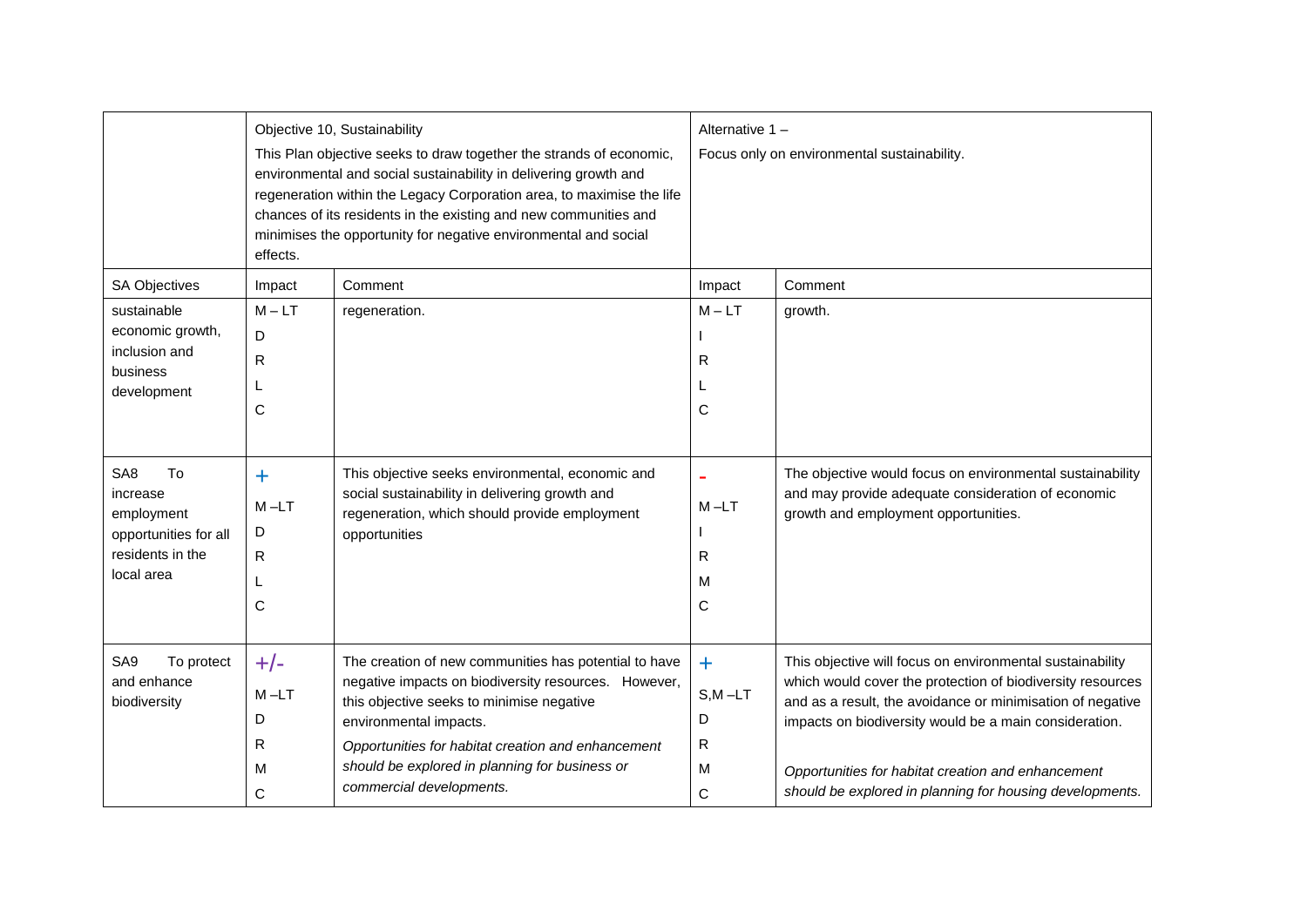|                                                                                                                                                                  | effects.                                           | Objective 10, Sustainability<br>This Plan objective seeks to draw together the strands of economic,<br>environmental and social sustainability in delivering growth and<br>regeneration within the Legacy Corporation area, to maximise the life<br>chances of its residents in the existing and new communities and<br>minimises the opportunity for negative environmental and social | Alternative 1-<br>Focus only on environmental sustainability. |                                                                                                                                                                                                                                                                                                                                            |  |
|------------------------------------------------------------------------------------------------------------------------------------------------------------------|----------------------------------------------------|-----------------------------------------------------------------------------------------------------------------------------------------------------------------------------------------------------------------------------------------------------------------------------------------------------------------------------------------------------------------------------------------|---------------------------------------------------------------|--------------------------------------------------------------------------------------------------------------------------------------------------------------------------------------------------------------------------------------------------------------------------------------------------------------------------------------------|--|
| <b>SA Objectives</b>                                                                                                                                             | Impact                                             | Comment                                                                                                                                                                                                                                                                                                                                                                                 | Impact                                                        | Comment                                                                                                                                                                                                                                                                                                                                    |  |
| To protect<br><b>SA10</b><br>and enhance<br>townscape<br>character and<br>quality (including<br>open space, public<br>realm<br>improvements and<br>urban design) | $\ddagger$<br>$M-LT$<br>D<br>R<br>M<br>$\mathsf C$ | This objective seeks environmental sustainability,<br>which would include measures to protect and enhance<br>townscape character, open space or public realm<br>improvements.                                                                                                                                                                                                           | $\ddagger$<br>$M-LT$<br>D<br>R<br>м<br>$\mathsf{C}$           | This objective will focus on environmental sustainability<br>which would cover townscape character, open space and<br>public realms and the character of conservation areas.                                                                                                                                                               |  |
| <b>SA11</b><br>To protect<br>and enhance the<br>cultural heritage<br>resource                                                                                    | $+$<br>$S.M - LT$<br>R<br>M<br>C                   | This objective seeks environmental sustainability and<br>minimising negative environmental impacts in creating<br>communities. The protection and enhancement of<br>cultural heritage resources would be part of the<br>environment.                                                                                                                                                    | $+$<br>$M - LT$<br>R<br>M                                     | Since this objective focuses on environmental<br>sustainability, the protection of cultural heritage resources<br>would be considered.                                                                                                                                                                                                     |  |
| <b>SA12</b><br>To protect<br>and enhance the<br>quality of water<br>features and<br>resources and<br>reduce the risk of<br>flooding                              | $+/-$<br>$S, M - LT$<br>D/I<br>$\mathsf{R}$<br>M   | This objective seeks environmental, economic and<br>social sustainability and minimising negative<br>environmental impacts in creating communities.<br>Creating new communities may increase flood risk,<br>surface water runoff and demand for water resources,<br>which could result in adverse effects if not properly<br>managed.                                                   | $\ddagger$<br>$S, M - LT$<br>D/I<br>$\mathsf{R}$<br>M         | Since this objective focuses on environmental<br>sustainability, the protection and enhancement of water<br>features and resources and reduction of the risk of<br>flooding would be considered.<br>Ensure that SuDs are incorporated into new<br>developments. Code for Sustainable Homes standards<br>should be met in new developments. |  |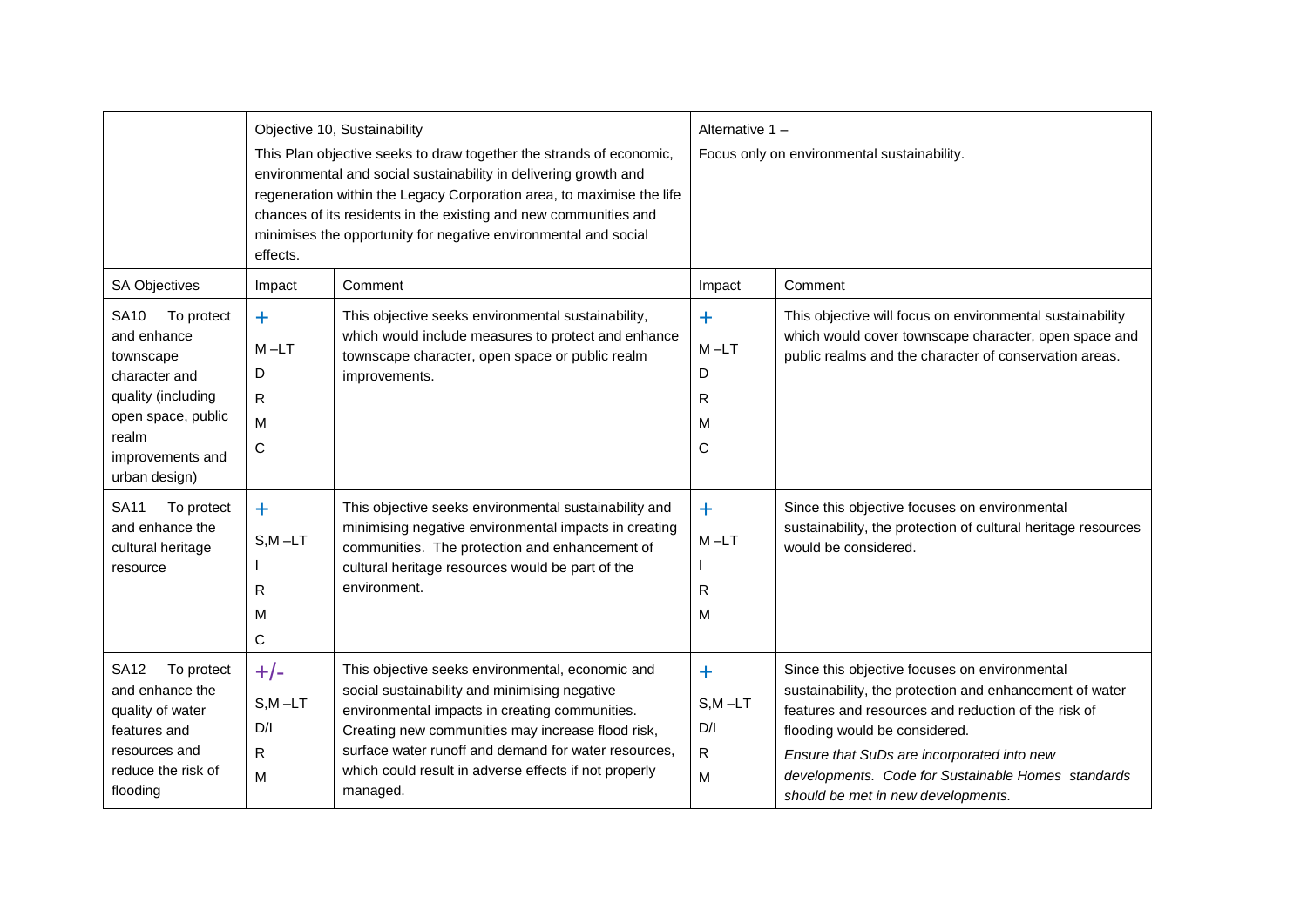|                                                           | effects.                                              | Objective 10, Sustainability<br>This Plan objective seeks to draw together the strands of economic,<br>environmental and social sustainability in delivering growth and<br>regeneration within the Legacy Corporation area, to maximise the life<br>chances of its residents in the existing and new communities and<br>minimises the opportunity for negative environmental and social                                                                                                                                                                                                                                                                                                                                                                                                                                                                                                   | Alternative 1 -<br>Focus only on environmental sustainability. |                                                                                                                                                                                                                                                                                                                                                                                                                                                                                                                                                                                                                                                                                                                                                                                                      |  |
|-----------------------------------------------------------|-------------------------------------------------------|-------------------------------------------------------------------------------------------------------------------------------------------------------------------------------------------------------------------------------------------------------------------------------------------------------------------------------------------------------------------------------------------------------------------------------------------------------------------------------------------------------------------------------------------------------------------------------------------------------------------------------------------------------------------------------------------------------------------------------------------------------------------------------------------------------------------------------------------------------------------------------------------|----------------------------------------------------------------|------------------------------------------------------------------------------------------------------------------------------------------------------------------------------------------------------------------------------------------------------------------------------------------------------------------------------------------------------------------------------------------------------------------------------------------------------------------------------------------------------------------------------------------------------------------------------------------------------------------------------------------------------------------------------------------------------------------------------------------------------------------------------------------------------|--|
| <b>SA Objectives</b>                                      | Impact<br>$\mathsf{C}$                                | Comment<br>Ensure that SuDs are incorporated into new<br>developments. Code for Sustainable Homes<br>standards should be met in new developments.                                                                                                                                                                                                                                                                                                                                                                                                                                                                                                                                                                                                                                                                                                                                         | Impact<br>$\mathsf{C}$                                         | Comment                                                                                                                                                                                                                                                                                                                                                                                                                                                                                                                                                                                                                                                                                                                                                                                              |  |
| To limit<br><b>SA13</b><br>and adapt to climate<br>change | $+/-$<br>$S, M - LT$<br>D/I<br>R<br>M<br>$\mathsf{C}$ | This objective provides for environmental, social and<br>economic sustainability in creating new communities.<br>Development to create new communities may<br>increase flood risk, greenhouse gas emissions and<br>increase energy demand resulting in adverse effects.<br>However, the National Planning Policy Framework<br>(NPPF) requires SuDS to be incorporated into new<br>development which can cope with future climate<br>change issues (and enable new development without<br>increasing flood risk on- or off-site). In addition,<br>greenhouse emissions would be partially mitigated<br>through improved walking and cycling links within the<br>LLDC area and to surrounding areas, locating local /<br>district centres (with essential services / facilities)<br>within walking distance of people's homes and<br>ensuring public transport links are easily accessible. | $+/-$<br>$S, M - LT$<br>D/I<br>$\mathsf{R}$<br>M<br>C          | This objective focuses on environmental sustainability,<br>which includes limiting and adopting to climate change.<br>This objective provides for new communities requiring<br>new development, which may increase flood risk,<br>greenhouse gas emissions and increase energy demand<br>resulting in adverse effects.<br>However, the National Planning Policy Framework<br>(NPPF) requires SuDS to be incorporated into new<br>development which can cope with future climate change<br>issues (and enable new development without increasing<br>flood risk on- or off-site). In addition, greenhouse<br>emissions would be partially mitigated through improved<br>walking and cycling links within the LLDC area and to<br>improve access to services and facilities in existing<br>communities. |  |
| <b>SA14</b><br>To protect<br>and improve air<br>quality   | $+/-$<br>$S, M - LT$                                  | The creation of new neighbourhoods where<br>environmental, social and economic considerations<br>are sought may still increase travel from the Legacy<br>Corporation to the wider area. Although the LLDC                                                                                                                                                                                                                                                                                                                                                                                                                                                                                                                                                                                                                                                                                 | $+/-$<br>$S, M-LT$                                             | This objective focuses on environmental sustainability,<br>which includes protection and improvement of air quality.<br>However, the development of new communities would<br>increase vehicle use.                                                                                                                                                                                                                                                                                                                                                                                                                                                                                                                                                                                                   |  |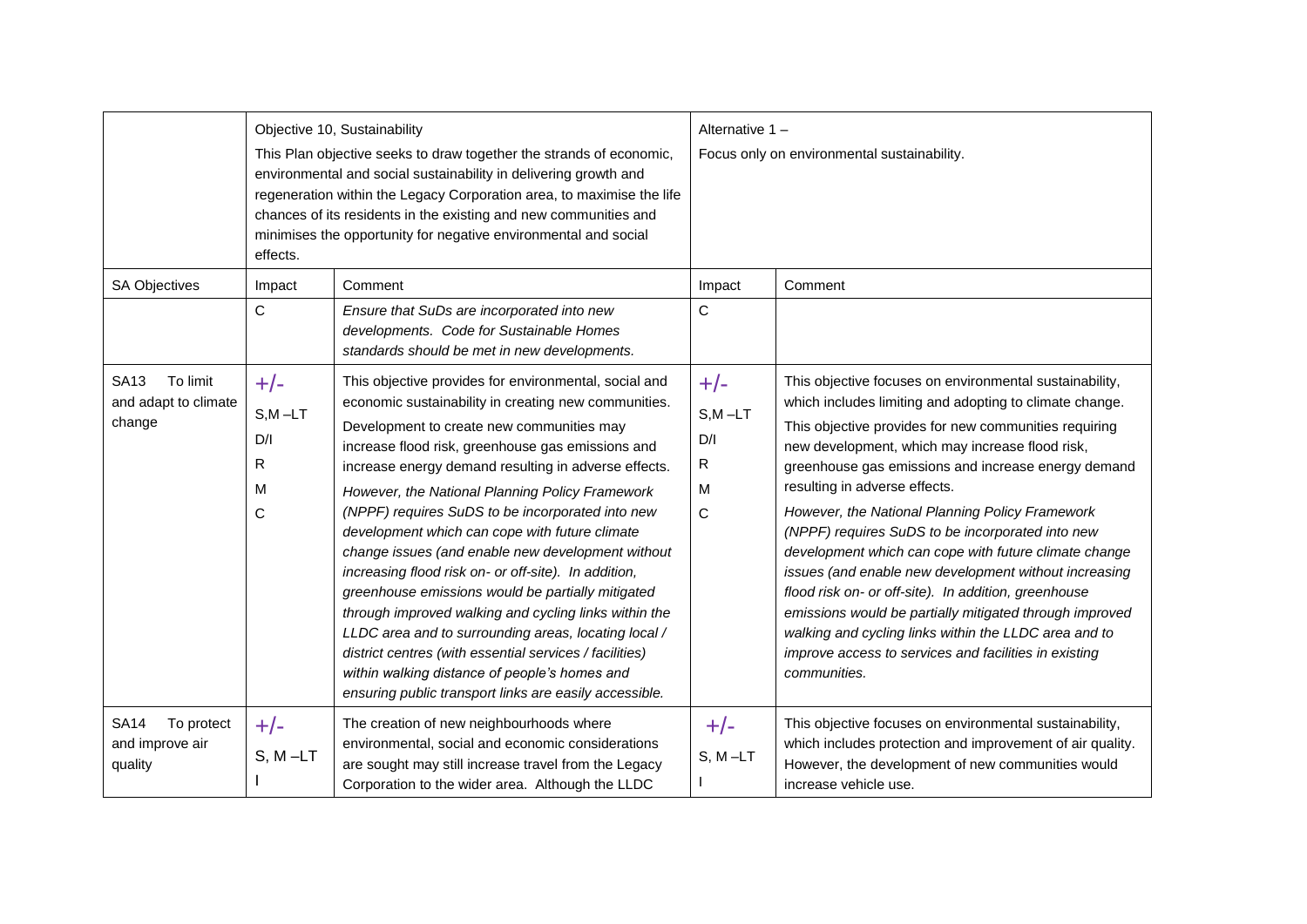|                                                                     | Objective 10, Sustainability                                                                                                                                                                                                                                                                                                                                        |                                                                                                                                                                                                                                                                                                                                                                                                                                                                                                                                                                                                                                                         | Alternative 1-                         |                                                                                                                                                                                                                                                                                                                                                                            |  |
|---------------------------------------------------------------------|---------------------------------------------------------------------------------------------------------------------------------------------------------------------------------------------------------------------------------------------------------------------------------------------------------------------------------------------------------------------|---------------------------------------------------------------------------------------------------------------------------------------------------------------------------------------------------------------------------------------------------------------------------------------------------------------------------------------------------------------------------------------------------------------------------------------------------------------------------------------------------------------------------------------------------------------------------------------------------------------------------------------------------------|----------------------------------------|----------------------------------------------------------------------------------------------------------------------------------------------------------------------------------------------------------------------------------------------------------------------------------------------------------------------------------------------------------------------------|--|
|                                                                     | This Plan objective seeks to draw together the strands of economic,<br>environmental and social sustainability in delivering growth and<br>regeneration within the Legacy Corporation area, to maximise the life<br>chances of its residents in the existing and new communities and<br>minimises the opportunity for negative environmental and social<br>effects. |                                                                                                                                                                                                                                                                                                                                                                                                                                                                                                                                                                                                                                                         |                                        | Focus only on environmental sustainability.                                                                                                                                                                                                                                                                                                                                |  |
| <b>SA Objectives</b>                                                | Impact                                                                                                                                                                                                                                                                                                                                                              | Comment                                                                                                                                                                                                                                                                                                                                                                                                                                                                                                                                                                                                                                                 | Impact                                 | Comment                                                                                                                                                                                                                                                                                                                                                                    |  |
|                                                                     | R<br>M<br>$\mathsf{C}$                                                                                                                                                                                                                                                                                                                                              | area has excellent public local and transport links and<br>services, development would also result in increased<br>vehicle use (e.g. service vehicles, delivery vehicles,<br>private cars), which may affect congestion issues and<br>local air quality in the long term. The promotion of<br>sustainable modes of transport (i.e walking or cycling)<br>to access local services/facilities may contribute to<br>improving local quality by reducing the need to travel<br>by private car (in the long term).<br>It is recommended that the Local Plan include policies<br>promoting sustainable transport, travel plans and<br>transport assessments. | R<br>M<br>$\mathsf{C}$                 | The promotion of sustainable modes of transport (i.e<br>walking or cycling) to access local services/facilities may<br>contribute to improving local quality by reducing the need<br>to travel by private car (in the long term).<br>It is recommended that the Local Plan include policies<br>promoting sustainable transport, travel plans and<br>transport assessments. |  |
| <b>SA15</b><br>To ensure<br>sustainable use of<br>natural resources | $+/-$<br>$S, M-LT$<br>D<br>R<br>M<br>C                                                                                                                                                                                                                                                                                                                              | The creation of new communities and regeneration<br>projects will require the use of natural resources and<br>increase waste generation. This objective seeks to<br>minimise the negative environmental effects.<br>It is recommended that policies relating to meeting<br>Code for Sustainable Homes and BREEAM standards<br>should be included in the Local Plan.<br>Waste reduction strategies should be included in the<br>Local Plan.                                                                                                                                                                                                              | $+/-$<br>$S, M-LT$<br>D<br>R<br>M<br>C | This objective focuses on environmental sustainability but<br>natural resources would still be used in creating new<br>communities.<br>It is recommended that policies relating to meeting Code<br>for Sustainable Homes and BREEAM standards should<br>be included in the Local Plan.<br>Waste reduction strategies should be included in the<br>Local Plan.              |  |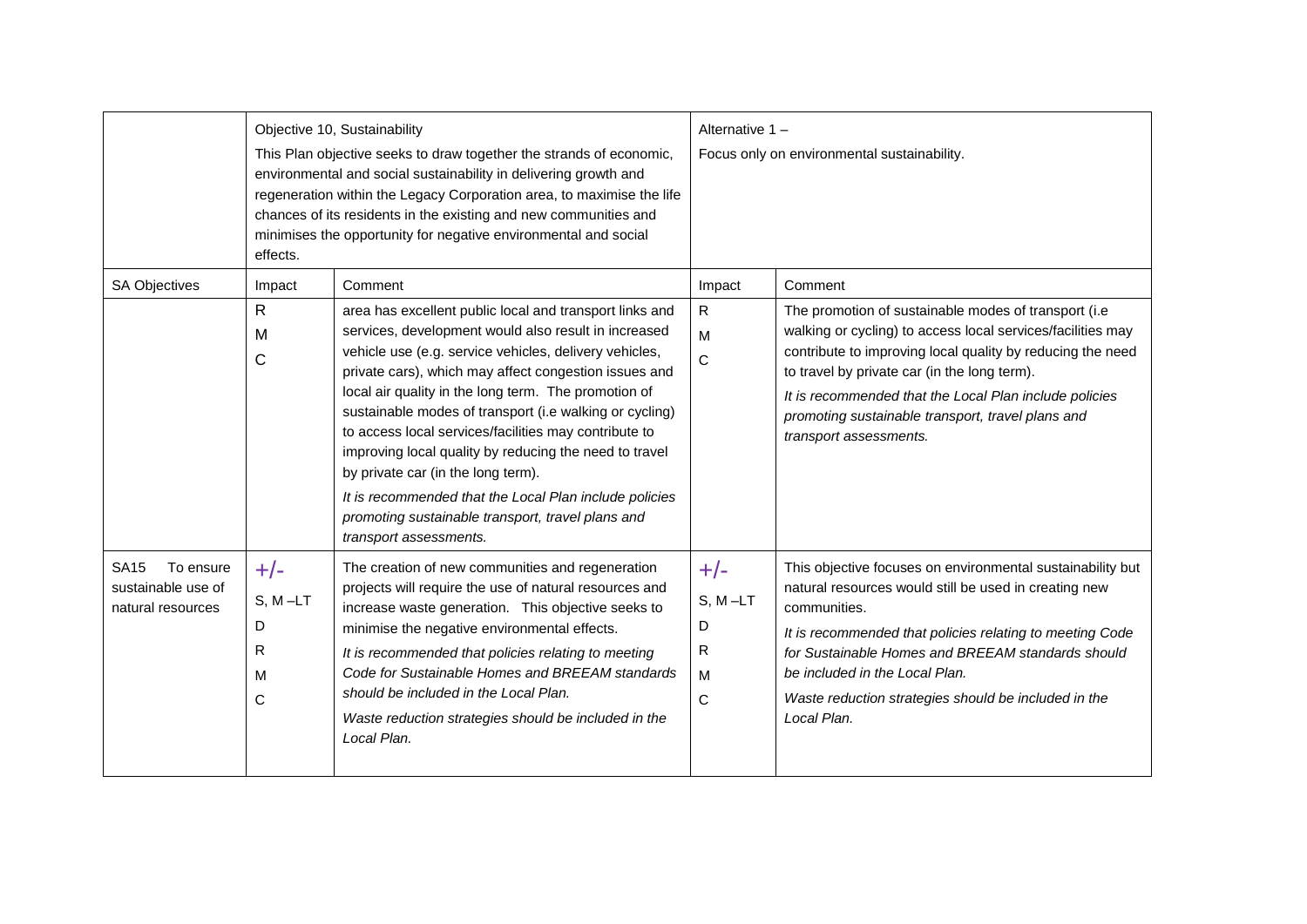|                                            | Table C-8 Appraisal of Transport and Connectivity Objective Alternatives |                                                                                                                                                                                                                                                                                                                                                             |                                                                                                                  |                                                                                                                          |  |  |  |
|--------------------------------------------|--------------------------------------------------------------------------|-------------------------------------------------------------------------------------------------------------------------------------------------------------------------------------------------------------------------------------------------------------------------------------------------------------------------------------------------------------|------------------------------------------------------------------------------------------------------------------|--------------------------------------------------------------------------------------------------------------------------|--|--|--|
|                                            |                                                                          | Objective 13, Transport and Connectivity                                                                                                                                                                                                                                                                                                                    | Alternative 1-                                                                                                   |                                                                                                                          |  |  |  |
|                                            | this.                                                                    | This Plan objective seeks to maximise growth within the boundaries<br>of existing transport (including highway, rail and waterway) capacity<br>and that of committed projects to improve that capacity, while<br>maximising the opportunities for local movement by foot and bicycle,<br>facilitating improved local connectivity where required to achieve | Growth in transport capacity beyond current planed levels to further<br>increase potential development capacity. |                                                                                                                          |  |  |  |
| <b>SA Objectives</b>                       | Impact                                                                   | Comment                                                                                                                                                                                                                                                                                                                                                     | Impact                                                                                                           | Comment                                                                                                                  |  |  |  |
| SA1 To reduce                              | $\overline{0}$                                                           | There is no clear relationship between the objective                                                                                                                                                                                                                                                                                                        | $\overline{0}$                                                                                                   | There is no clear relationship between the objective and /                                                               |  |  |  |
| crime, disorder and<br>fear of crime       | $S, M-LT$                                                                | and / or the achievement of the SA Objective or the<br>relationship is negligible.                                                                                                                                                                                                                                                                          | $S, M-LT$                                                                                                        | or the achievement of the SA Objective or the relationship<br>is negligible.                                             |  |  |  |
|                                            | R                                                                        |                                                                                                                                                                                                                                                                                                                                                             | R                                                                                                                |                                                                                                                          |  |  |  |
|                                            | M                                                                        |                                                                                                                                                                                                                                                                                                                                                             | M                                                                                                                |                                                                                                                          |  |  |  |
|                                            | C                                                                        |                                                                                                                                                                                                                                                                                                                                                             | C                                                                                                                |                                                                                                                          |  |  |  |
| SA <sub>2</sub><br>To improve<br>levels of | $\Omega$                                                                 | There is no clear relationship between the objective<br>and / or the achievement of the SA Objective or the                                                                                                                                                                                                                                                 | $\Omega$                                                                                                         | There is no clear relationship between the objective and /<br>or the achievement of the SA Objective or the relationship |  |  |  |
| educational                                | $M - LT$                                                                 | relationship is negligible.                                                                                                                                                                                                                                                                                                                                 | $M-LT$                                                                                                           | is negligible.                                                                                                           |  |  |  |
| attainment for all                         |                                                                          |                                                                                                                                                                                                                                                                                                                                                             | D                                                                                                                |                                                                                                                          |  |  |  |
| age groups and all<br>sectors of society   | R<br>L                                                                   |                                                                                                                                                                                                                                                                                                                                                             | R                                                                                                                |                                                                                                                          |  |  |  |
|                                            | C                                                                        |                                                                                                                                                                                                                                                                                                                                                             | $\mathsf C$                                                                                                      |                                                                                                                          |  |  |  |
| SA3 To improve                             | $+$                                                                      | Maximising opportunities for local movement by foot                                                                                                                                                                                                                                                                                                         | $\mathcal{P}$                                                                                                    | It is uncertain if opportunities for walking and cycling                                                                 |  |  |  |
| physical and mental<br>health and          | $M-LT$                                                                   | and bicycle would have positive effects on health.                                                                                                                                                                                                                                                                                                          | $M-LT$                                                                                                           | would also be increased.                                                                                                 |  |  |  |
| wellbeing for all and                      |                                                                          |                                                                                                                                                                                                                                                                                                                                                             |                                                                                                                  |                                                                                                                          |  |  |  |
| reduce health                              | R                                                                        |                                                                                                                                                                                                                                                                                                                                                             | R                                                                                                                |                                                                                                                          |  |  |  |
| inequalities                               | M                                                                        |                                                                                                                                                                                                                                                                                                                                                             | м                                                                                                                |                                                                                                                          |  |  |  |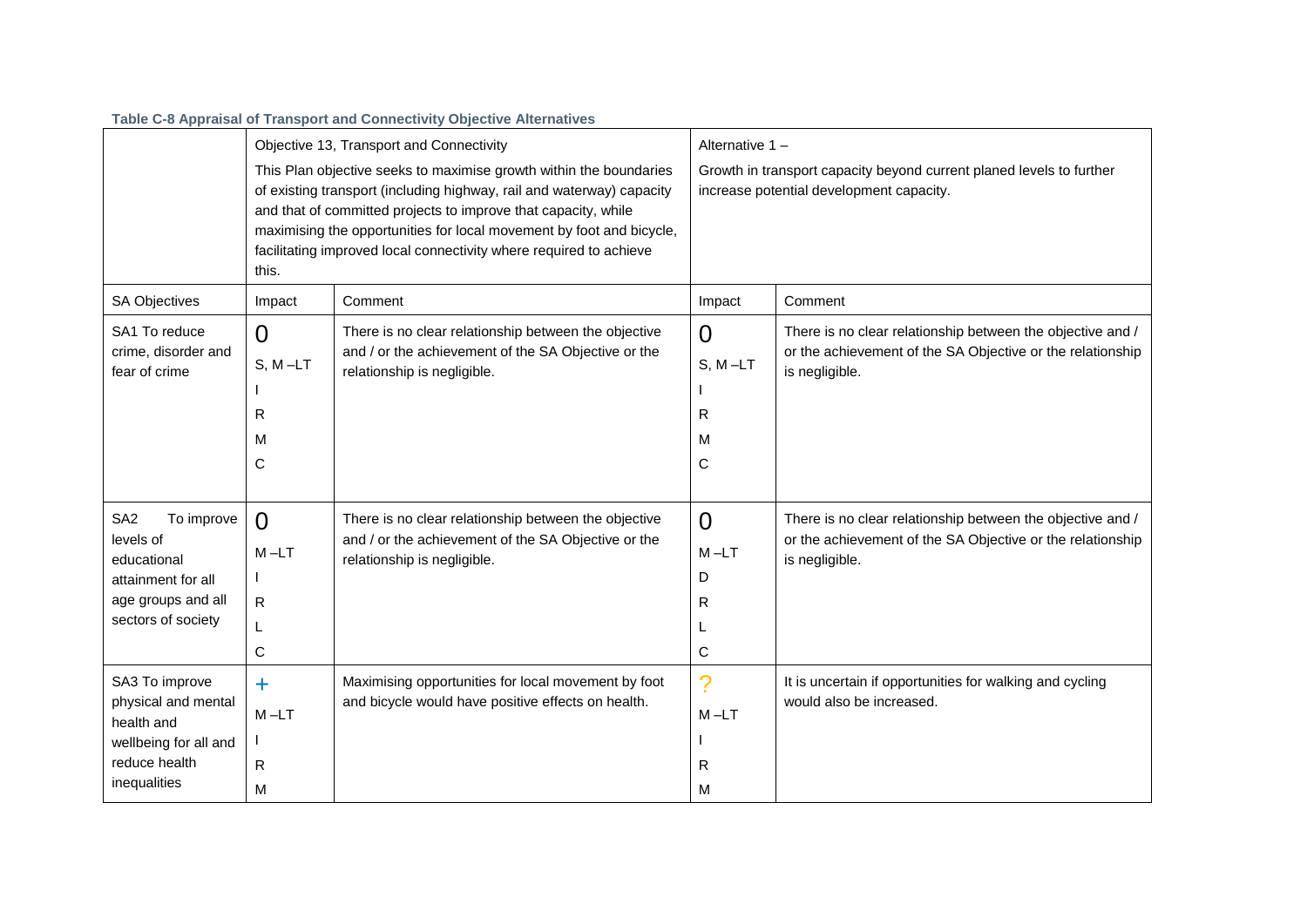|                                                                                                                             | this.                                              | Objective 13, Transport and Connectivity<br>This Plan objective seeks to maximise growth within the boundaries<br>of existing transport (including highway, rail and waterway) capacity<br>and that of committed projects to improve that capacity, while<br>maximising the opportunities for local movement by foot and bicycle,<br>facilitating improved local connectivity where required to achieve | Alternative 1-<br>Growth in transport capacity beyond current planed levels to further<br>increase potential development capacity. |                                                                                                                                            |  |
|-----------------------------------------------------------------------------------------------------------------------------|----------------------------------------------------|---------------------------------------------------------------------------------------------------------------------------------------------------------------------------------------------------------------------------------------------------------------------------------------------------------------------------------------------------------------------------------------------------------|------------------------------------------------------------------------------------------------------------------------------------|--------------------------------------------------------------------------------------------------------------------------------------------|--|
| <b>SA Objectives</b>                                                                                                        | Impact                                             | Comment                                                                                                                                                                                                                                                                                                                                                                                                 | Impact                                                                                                                             | Comment                                                                                                                                    |  |
| SA4<br>To ensure<br>housing provision<br>meets local needs                                                                  | $\Omega$<br>$S, M-LT$<br>D<br>IR.<br>M<br>C        | There is no clear relationship between the objective<br>and / or the achievement of the SA Objective or the<br>relationship is negligible.                                                                                                                                                                                                                                                              | $\Omega$<br>$S, M-LT$<br>D<br>R<br>м<br>C                                                                                          | There is no clear relationship between the objective and /<br>or the achievement of the SA Objective or the relationship<br>is negligible. |  |
| SA <sub>5</sub><br>To improve<br>sustainable access<br>to jobs, basic<br>goods, services and<br>amenities for all<br>groups | $\ddot{\phantom{1}}$<br>$M-LT$<br>D<br>R<br>M<br>С | Improving transport capacity and maximising<br>opportunities for walking and cycling would improve<br>access to services and amenities.                                                                                                                                                                                                                                                                 | ╇<br>$M-LT$<br>D<br>R<br>M<br>C                                                                                                    | Growth in transport capacity beyond planned levels would<br>improve access to services and amenities.                                      |  |
| SA6 To reduce<br>poverty and social<br>exclusion whilst<br>promoting social<br>inclusiveness and<br>equality                | $\Omega$<br>$M - LT$<br>R                          | There is no clear relationship between the objective<br>and / or the achievement of the SA Objective or the<br>relationship is negligible.                                                                                                                                                                                                                                                              | $\Omega$<br>$M - LT$<br>R                                                                                                          | There is no clear relationship between the objective and /<br>or the achievement of the SA Objective or the relationship<br>is negligible. |  |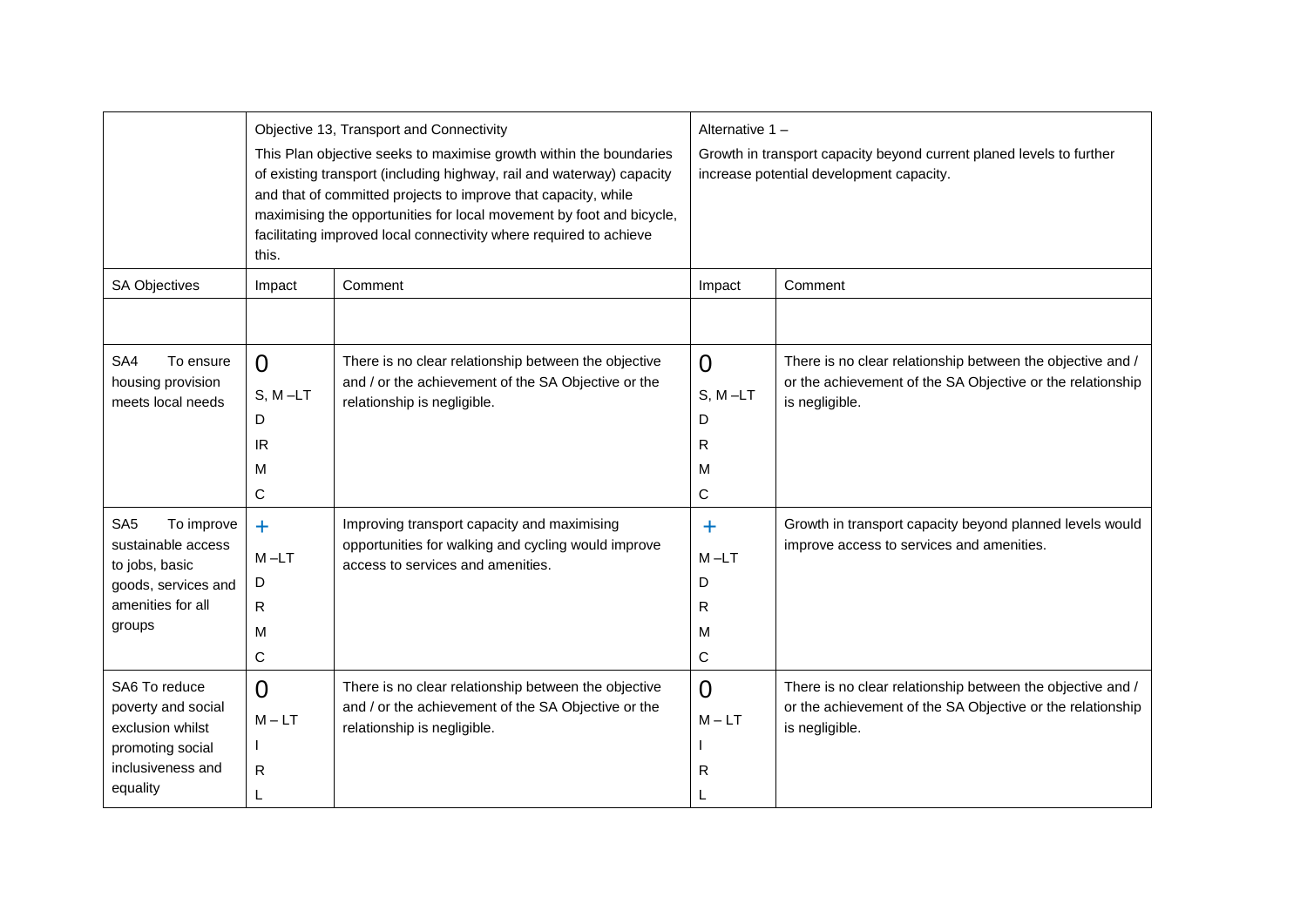|                                                                                                            | this.                                | Objective 13, Transport and Connectivity<br>This Plan objective seeks to maximise growth within the boundaries<br>of existing transport (including highway, rail and waterway) capacity<br>and that of committed projects to improve that capacity, while<br>maximising the opportunities for local movement by foot and bicycle,<br>facilitating improved local connectivity where required to achieve | Alternative 1-<br>Growth in transport capacity beyond current planed levels to further<br>increase potential development capacity. |                                                                                                                                           |  |
|------------------------------------------------------------------------------------------------------------|--------------------------------------|---------------------------------------------------------------------------------------------------------------------------------------------------------------------------------------------------------------------------------------------------------------------------------------------------------------------------------------------------------------------------------------------------------|------------------------------------------------------------------------------------------------------------------------------------|-------------------------------------------------------------------------------------------------------------------------------------------|--|
| <b>SA Objectives</b>                                                                                       | Impact                               | Comment                                                                                                                                                                                                                                                                                                                                                                                                 | Impact                                                                                                                             | Comment                                                                                                                                   |  |
| To<br>SA7<br>encourage<br>sustainable<br>economic growth,<br>inclusion and<br>business<br>development      | ÷.<br>$M - LT$<br>R<br>C             | Increasing transport capacity will support economic<br>growth.                                                                                                                                                                                                                                                                                                                                          | $\ddag$<br>$M - LT$<br>R<br>C                                                                                                      | Increasing transport capacity will support economic<br>growth.                                                                            |  |
| To<br>SA <sub>8</sub><br>increase<br>employment<br>opportunities for all<br>residents in the<br>local area | $\ddot{}$<br>$M - LT$<br>R<br>L<br>C | Increasing transport capacity will support economic<br>growth and employment opportunities within the LLDC<br>area and in the wider area.                                                                                                                                                                                                                                                               | $\ddot{}$<br>$M - LT$<br>R<br>м<br>C                                                                                               | Increasing transport capacity will support economic<br>growth and employment opportunities within the LLDC<br>area and in the wider area. |  |
| SA9<br>To protect<br>and enhance<br>biodiversity                                                           | ۰<br>$M - LT$                        | Increasing transport capacity would have negative<br>impacts on biodiversity.<br>Opportunities for habitat creation and enhancement                                                                                                                                                                                                                                                                     | $S, M - LT$                                                                                                                        | Increasing transport capacity would have negative<br>impacts on biodiversity.<br>Opportunities for habitat creation and enhancement       |  |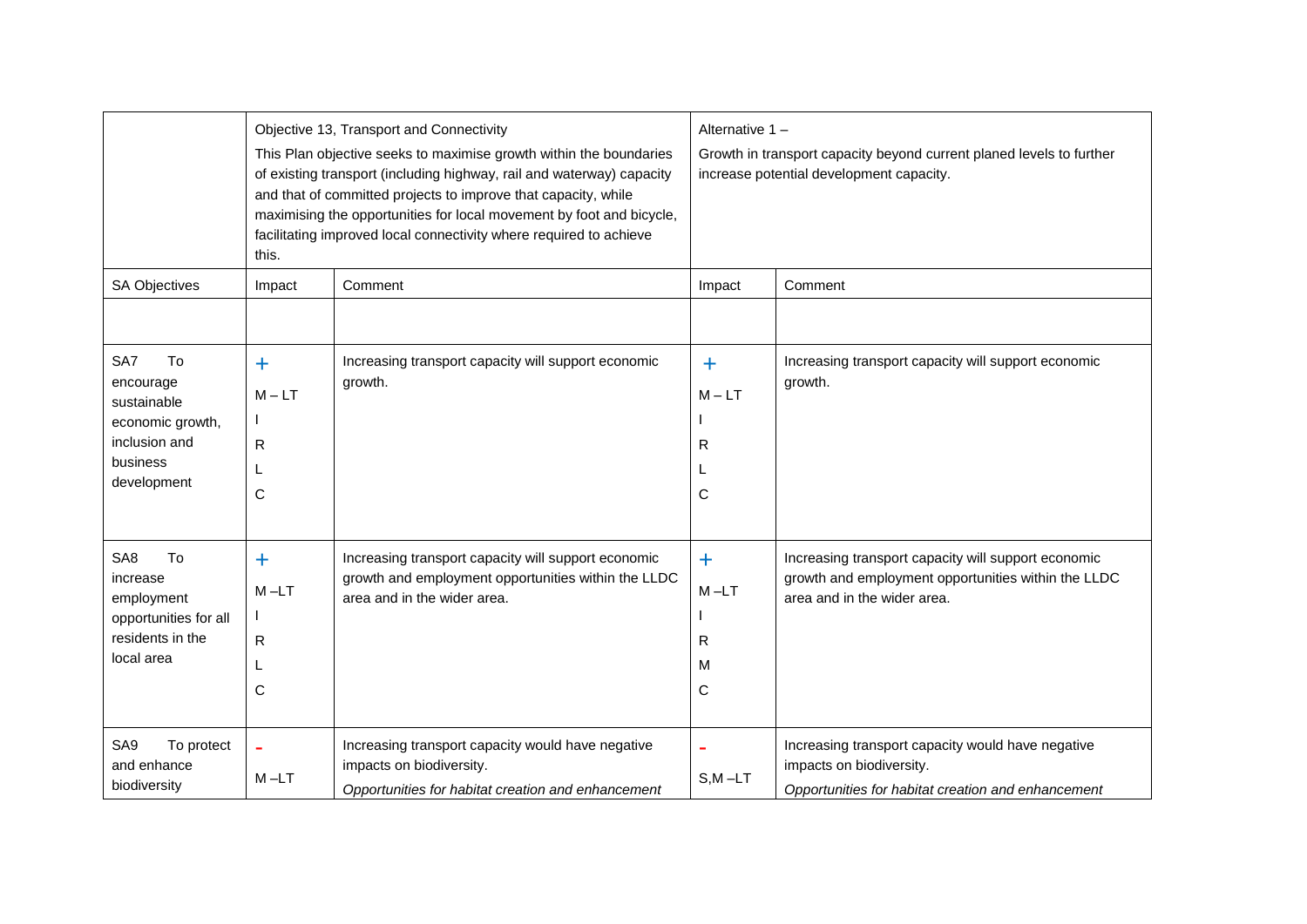|                                                                                                                                                                  | this.                              | Objective 13, Transport and Connectivity<br>This Plan objective seeks to maximise growth within the boundaries<br>of existing transport (including highway, rail and waterway) capacity<br>and that of committed projects to improve that capacity, while<br>maximising the opportunities for local movement by foot and bicycle,<br>facilitating improved local connectivity where required to achieve | Alternative 1 -<br>Growth in transport capacity beyond current planed levels to further<br>increase potential development capacity. |                                                                                                                                                                                                                                |  |
|------------------------------------------------------------------------------------------------------------------------------------------------------------------|------------------------------------|---------------------------------------------------------------------------------------------------------------------------------------------------------------------------------------------------------------------------------------------------------------------------------------------------------------------------------------------------------------------------------------------------------|-------------------------------------------------------------------------------------------------------------------------------------|--------------------------------------------------------------------------------------------------------------------------------------------------------------------------------------------------------------------------------|--|
| <b>SA Objectives</b>                                                                                                                                             | Impact<br>D                        | Comment<br>should be explored in planning for housing<br>developments.                                                                                                                                                                                                                                                                                                                                  | Impact<br>D                                                                                                                         | Comment<br>should be explored in planning for housing developments.                                                                                                                                                            |  |
|                                                                                                                                                                  | R<br>М<br>C                        |                                                                                                                                                                                                                                                                                                                                                                                                         | R<br>М<br>С                                                                                                                         |                                                                                                                                                                                                                                |  |
| <b>SA10</b><br>To protect<br>and enhance<br>townscape<br>character and<br>quality (including<br>open space, public<br>realm<br>improvements and<br>urban design) | ?<br>$M - LT$<br>D<br>R.<br>M<br>C | Development to Increase transport capacity may have<br>an impact on the townscape character.<br>Ensure that any transport related developments<br>should consider townscape character.                                                                                                                                                                                                                  | $M - LT$<br>D<br>R<br>м<br>C                                                                                                        | The proposed growth in transport capacity<br>proposed may have adverse impacts on the<br>townscape character and conservation areas.<br>Ensure that any transport related developments should<br>consider townscape character. |  |
| <b>SA11</b><br>To protect<br>and enhance the<br>cultural heritage<br>resource                                                                                    | ?<br>$S, M - LT$<br>R<br>м<br>C    | Development to increase transport capacity may have<br>an impact on cultural heritage resources.<br>Ensure that any transport related developments<br>should consider cultural heritage and archaeological<br>resources                                                                                                                                                                                 | $M - LT$<br>R<br>м                                                                                                                  | The proposed growth in transport capacity may have<br>adverse impacts on cultural heritage resources.<br>Ensure that any transport related developments should<br>consider cultural heritage and archaeological resources      |  |
| <b>SA12</b><br>To protect<br>and enhance the                                                                                                                     | $+/-$                              | Developments to increase transport capacity may<br>result in increased flood risk and surface water run-off.                                                                                                                                                                                                                                                                                            |                                                                                                                                     | The proposed growth in transport capacity may increase<br>flood risk, surface water runoff and demand for water                                                                                                                |  |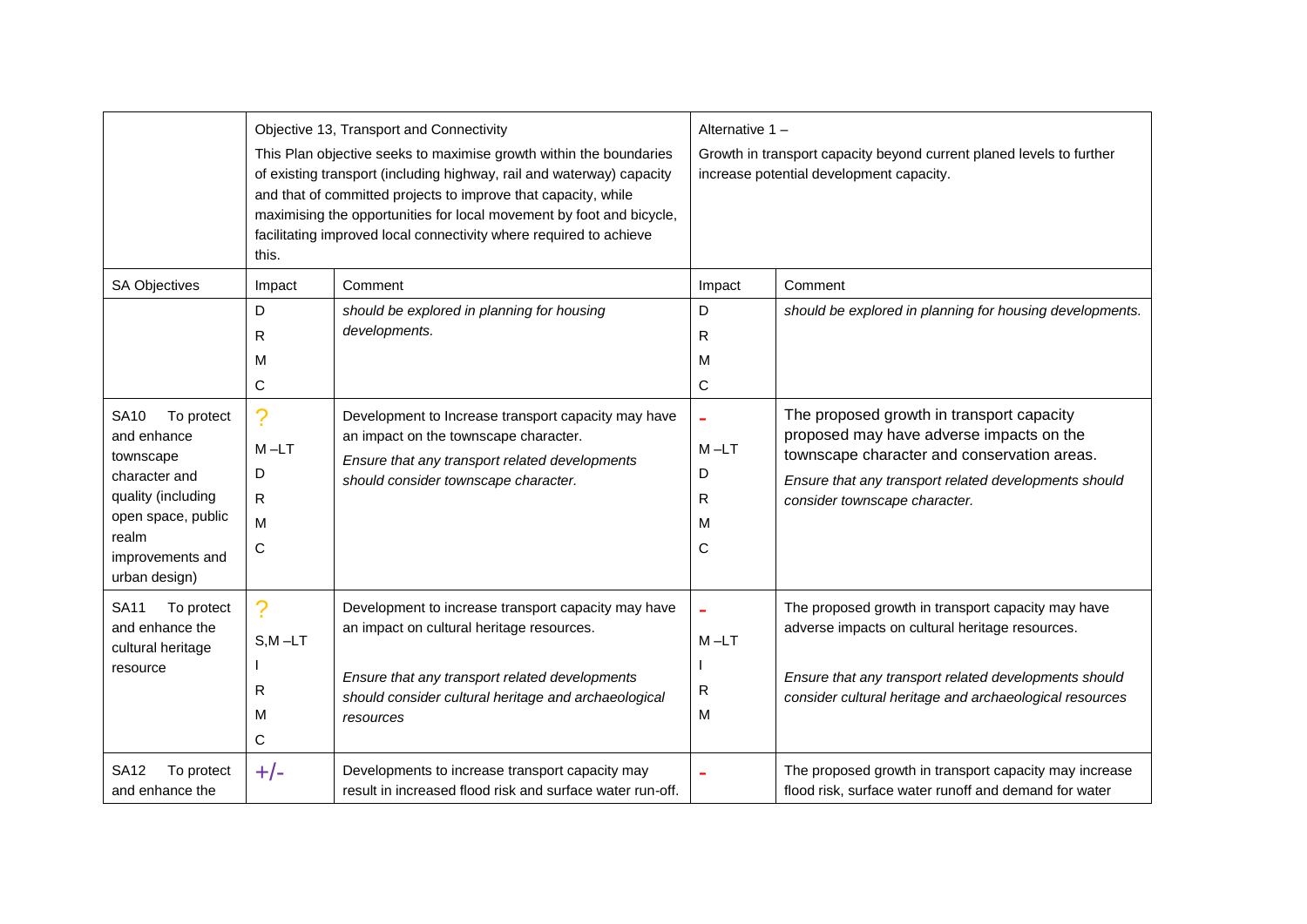|                                                                                                             | this.                                                          | Objective 13, Transport and Connectivity<br>This Plan objective seeks to maximise growth within the boundaries<br>of existing transport (including highway, rail and waterway) capacity<br>and that of committed projects to improve that capacity, while<br>maximising the opportunities for local movement by foot and bicycle,<br>facilitating improved local connectivity where required to achieve                                                                                                                                                                                                                                                                                                                                                                                 | Alternative 1-<br>Growth in transport capacity beyond current planed levels to further<br>increase potential development capacity. |                                                                                                                                                                                                                                                                                                                                                                                                                                                                                                                                                                                                                                                            |  |
|-------------------------------------------------------------------------------------------------------------|----------------------------------------------------------------|-----------------------------------------------------------------------------------------------------------------------------------------------------------------------------------------------------------------------------------------------------------------------------------------------------------------------------------------------------------------------------------------------------------------------------------------------------------------------------------------------------------------------------------------------------------------------------------------------------------------------------------------------------------------------------------------------------------------------------------------------------------------------------------------|------------------------------------------------------------------------------------------------------------------------------------|------------------------------------------------------------------------------------------------------------------------------------------------------------------------------------------------------------------------------------------------------------------------------------------------------------------------------------------------------------------------------------------------------------------------------------------------------------------------------------------------------------------------------------------------------------------------------------------------------------------------------------------------------------|--|
| <b>SA Objectives</b><br>quality of water<br>features and<br>resources and<br>reduce the risk of<br>flooding | Impact<br>$S, M - LT$<br>D/I<br>${\sf R}$<br>M<br>$\mathsf C$  | Comment<br>Ensure that SuDs are incorporated into new<br>developments. Code for Sustainable Homes<br>standards should be met in new developments.                                                                                                                                                                                                                                                                                                                                                                                                                                                                                                                                                                                                                                       | Impact<br>$S, M - LT$<br>D/I<br>R<br>М<br>С                                                                                        | Comment<br>resources, which could result in adverse effects if not<br>properly managed.<br>Ensure that SuDs are incorporated into new<br>developments. Code for Sustainable Homes standards<br>should be met in new developments.                                                                                                                                                                                                                                                                                                                                                                                                                          |  |
| To limit<br><b>SA13</b><br>and adapt to climate<br>change                                                   | $+/-$<br>$S,M$ -LT<br>D/I<br>$\mathsf{R}$<br>M<br>$\mathsf{C}$ | Increasing transport capacity may increase flood risk,<br>surface water run-off, greenhouse gas emissions and<br>increase energy demand resulting in adverse effects.<br>However, the National Planning Policy Framework<br>(NPPF) requires SuDS to be incorporated into new<br>development which can cope with future climate<br>change issues (and enable new development without<br>increasing flood risk on- or off-site). In addition,<br>greenhouse emissions would be partially mitigated<br>through improved walking and cycling links within the<br>LLDC area and to surrounding areas, locating local /<br>district centres (with essential services / facilities)<br>within walking distance of people's homes and<br>ensuring public transport links are easily accessible. | $+/-$<br>$S,M-LT$<br>D/I<br>R<br>м<br>$\mathsf{C}$                                                                                 | The proposed growth in transport capacity may increase<br>flood risk, surface water runoff and energy use, which<br>could result in adverse effects if not properly managed.<br>However, the National Planning Policy Framework<br>(NPPF) requires SuDS to be incorporated into new<br>development which can cope with future climate change<br>issues (and enable new development without increasing<br>flood risk on- or off-site). In addition, greenhouse<br>emissions would be partially mitigated through improved<br>walking and cycling links within the LLDC area and to<br>improve access to services and facilities in existing<br>communities. |  |
| <b>SA14</b><br>To protect<br>and improve air<br>quality                                                     | $+/-$<br>$S, M - LT$                                           | Increasing public transport capacity and maximising<br>opportunities for local movement by foot and bicycle<br>would contribute to improving local air quality by<br>reducing the need to travel by private car (in the long                                                                                                                                                                                                                                                                                                                                                                                                                                                                                                                                                            | $S, M-LT$                                                                                                                          | The proposed growth in transport capacity may result in<br>increased vehicle use (e.g. service vehicles, delivery<br>vehicles, private cars), which may affect congestion<br>issues and local air quality in the long term.                                                                                                                                                                                                                                                                                                                                                                                                                                |  |